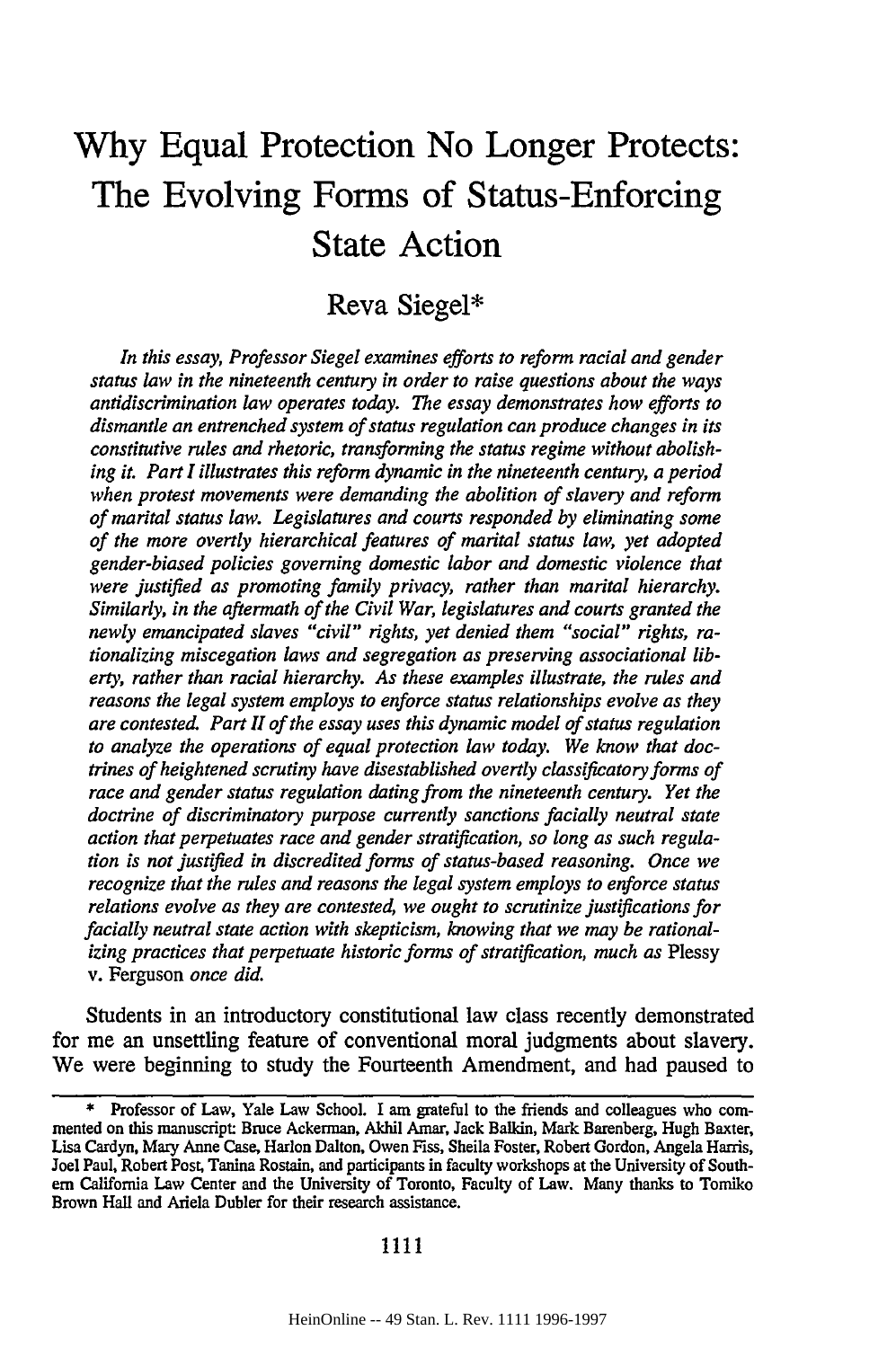examine provisions of the original Constitution in which the framers sanctioned slavery. Examining the text of the Constitution from this perspective evidently produced unease, and students repeatedly asserted that slavery was morally evil. But when pressed to clarify whether they were suggesting that the framers were evil men, students insisted, with equal certitude, that the framers remained wise forefathers, worthy of our continuing veneration. The class offered a variety of reasons why the framers might have sanctioned slavery: At the time of the founding, prevailing racial mores, values of property, principles of federalism, and the quest for union all provided grounds for sanctioning a morally controversial practice that is now universally condemned.

In short, the moral judgment about slavery that students initially expressed had unarticulated temporal premises. For this group of predominantly white students, practicing or permitting slaveholding in the eighteenth century did not warrant the same kind of moral censure it might today, when the practice is universally condemned. In pronouncing slavery evil, the students were offering *a retrospective* moral evaluation of the practice. This retrospective judgment in turn afforded little guidance in evaluating contemporary practices. When I asked the class whether there were any social practices currently sanctioned by the Constitution that our descendants might judge evil with the same degree of consensus that characterizes our judgments about slavery, the class could not agree upon one. Instead, students identified a variety of contemporary practices that many Americans condemn as morally abhorrent but other Americans defend on widely accepted grounds. None of these practices elicited the kind of unqualified condemnation that students retrospectively expressed about slavery.

In our constitutional culture, we often express judgments about subordinating practices of the past as if they were timeless truths. Speaking in this tradition, the Supreme Court recently asserted that "we think *Plessy* was wrong the day it was decided."<sup>1</sup> This manner of speaking about past practices aspires to transcontextual moral certainty; yet precisely as it does so, it obscures distinctions of the sort that the students judged important in their discussion of slavery. As Michael Klarman has most recently reminded us, *Plessy* was approved by the vast majority of white Americans at the time it was decided;2 whatever else might be said about current racial attitudes, most white Americans would now energetically denounce such a decision.<sup>3</sup> Thus, even if *Plessy* was wrong

<sup>1.</sup> Planned Parenthood v. Casey, 505 U.S. 833, 863 (1992) (citing Plessy v. Ferguson, 163 U.S. 537 (1896)).

*<sup>2.</sup> See* Michael **J.** Klarman, *Rethinking the Civil Rights and Civil Liberties Revolutions,* 82 VA. L. REv. 1, 25-27 (1996).

<sup>3.</sup> Surveys report that, over the decades, a growing number of white Americans have embraced principles of racial equality, although these same surveys document important discrepancies between the egalitarian principles many white Americans espouse and the persisting forms of racial bias that they manifest. For summaries of some of these sociological studies, see A **COMMON** DESTnNY: **BLACKS AND** AMERICAN SOCIETY 119-27 (Gerald David Jaynes & Robin M. Williams, Jr. eds., 1989) and David Benjamin Oppenheimer, *Negligent Discrimination,* 141 U. **PA.** L. REv. 899, 902-15 (1993). *See also* Eleanor Marie Brown, Note, *The Tower of Babel: Bridging the Divide Between Critical Race Theory and "Mainstream" Civil Rights Scholarship,* 105 YALE **L.J.** 513, 523-29 (1995) (describing studies documenting the discrepancy between white subjects' self-perception and their behavior).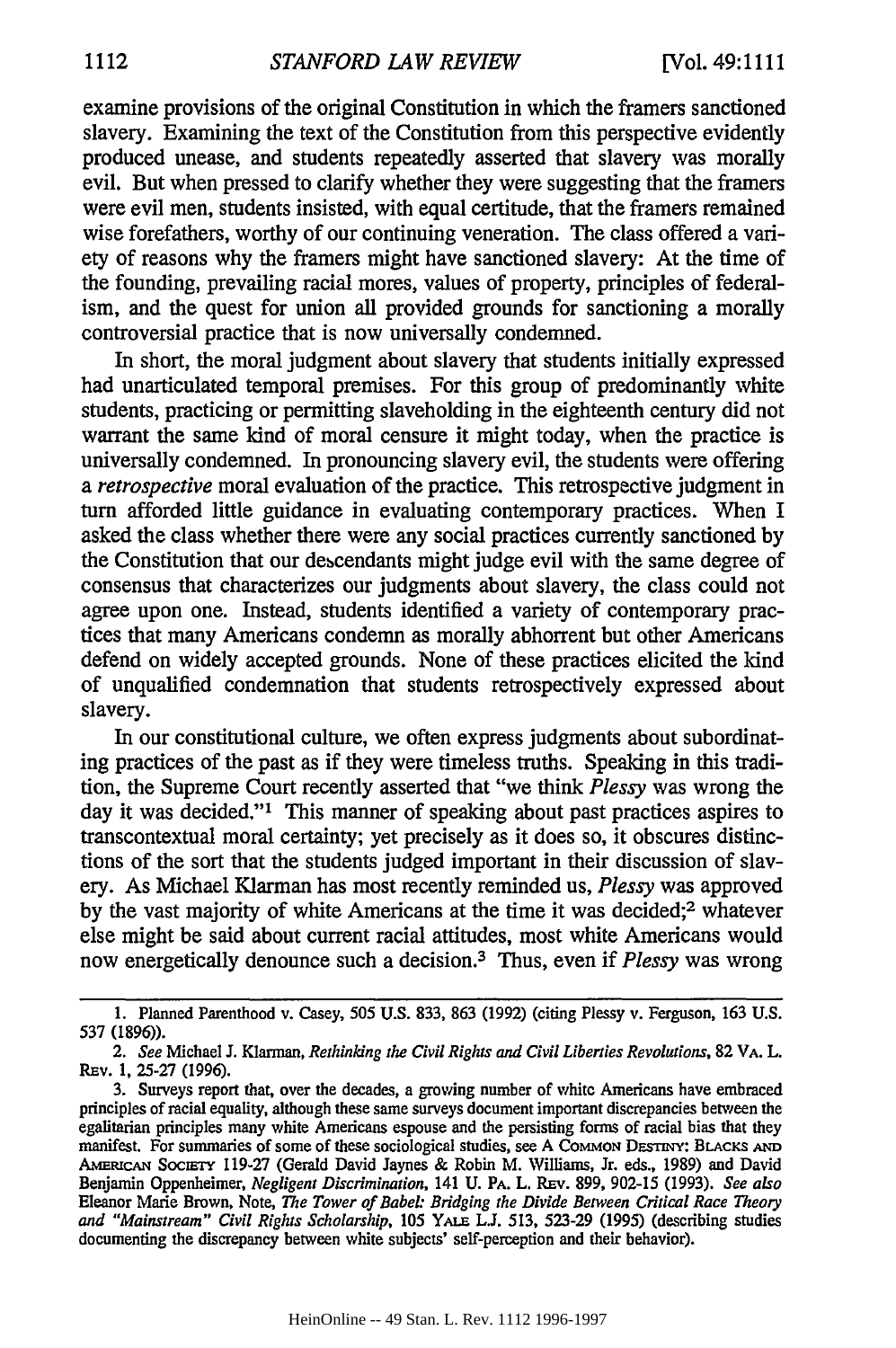the day it was decided, the decision was surely wrong in 1896 in a different sense than it would be "wrong" if announced by the Court today.

Why examine the ways in which earlier generations of Americans justified the subordinating practices of their day? Is the point of such an exercise to make excuses for our predecessors? To the contrary: it is to discuss the practices of our predecessors in terms that more deeply implicate us in the present. It is now commonplace to condemn slavery and segregation-a rhetorical practice presumably intended to bind Americans ever more closely to principles of equality. But repeated condemnation of slavery and segregation may have just the opposite effect. We have demonized subordinating practices of the past to such a degree that condemning such practices may instead function to exonerate practices contested in the present, none of which looks so unremittingly "evil" by contrast. That which we retrospectively judge evil was once justified as reasonable. If we reconstruct the grounds on which our predecessors justified subordinating practices of the past, we may be in a better position to evaluate contested practices in the present.

This essay begins from a simple proposition: The ways in which the legal system enforces social stratification are various and evolve over time. Efforts to reform a status regime bring about changes in its rule structure and justificatory rhetoric-a dynamic I have elsewhere called "preservation-through-transformation."'4 In short, status-enforcing state action evolves in form as it is contested.

This, of course, is not the prevailing view in our constitutional culture. Contemporary equal protection law is premised on a formal and historically static conception of "discrimination." Race or sex discrimination occurs when the state regulates on the basis of race- or sex-based classifications; heightened scrutiny of such state action is necessary for the nation to transcend a "history of classification"<sup>5</sup>—the Court's summary referent for the history of race- and gender-subordinating state action. This concept of classification defines understandings of discrimination, both historical and contemporary. When the state regulates on the basis of "facially neutral" criteria that have injurious effects on minorities or women, the Court presumes the regulation is constitutional and reviews it in a highly deferential manner.6 The Court will only strike down such regulation if it is shown to be adopted with discriminatory purpose—a concept the Court has defined as tantamount to malice.<sup>7</sup>

*7. See* text accompanying notes 104-110 *infra.*

<sup>4.</sup> Reva B. Siegel, *"The Rule of Love": Wife Beating as Prerogative and Privacy,* 105 YALE **L.J.** 2117, 2178-87 (1996).

*<sup>5.</sup> See* Miller v. Johnson, 115 S. **Ct.** 2475, 2491 (1995) ("'The history of racial classifications in this country suggests that blind judicial deference to legislative or executive pronouncements of necessity has no place in equal protection analysis."' (quoting City of Richmond v. **J.A.** Croson Co., **488 U.S.** 469, **501** (1989))).

*<sup>6.</sup> See, e.g..* Personnel Adm'r v. Feeney, 442 U.S. 256 (1979) (holding that a veterans preference in civil service employment that excluded most women from covered jobs did not violate equal protection); Washington v. Davis, 426 U.S. 229 (1976) (holding that a facially neutral employment test that excluded four times as many black as white applicants did not violate equal protection).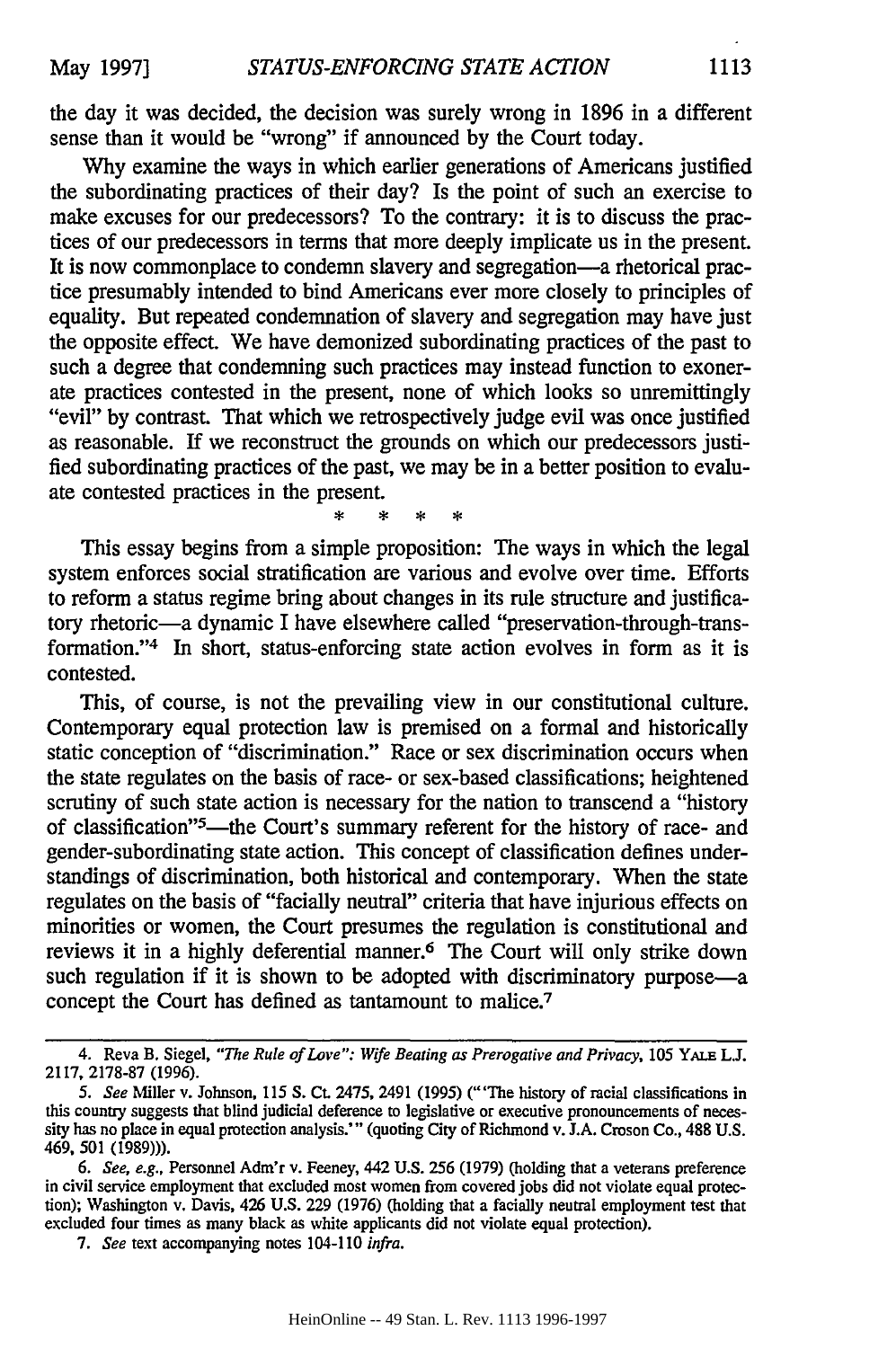Over the last several decades, this body of equal protection doctrine has abolished many traditional forms of race and gender status regulation, and so has transformed the face of the American legal system. But has it ended the state's role in enforcing race and gender stratification-or instead caused such regulation to assume new form? Viewed historically, this question might be recast in the following terms. The body of equal protection law that sanctioned segregation was produced as the legal system endeavored to disestablish slavery; the body of equal protection law we inherit today was produced as the legal system endeavored to disestablish segregation. Are we confident that the body of equal protection law we inherit today is "true" equal protection, or might it stand in relation to segregation as *Plessy* and its progeny stood in relation to slavery?

So long as we view status law in static and homogenous terms-as we do when we equate "discrimination" with "classification"---it is plausible to imagine ourselves at the end of history, finally and conclusively repudiating centuries of racial and gender inequality. But if we consider the possibility that the kinds of rules and reasons employed to enforce status relationships change as they are contested, then it is possible to see contemporary equal protection law in a different light. In matters of racial and gender inequality, America of the late twentieth century may share more in common with America of the late nineteenth century than at first appears to be the case.

In the first part of this essay, I discuss changes in racial and gender status law during the Reconstruction era in order to illustrate my claim that the kinds of rules and reasons employed to enforce status relationships evolve as they are contested. In the second part of the essay, I then employ this dynamic model of status regulation to raise a series of questions about the operations of equal protection law today.

### I. THE EVOLVING FORMS OF STATUS-ENFORCING STATE ACTION: **SOME** HISTORICAL PERSPECTIVES

For centuries, the Anglo-American common law situated persons in explicitly hierarchical relationships. Thus, the common law organized the "domestic" relations of husband/wife and master/servant as relations of governance and dependence, with the law specifying the rights and obligations of superior and inferior parties. The American common law modeled chattel slavery on this "domestic" analogue as well.<sup>8</sup>

*<sup>8.</sup> See, e.g.,* Christopher Tomlins, *Subordination, Authority, Law: Subjects in Labor History, 47* **INT'L** LAB. & WORMNG-CLASS HIsT., Spring **1995,** at **56, 70** ("The legal commonalities among the domestic relations during the nineteenth century were commonalities of authorized power; of masters/ employers over slaves/servants/apprentices/employees, of husbands over wives, parents over children. They were recognized, deplored, and defended as such."); *see also* Margaret A. Burnham, *An Impossible Marriage: Slave Law and Family Law,* 5 LAW & **INEQ. J.** 187, 191-95 (1987) (quoting nineteenthcentury courts and commentators who describe slavery as a family, household, or domestic relation); Emily Field Van Tassel, *"Only the Law Would Rule Between Us": Antimiscegenation, the Moral Economy of Dependency, and the Debate Over Rights After the Civil War,* 70 Cm.-KErN L. REv. 873, 880-90 (1995) (same).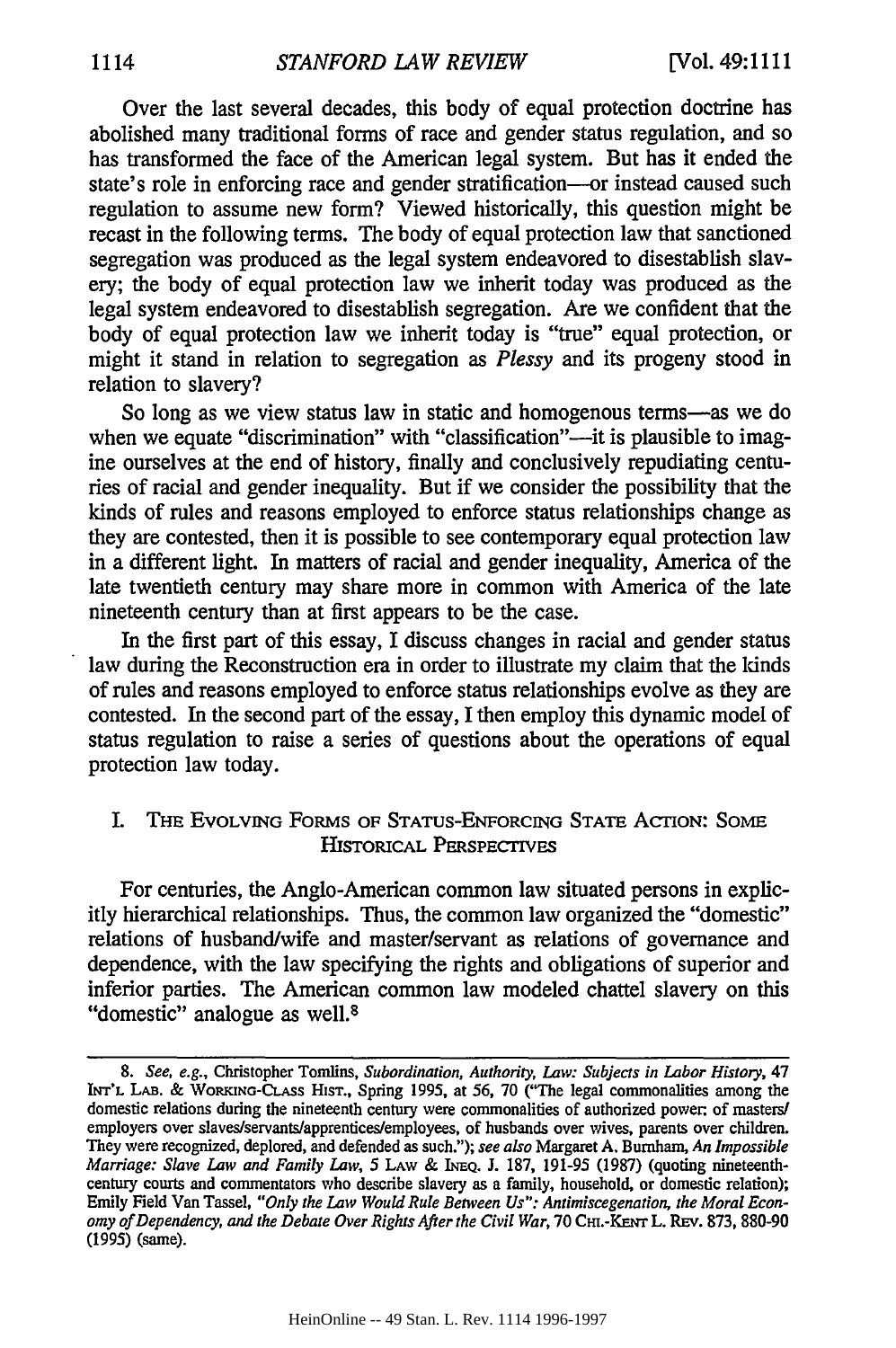It is conventionally asserted that status law of this sort died out with the growth of capitalism and the spread of liberal conceptions of citizenship. Various accounts of modernization posit a movement during the nineteenth century from "status to contract," resulting in the break up of status hierarchies and the redefinition of juridical persons as equal in capacity and entitlement.<sup>9</sup>

These traditional assumptions about the form and developmental trajectory of status law do not bear up well under historical scrutiny. Rogers Smith is now writing a treatise that meticulously documents race- and gender-based features of American citizenship law as it evolved over a period extending from the Founding to the Progressive era.10 Smith argues that American political development needs to be understood in terms of the interaction of three traditions: liberalism, republicanism, and a third tradition that he denominates "inegalitarian ascriptive."<sup>11</sup> Similarly, a number of labor historians have begun to demonstrate ways in which the old hierarchical forms of master/servant law shaped the body of contract law that was developed to regulate employment relationships in the nineteenth century. 12 A large body of scholarship documents the evolution of racial status law in the transition from slavery to segregation.13 And, as I will discuss in more detail below, my own work on marriage law during the Reconstruction era demonstrates how nineteenth-century reform of the old common law coverture rules translated the status relationship of husband/wife into new juridical forms.

There is no doubt that by the second half of the nineteenth century the American legal system began to address the old status relations of the common law in new ways. In this period, the legal system began to eschew overt relations of hierarchy, and to assert the juridical equality of persons formerly re-

10. Rogers M. Smith, Civic Ideals: Conflicting Visions of Citizenship in U.S. Public Law (unpublished manuscript, on file with the author).

11. *Id.* at 8.

*<sup>9.</sup> See* Robert W. Gordon, *The Past as Authority and as Social Critic: Stabilizing and Destabilizing Functions of History in Legal Argument, in THE HISTORIC TURN IN THE HUMAN SCIENCES 339,* 347-49 (Terrence **J.** McDonald ed., **1996)** (discussing "the core narrative of liberal progress" in recent American histories of law); *see also* Reva B. Siegel, *The Modernization of Marital Status Law: Adjudicating Wives' Rights to Earnings, 1860-1930,* 82 GEo. **L.** 2127, 2133-34, 2139-40 (1994) (describing and criticizing the status-to-contract narrative traditionally employed to explain the reform of marriage law).

<sup>12.</sup> See KAREN ORREN, BELATED FEUDALISM: LABOR, THE LAW, AND LIBERAL DEVELOPMENT IN THE UNITED STATES (1991); ROBERT J. STEINFELD, THE INVENTION OF FREE LABOR: THE EMPLOYMENT RELATION IN **ENGLISH AND AMERICAN** LAW **AND CULTURE,** 1350-1870 (1991); **CHRISTOPHER** L. ToM-LINS, LAW, LABOR, AND **IDEOLOGY** IN THE EARLY AMERICAN REPUBLIC 259-61 (1993); Tomlins, *supra* note 8.

<sup>13.</sup> See, e.g., JAMES D. ANDERSON, THE EDUCATION OF BLACKS IN THE SOUTH, 1860-1935, at 148-85 (1988) (describing development of segregated and unequal school systems after emancipation); JOHN HOPE FRANKLIN, RECONSTRUCTION: AFTER THE CIVIL WAR 201-02 (1961) (discussing undermining of black voting rights after passage of Reconstruction amendments); GERALD *JAYNES,* BRANCHES wrrmout ROOTS: GENESIS OF THE BLACK WORKING CLASS IN THE AMERICAN SOUTH, 1862-1882, at 301-16 (1986) (discussing the use of criminal law, crop lien systems, and judicial enforcement of dubious labor contracts to control the labor of emancipated slaves); DANIEL A. NoVAK, **THE** WHEE. OF SERvrrUDE: BLACK FORCED LABOR AFTER SLAVERY 44-62 (1978) (discussing ways that southern state legislatures eluded antipeonage norms imposed by federal courts). *See generally* ERIC FoNER, RECONSTRUCTION: **AmERICA'S UNFINusHm REVOLUTION,** 1863-1877 (1988) (analyzing struggles over the direction and extent of racial reform during Reconstruction).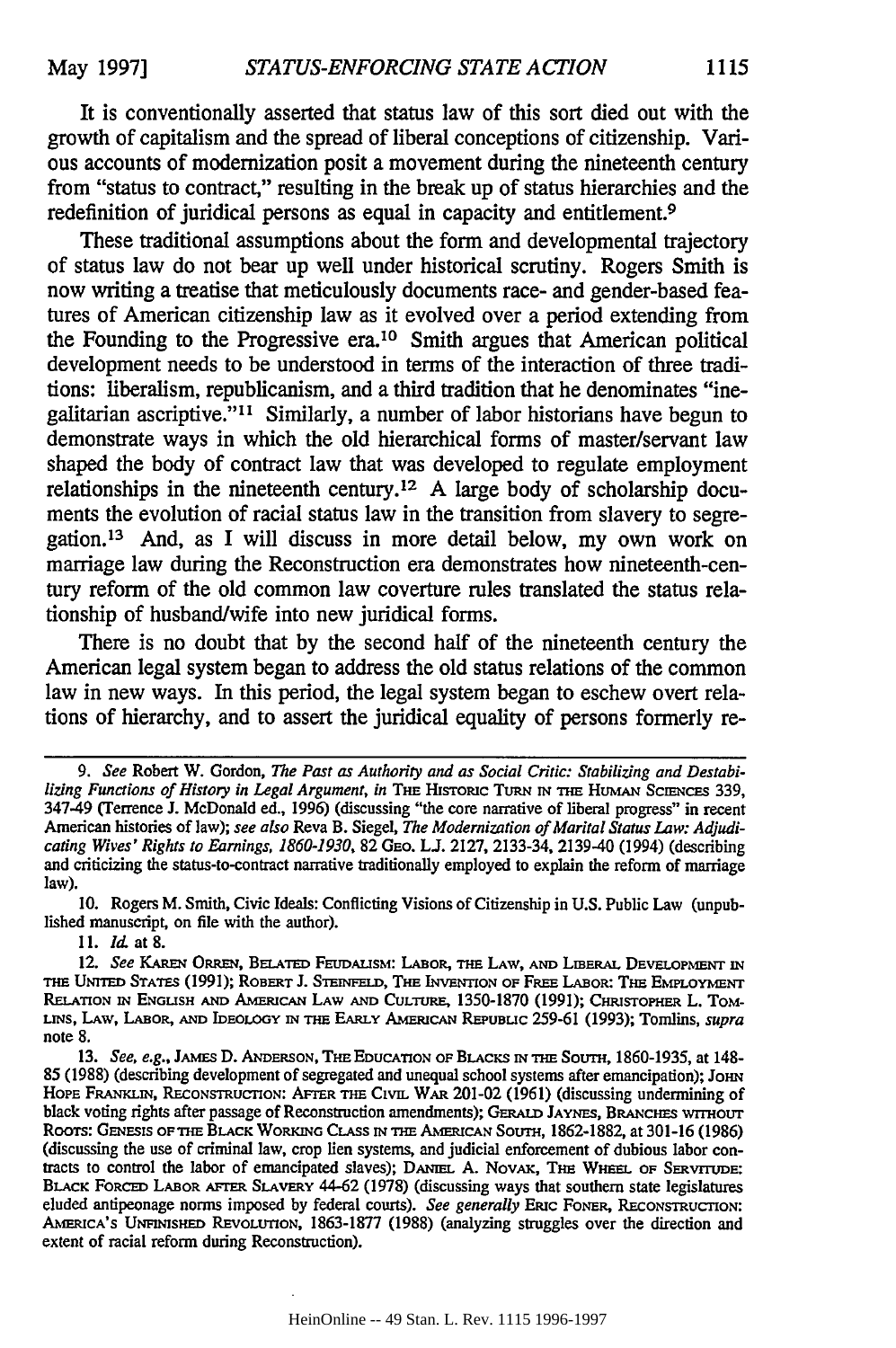lated in hierarchical terms. But as one begins to scrutinize particular bodies of nineteenth-century law, it becomes clear that such changes did not eradicate foundational status structures: In gender, race, and class relationships, the legal system continued to allocate privileges and entitlements in a manner that perpetuated former systems of express hierarchy. Analyzed from this vantage point, the rise of liberal and capitalist systems of social organization did not result in the dismantlement of status relationships, but instead precipitated their evolution into new forms.

This process of transformation is well worth examining. In the middle decades of the nineteenth century, the American legal system sought, as it never had before, to repudiate bodies of law that for centuries had defined African-Americans and white women as subordinate members of the polity. That this effort to disestablish entrenched bodies of status law was fitfully pursued, energetically resisted, and soon abandoned does not detract from its significance. For in this period of sweeping sociolegal change, we can examine the disestablishment dynamic as it actually unfolds in history. In the tug and haul of politics, the process of dismantling an entrenched system of status relations may well transform the regime without abolishing it.

#### *A. Marital Status Law*

Consider the case of marriage law, which I have been studying for some years now. At the opening of the nineteenth century, the common law organized marriage as a hierarchical relationship of governance and dependence. The law gave a husband rights in his wife's person, labor, and property, and then imposed upon him a duty to support his wife and to represent her in the legal system. A wife was correspondingly expected to submit to her husband and serve him. The common law not only deprived a married woman of rights in her labor and property, but denied her the capacity to bring suits or enter contracts without her husband's consent and participation. <sup>14</sup>

A variety of socioeconomic forces led to the incremental reform of this body of status law over the course of the nineteenth century. The most prominent of these was a nascent woman's rights movement, which grew out of abolitionist and temperance groups of the era. By the 1850s, woman's rights activists were meeting in national and regional conventions and circulating legislative petitions to protest the common law of marriage, dramatizing the many ways in which its hierarchical structures violated tenets of liberalism and norms of companionate marriage. 15 Responding to these demands for autonomy and equality in marriage, state legislatures slowly began to modify the common law doctrines of coverture. Statutes enacted in the years before the Civil War, and

<sup>14.</sup> For a general overview of common law and equitable principles governing marital status in the antebellum period, see NoRMA BASCH, **IN** Tim EYEs oF THE LAW: WomEN, MARiAoa, **AND** PROPERTY iN **NiNET=NTH-CENmRY** NEw YoRK 47-55, 70-112 (1982).

<sup>15.</sup> *See id* at 162-99 (examining woman's rights campaign in New York, culminating in the passage of a prominent 1860 marital property reform statute); Reva B. Siegel, *Home As Work The First Woman's Rights Claims Concerning Wives' Household Labor, 1850-1880,* 103 YALE *L.L* 1073, **1098-** 146 (1994) (examining the movement's efforts in the antebellum era to enact joint property laws that would give wives rights in their household labor).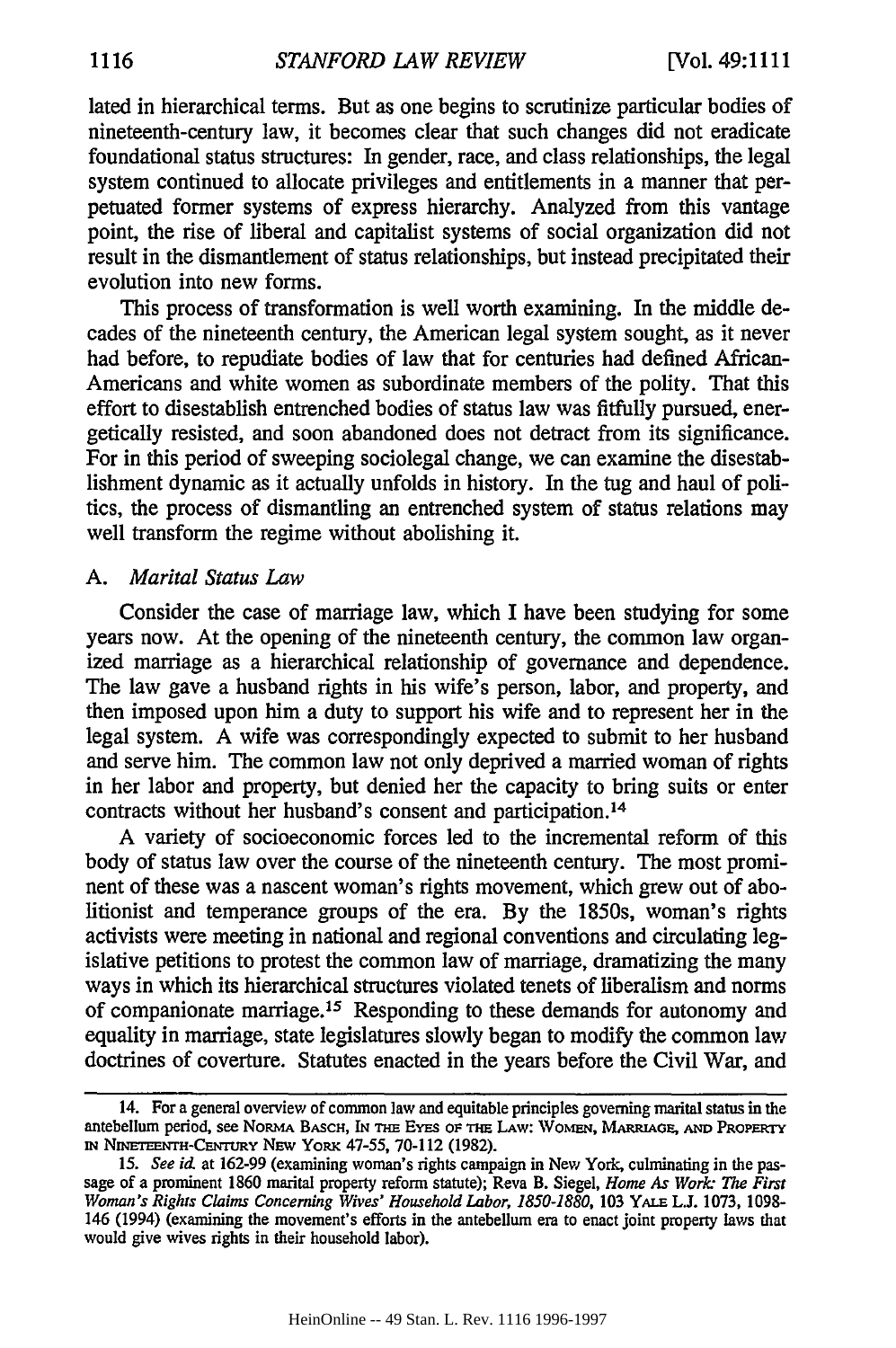then for decades after, recognized a woman's right to hold property in marriage and granted wives rights in their earnings, as well as the rudiments of legal agency. By the century's end, the cumulative effect of these statutes was to give wives in many states the ability to engage in a variety of third-party transactions without the impediment of marriage. <sup>16</sup>

It was now more likely that a married woman could hold property in her own name, claim wages as her own, and bring suit over a contract or tort claim as if she were single. 17 Yet, in all states, the common law still disabled a wife from dealing with her *husband* on such terms. A wife who worked for third parties could, in many circumstances, claim and recover wages in her own right. But if she worked in the family household, farm, or business setting (as most wives did), she could not make an enforceable agreement with her husband for compensation.<sup>18</sup> Many of the statutes granting wives rights in their earnings expressly excluded the labor that a wife performed for her husband or children, and where statutes were silent about the matter, courts construed them to exempt such work.19 The value of this labor remained a husband's by marital right. Similarly, a wife of the late nineteenth century was often able to sue third parties for injuries to her person and property. But she could not sue a husband who assaulted or battered her. No statute granting married women the capacity to bring suits in tort contained such an exemption, but all courts that considered the question in the late nineteenth century construed the statutes to bar such suits.<sup>20</sup> The courts that devised the doctrine of interspousal tort immunity to contain the more radical implications of the marriage reform statutes were of the unanimous opinion that a husband no longer had the common law right to inflict corporal punishment on his wife,<sup>21</sup> but these courts were equally confident that the law could not countenance a wife's hauling her husband into court to adjudicate questions of spousal violence.

Decades of woman's rights advocacy had changed the legal structure of the marriage relationship. Married women had acquired many rights that the common law originally denied them, yet they still lacked ordinary forms of legal recourse in a relationship that typically dominated their lives. As we will see, the legal system justified these anomalies in the juridical capacity of married

18. *See* Siegel, *supra* note **9,** at 2168-96.

19. *See* Siegel, *supra* note **15,** at 1180-87. In restricting the scope of the earnings statutes, legislatures and courts were repudiating demands of the woman's rights movement for reforms that would give wives property rights in their household labor. *See id.* at 1112-88 (documenting movement demands for joint property rights in marriage, and demonstrating how this rights discourse challenged common law and customary norms that gave husbands rights to the value to their wives' household labor).

20. *See* Siegel, *supra* note 4, at 2161-66.

21. *See id.; cf id.* at 2129-30 (describing judicial repudiation of the right to chastisement).

**<sup>16.</sup>** *See, e.g.,* Siegel, *supra* note **9,** at 2149-68 (surveying reform in nineteenth-century New York); *see also* sources cited in note 17 *infra* (discussing reform in other jurisdictions).

<sup>17.</sup> *See, e.g.,* Richard H. Chused, *Late Nineteenth Century Married Women's Property Law: Reception of the Early Married Women's Property Acts by Courts and Legislatures,* 29 **Am.** J. **LAL** Hisr. 3, 3-5 (1985); David Stewart, *Contracts of Married Women Under Statutes*, 19 Am. L. REV. 359, 364-70 (1885). *See generally* Joseph Warren, *Husband's Rights to Wife's Services* (pts. 1-2), 38 HARv. L. REv. 421, 622 (1925) (providing an overview of such legislation as of 1925). Generalizing about these developments is difficult because of the variety of state reform statutes and the diverse ways in which courts interpreted them.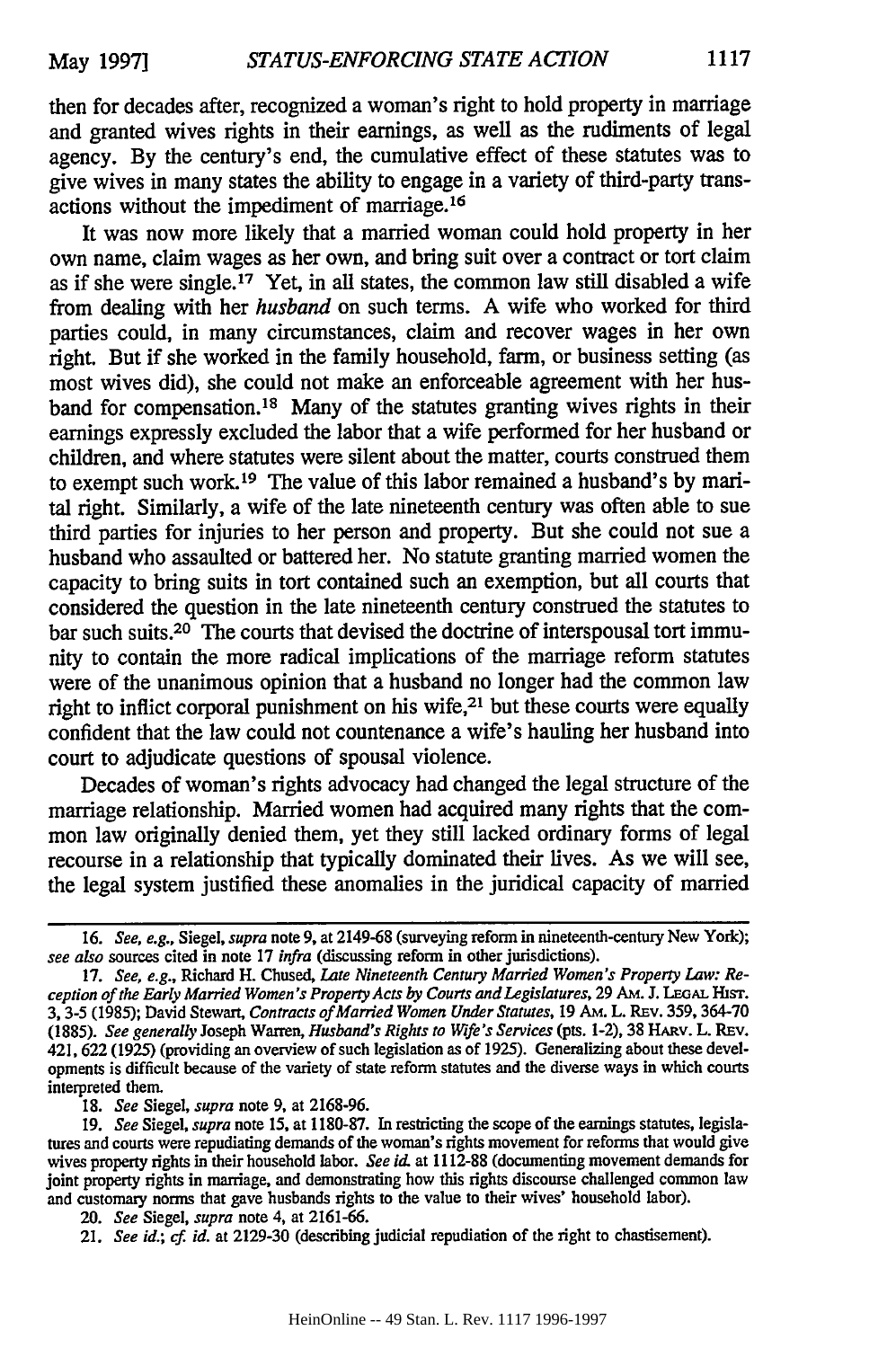women in a new language of "public policy" that drew upon the gendered understandings of industrial America to explain the structure of marriage in ways that the traditional, authority-based discourse of the common law no longer could.

At the opening of the nineteenth century the law structured marriage as a relationship of mastery and subordination in which a wife's identity "merged" into her husband's, but, by the close of the century, legislatures, judges, and jurists were notably uncomfortable invoking the language of mastery and submission to justify the structure of the relationship. Far less frequently did courts assert that a husband had authority over his wife or property rights in her services. Instead, as courts struggled to explain why a married woman had the capacity to deal with third parties but lacked ordinary forms of legal recourse against her husband, judges invoked nineteenth-century conceptions of domesticity and companionate marriage to justify the relationship of husband and wife in new terms.<sup>22</sup>

In this emergent account, marriage was an affective relation that subsisted and flourished in a private domain beyond the reach of law. A wife could not enforce a contract with her husband compensating her for work performed in the family sphere because such labor was to be performed altruistically, rather than self-interestedly: for love, not pay.<sup>23</sup> A wife could not bring a tort claim against a husband who battered her because such conflicts were to be resolved altruistically, by marital partners who would, or should, learn to forgive and forget.24 Adjudication of intramarital contract or tort claims, courts reasoned, would destroy marital harmony and expose private aspects of the conjugal relation to the corrosive glare of public scrutiny.<sup>25</sup> Thus, with the reform of marital status law, the discourse of marital status began to shift from the language of hierarchy to the language of interiority. By the turn of the century, courts seeking to justify wives' continuing legal disabilities described marriage as an emotional relationship subsisting in a private realm "beyond" the reach of lawreasoning about the relationship in these terms would have startled Blackstone.

These changes in the rules and rhetoric of marital status law considerably enhanced its authority. Legislatures and courts could now, with some justification, declare that married women had been granted equality with their husbands. Wives still had no rights to the economic value of labor they performed for their families, nor could they take action against (or expect action against) husbands who beat them, but these were consequences of reasonable public policies having nothing to do with the subordination of women at law. (The same could be said of new forms of legislation regulating women's birth control practices and employment that were enacted in this era.26) Such policies

<sup>22.</sup> *See* Siegel, *supra* note 9, at 2199-206.

<sup>23.</sup> *See id*

<sup>24.</sup> *See* Siegel, *supra* note 4, at 2161-66.

*<sup>25.</sup> See id.* at 2166-70.

*<sup>26.</sup> See* Reva Siegel, *Reasoning from the Body: A Historical Perspective on Abortion Regulation and Questions of Equal Protection,* 44 STAN. L. REv. 261, 319-23 (1992) (describing how new forms of regulation that criminalized birth control practices and restricted women's employment were justified on physiological grounds).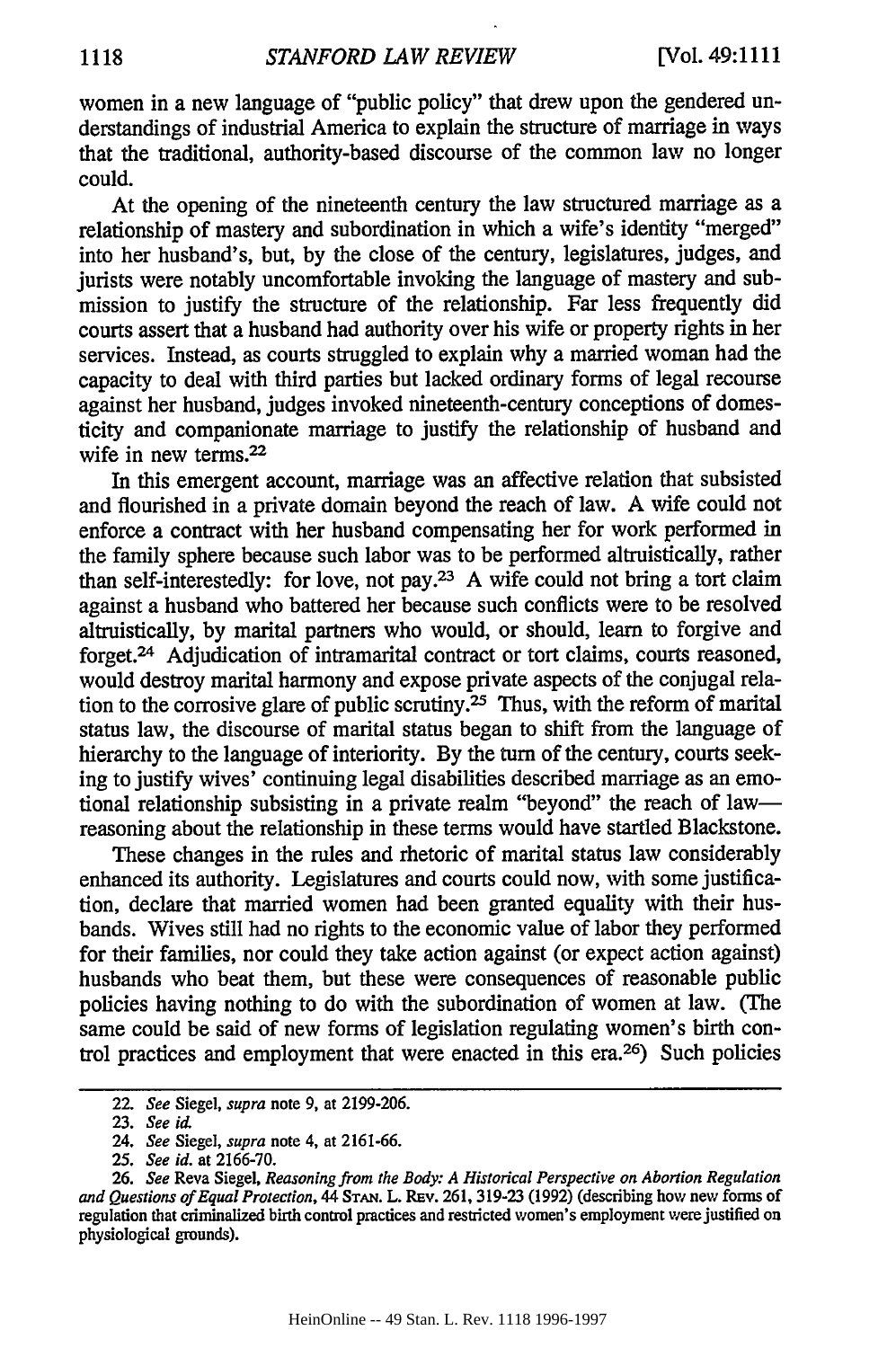were reasonable because they explained the marriage relationship in terms that accorded with the understandings of nineteenth-century Americans, re-presenting wives' legal disabilities in the equality-inflected idiom of companionate marriage.

In short, the effort to disestablish the common law of marital status transformed its structure and translated its justifications into a more contemporary gender idiom-a reform dynamic I call "preservation-through-transformation."<sup>27</sup> As the case of marital status law illustrates, attempts to dismantle a status regime can discredit the rules and reasons employed to enforce status relations in a given historical era, and so create pressure for legislators and jurists to reform the contested body of law enough so that it can be differentiated from its contested predecessor. Assuming that something of value is at stake in such a struggle, it is highly unlikely that the regime that emerges from reform will redistribute material and dignitary "goods" in a manner that significantly disadvantages the beneficiaries of the prior, contested regime. But if the reformed body of law is to reestablish its legitimacy, it must distribute social goods in a manner that can be differentiated from the prior, contested regime. Thus, lawmakers seeking to reestablish the legitimacy of a contested body of status law will begin to revise its constitutive rules, and to justify the new body of law without overt recourse to the justificatory discourse of the prior, contested regime. In this way, the effort to disestablish a body of status law can produce changes that modernize its rule structure and justificatory rhetoric. These reforms may well improve the material and dignitary circumstances of subordinated groups, but they will also enhance the legal system's capacity to justify regulation that perpetuates inequalities among status-differentiated groups. Analyzed from this vantage point, status-enforcing state action has no fixed or transhistorical form, but instead evolves in rule structure and justificatory rhetoric as it is contested.

#### *B. Racial Status Law*

The concept of preservation-through-transformation provides a framework for thinking about the evolution of racial status law during the Reconstruction era. The regime of segregation sanctioned in *Plessy* was, after all, the result of efforts to disestablish slavery. Though today we tend to think about the transition from slavery to segregation as a seamless episode of invidious racial classification, white Americans in the nineteenth century viewed the changes in racial status law of their day in very different terms: as elevating African-Americans from subordination in slavery to equality at law. In the nineteenth century, at a time when the state still openly drew distinctions in the rights and disabilities of diverse groups of citizens, equality at law was an ill-defined concept, fraught with contradictions and subject to contestation.

White Americans who emphatically opposed slavery regularly disagreed about what it would mean to emancipate African-Americans. Some defined freedom from slavery as equality in civil rights; others insisted that emancipat-

<sup>27.</sup> *See* Siegel, *supra* note 4, at 2178-88.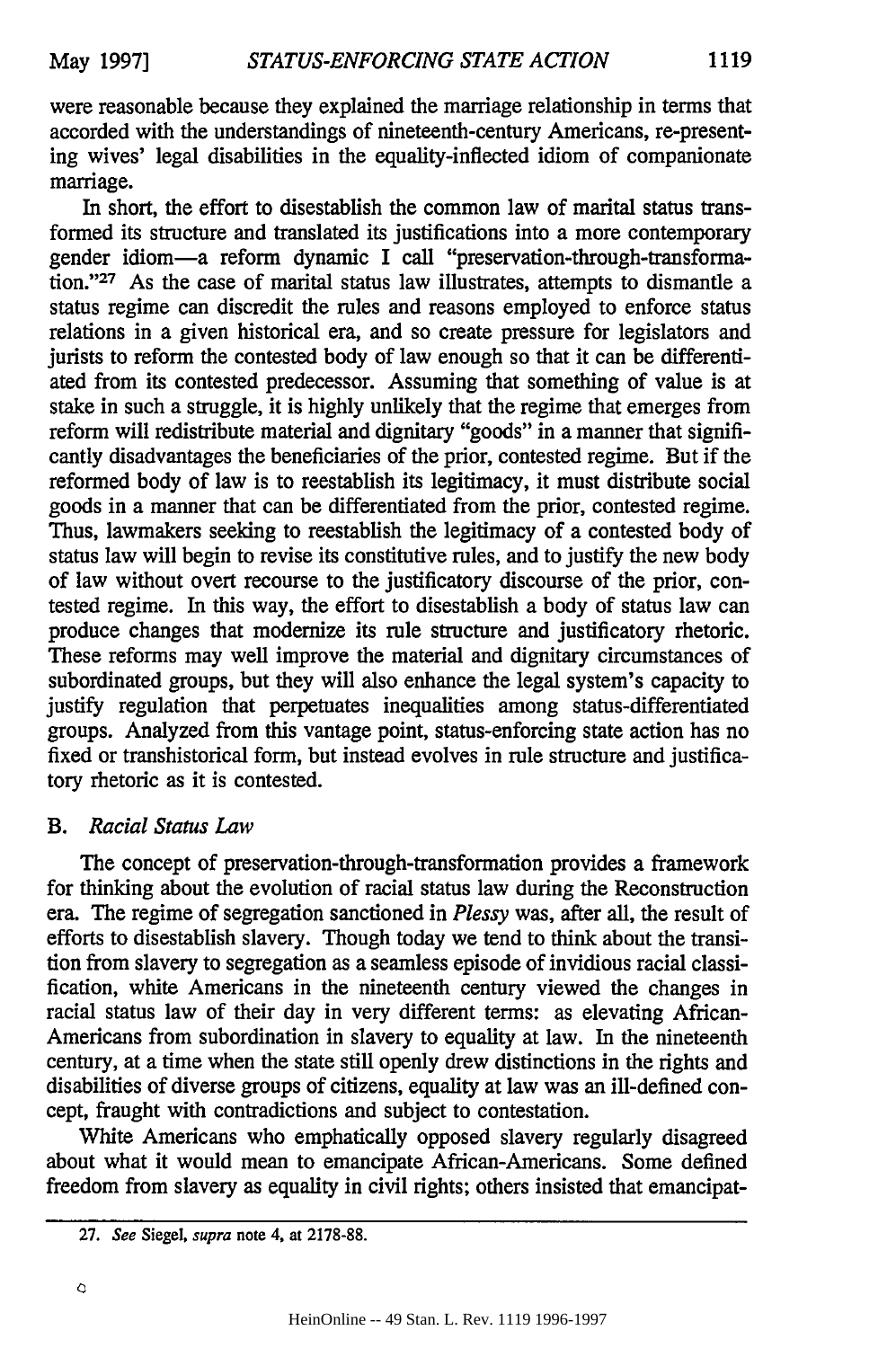ing African-Americans from slavery entailed equality in civil *and* political rights; but most white Americans who opposed slavery did not think its abolition required giving African-Americans equality in "social rights."<sup>28</sup> Distinctions among civil, political, and social rights functioned more as a framework for debate than a conceptual scheme of any legal precision. But it was generally understood that civil rights were those rights exercised **by** economic man, such as the capacity to hold property and enter into contracts, and to bring suit to defend those rights in the legal system.<sup>29</sup> Voting was the core political right.30 Social rights were those forms of association that, white Americans feared, would obliterate status distinctions and result in the "amalgamation" of the races. $31$ 

White Americans reasoning about the fate of the emancipated slaves drew such distinctions precisely because their commitment to abolish slavery was not a commitment to recognize African-Americans as equals in all spheres of social life; in the years before and after the Civil War, white Americans of widely varying political views reiterated their conviction that emancipating African-Americans entailed granting the freedmen some form of legal equality, but assuredly did not require granting them "social equality."<sup>32</sup> Abolishing slavery thus entailed a struggle over the shape of racial status law, one that would ultimately transform its rule structure and justificatory rhetoric. The triadic distinction among civil, political, and social rights created a discursive field in which we can see the dynamic of preservation-through-transformation at work.

For a discussion of the distinction between civil and political rights as it applied to matters concerning women's status, see Akhil Reed Amar, The Bill of Rights: Creation and Reconstruction 301 (1997) (unpublished manuscript, on file with author) (during the Reconstruction era, the "unmarried white woman in many ways defined the basic legal category of 'civil' as opposed to 'political' rights"); Nina Morais, Note, *Sex Discrimination and the Fourteenth Amendment: Lost History,* 97 YALE **LJ.** 1153, 1157-58 (1988) (construing the Fourteenth Amendment as governing women's civil, but not political, rights).

**29.** Over the course of Reconstruction, as the Republican Party attempted to expand civil rights protection for the emancipated slaves, the content of the civil rights concept was hotly contested. *See, e.g.,* Robert J. Kazorowski, *Revolutionary Constitutionalism in the Era of the Civil War and Reconstruction,* 61 N.Y.U. L. REv. 863,922-35 (1986); McConnell, *supra* note 28, at 1014-43; Tushnet, *supra* note 28, at 886-87.

30. Political rights were often said to include voting, office holding, jury service, and militia service. *See Amar, supra* note 28, at 62, 301. On treatment of jury participation as a civil or political right, see id. at 312-14; *see also* Tushnet, *supra* note 28, at 887 (discussing Reconstruction controversies over which rights, other than voting, were "political").

31. *See* Tushnet, *supra* note 28, at 886-87.

32. Objections to granting freedmen "social equality" appear throughout the debate on emancipation, before and after the Civil War. For an especially detailed catalogue of "social equality" rhetoric in congressional debate, see Alfred Avins, *Social Equality and the Fourteenth Amendment: The Original Understanding,* 4 Hous. L. REv. 640 (1967). Those who supported and opposed civil rights reform asserted that equality in social status could not be legislated, but opponents of reform transformed this descriptive claim into a normative argument---objecting to various civil rights measures on the grounds that the legislation would impermissibly *promote* social equality between the races.

**<sup>28.</sup>** On the distinctions among civil, political, and social rights, see HARoLD M. HYMAN **& WEL-**LIAM M. WIECEK, EQUAL JUSTICE UNDER LAW: CONSTITUTIONAL DEVELOPMENT, 1835-1875, at 299-300, 395-97 (1982); Michael W. McConnell, *Originalism and the Desegregation Decisions,* 81 VA. L. **REv.** 947, 1014-23 (1995); Joseph William Singer, *No Right to Exclude: Public Accommodations and Private Property,* 90 Nw. U. L. REv. 1283, 1349-50 (1996); Mark Tushnet, *The Politics of Equality in Constitutional Law: The Equal Protection Clause, Dr. Du Bois, and Charles Hamilton Houston,* 74 J. AM. **HIST.** 884, 886-90 (1987).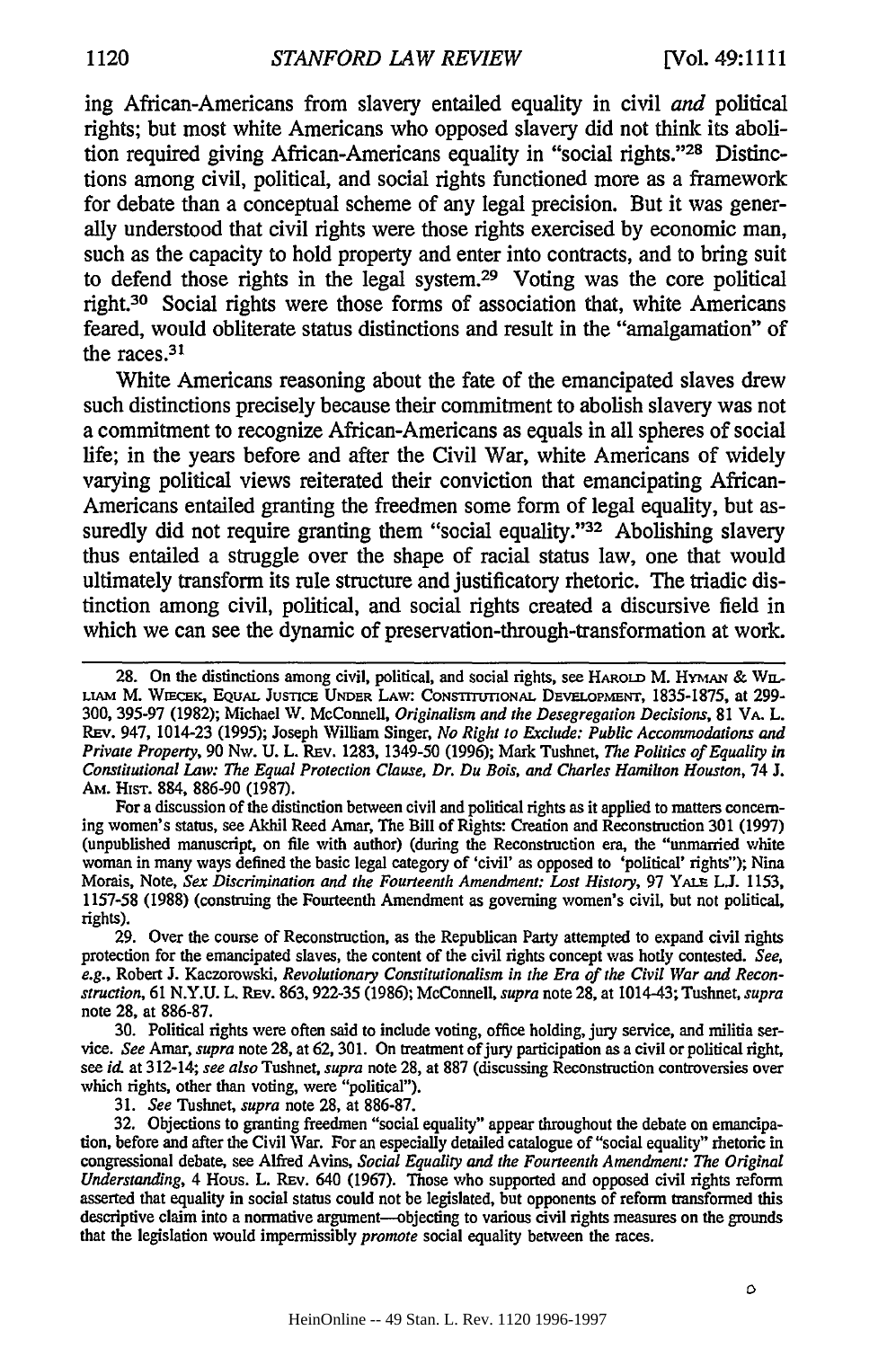From this perspective, the successive waves of federal legislation enacted in the aftermath of the Civil War make conceptual sense. When southern states adopted Black Codes constricting land ownership and employment of freedmen in such a way as to tie the emancipated slaves to their former owners,<sup>33</sup> Congress passed the 1866 Civil Rights Act, providing that:

 $[clitizers of every race \dots shall have the same right \dots to make and enforce$ contracts, to sue, be parties, and give evidence, to inherit, purchase, lease, sell, hold, and convey real and personal property, and to full and equal benefit of all laws and proceedings for the security of person and property, as is enjoyed by white citizens, and shall be subject to like punishment."34

Because there was dispute about whether the Thirteenth Amendment's prohibition of slavery vested Congress with the power to define and protect civil rights in this fashion, Congress began work on the drafting and ratification of the Fourteenth Amendment,<sup>35</sup> and soon thereafter reinacted the substance of the 1866 statute in the Civil Rights Act of 1870.36 When similar disputes arose over scope of rights protected by the Fourteenth Amendment, Congress vested the emancipated slaves with the political right of voting through the Fifteenth Amendment.<sup>37</sup>

As white Americans argued about the kinds of reform that would be required to disestablish slavery, their conflicts were expressed in struggles over constitutional amendments and various pieces of civil rights legislation, as well as in debates about their interpretation. These disputes in turn progressively reshaped the rules and rhetoric of racial status law. While we might trace this dynamic in a number of fields, voting prominent among them,<sup>38</sup> the ensuing discussion will briefly consider conflicts in the domain of marriage and public transportation, where disputes about the permissibility of racial status regulation were expressed in the form of a debate about the distinction between "civil" and "social" rights.

In the aftermath of the war, when states moved to enact or enforce legislation barring interracial marriage, the question immediately arose: Was marriage a contract protected by the 1866 Civil Rights Act? As opponents of the 1866 Act had feared,<sup>39</sup> a few courts initially ruled that it was.<sup>40</sup> But other

36. *See* Act of May 31, 1870, ch. 114, § *18,* 16 Stat. 140, 144.

**<sup>33.</sup>** *See, e.g.,* **LEON** F. LrrwAc, **BEEN** rN **Ta** SToRM So **LONG:** THE **AFERMATH OF SLAVERY** 366-71, 375 (1979); NovAK, *supra* note 13, at 1-8.

<sup>34.</sup> Act of Apr. 9, 1866, ch. 31, **§1,** 14 Stat. 27 (current version at 42 U.S.C. §§ 1981, 1982 (1996)).

<sup>35.</sup> *See* Kaczorowski, *supra* note **29,** at 910-11; McConnell, *supra* note **28,** at 958.

**<sup>37.</sup>** *See* W AmA **E. NELsoN,** Tim FouRaTEENm **AMEtmNTarr:** FROM PoLuICAL **PRINCIPLE TO JUDI**crAL Docrmir 126-27 (1988) (discussing contemporary debates about whether Fourteenth Amendment applied to political or only civil rights).

<sup>38.</sup> *See* notes 71-72 *infra* and accompanying text.

<sup>39.</sup> *See* McConnell, *supra* note 28, at 959 (noting that opponents of the civil rights bill "warned of different perils, a favorite being that the bill would forbid antimiscegenation statutes"). In vetoing the 1866 Act, President Johnson also objected that it would involve the federal government in regulating marriage. *See* CoNG. GLOBE, 39th Cong., 1st Sess. 1679, 1680 (1866).

<sup>40.</sup> *See* Bums v. State, 48 Ala. 195 (1872) (reversing the conviction of a justice of the peace who married an interracial couple), *overruled by* Green v. State, 58 Ala. 190, 197 (1877); Hart v. Hart, 26 La. Ann. 90 (1874) (recognizing interracial marriage for purposes of settling an inheritance dispute). *Corn-*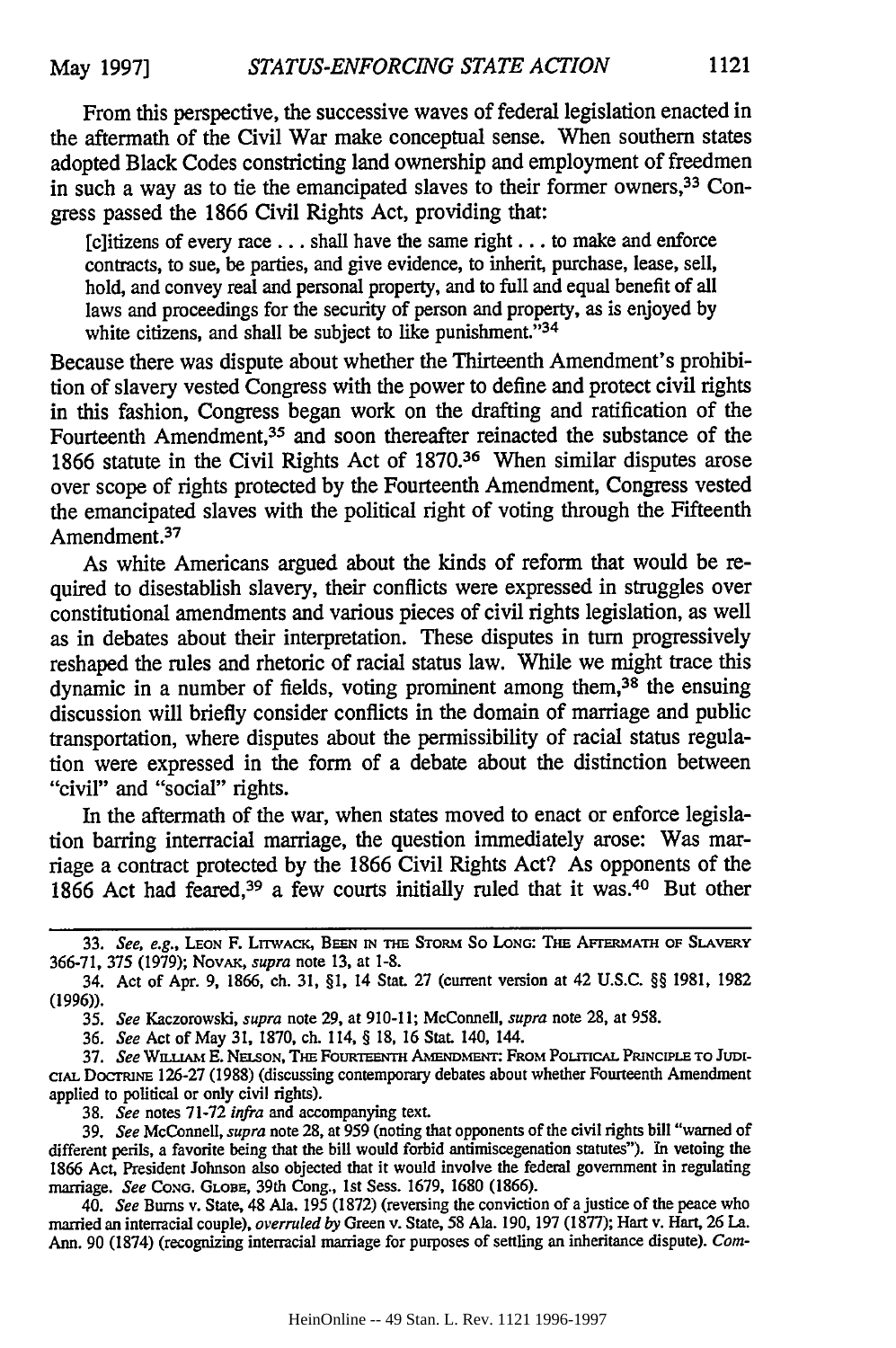courts moved rapidly to restrict the meaning of the federal statute, **by** construing its antidiscrimination provision to apply to contracts involving "civil" rather than "social" rights. In this view, the right to marry was a "social right," not governed **by** the federal law.

Taking the lead, the North Carolina Supreme Court deftly recharacterized the ambit of the **1866** Civil Rights Act:

Its object was, and its terms are, to declare equality between all citizens without regard to race or color, in the matters of making *business* contracts, suing in the courts, giving evidence, acquiring property and in the protection of person and property.... But neither the Civil Rights Bill nor our State Constitution was intended to enforce social equality, but only civil and political rights. This is plain from their very terms. But if the terms were doubtful, the policy of prohibiting the intermarriage of the two races is so well established and the wishes of both races so well known that we should not hesitate to declare the policy paramount to any doubtful construction.<sup>41</sup>

Asking whether federal law had "elevated [the African] to a perfect equality in social, as well as political, rights with the Caucasian," $42$  the Tennessee Supreme Court ruled it had not, again reasoning that marriage was not a contract within the meaning of the Civil Rights Bill or the Constitution. Marriage was a "civil status," not a contract. "Although it may be formed **by** a contract, yet when formed, it has none of the attributes of a contract, but becomes a domestic relation. . . . '[I]t is no more a contract than a fatherhood, or a sonship, or a serfdom, or slavery, or apprenticeship, are contracts."<sup>43</sup> The Alabama Supreme Court thereafter followed suit, upholding a law prohibiting interracial marriage on the grounds that "[t]he amendments to the Constitution were evidently designed to secure to citizens, without distinction of race, rights of a civil or political kind only-not such as are merely social, much less those of a purely domestic nature. The regulation of these belongs to the States."44 (Elaborating on the "domestic nature" of the marriage relation, the Alabama

Government has full **power** to regulate civil and political rights, and to give to each citizen of the State, as our Code has done, equal civil, and equal political rights as well as equal protection of the laws. But Government has no power to regulate social status. Before the laws, the Code of Georgia makes all citizens equal, without regard to race or color. But it does not create, nor does any law of the State attempt to enforce, moral or social equality between the different races or citizens of the State. Such equality does not in fact exist, and never can. The God of nature made it otherwise, and no human law can produce **it,** and no human tribunal can enforce it

Scott v. Georgia, **39** Ga. **321, 326 (1869)** (upholding law prohibiting interracial marriage).

- 42. Doc. Lonas v. State, **50** Tenn. **(3** Heisk.) **287, 306 (1871).**
- 43. *Id* at **308-09** (quoting **1** BIsH. **MAR. &** Div. **10).**

*44. Green,* **58** Ala. at **196;** *see also* Francois v. State, **9** Tex. Ct. **App.** 144, **146 (1880)** (asserting that **"the** several States of the Union, in the adoption of the recent amendments to the Constitution of the United States, designed to secure to citizens rights of a civil or political nature **only,** and did not part with their hitherto unquestioned power of regulating, within their own borders, matters of purely social and domestic concern).

*pare* State v. Webb, 4 CENT. L.J. 588 (1877) (striking down Texas miscegenation statute as part of legacy of slavery) *with* Frasher v. State, **3** Tex. Ct. **App. 263, 277 (1877)** (finding the Texas statute valid).

<sup>41.</sup> State v. Hairston, **63 N.C.** 439, 441 **(1869)** (per curiam) (emphasis added). **That** same year, the Georgia Supreme Court interpreted its state constitution along similar lines: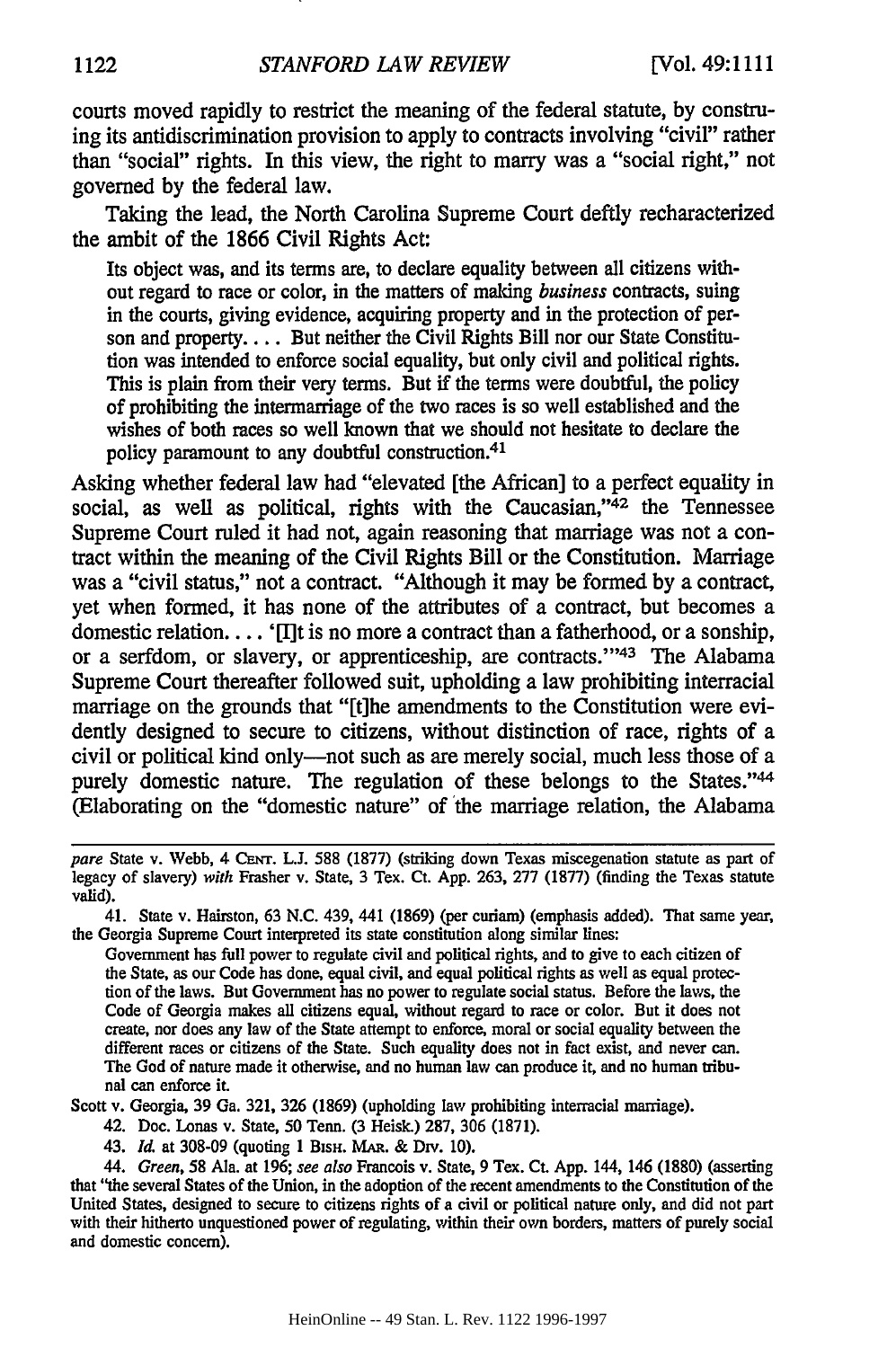court defined the home as a private sphere with whose "interior administration, the State should interfere but a little,"45 even as the court deployed the social rights concept to defend the state's prerogative to regulate marriage without federal interference.) Courts upholding antimiscegenation statutes relied upon the distinction between civil and social rights until they were confident enough--which they were not initially-simply to assert that regulating marriage lay beyond the scope of federal power.<sup>46</sup>

Disputes over the legality of miscegenation laws illustrated that distinctions between civil and social rights were not fixed, but instead were forged in the struggle over the scope of Reconstruction legislation. This dynamic is especially evident in disputes over the legality of segregation in transportation and accommodations. When Republicans in Congress first attempted to enact antidiscrimination legislation to cover common carriers and public accommodations, they asserted that longstanding common law traditions made equal access to such institutions a basic civil right.47 But the initial bill addressing these matters also covered schools, churches, cemeteries, theaters, and other institu-

During the Reconstruction era, discourses of privacy slowly began to supplant discourses of hierarchy in both racial and gender status law. *See* Siegel, *supra* note 4, at 2150-70, 2175-77. In marital status law, courts invoked discourses of the private to explain why married persons were exempt from common law regulation (e.g. interspousal contract or tort claims). *See* text accompanying notes 23-25 *supra.* In racial status law, courts invoked discourses of the private to explain why marriage was exempt from federal antidiscrimination regulation. But, in this context, racial discourses of the private functioned to justify the state's prerogative to regulate marriage, and so were in tension with gendered discourses of the private that suggested that marriage was a relation "beyond" the reach of law. In *Green,* the Alabama Supreme Court dealt with this apparent conflict **by** suggesting that the state should generally not "interfere" with the "interior administration" of the home, but only "guard [the home against] disturbances from without." *Green,* 58 Ala. at 194.

46. For an early and quite tentative statement of the federalism argument, see *In re* Hobbs, 12 F. Cas. 262, 264 (N.D. Ga. 1871) (No. 6550) ("The marriage relation **...** has hitherto been regulated and controlled by each state within its own territorial limits, and I cannot think it was intended to be re strained **by** the amendment, *so long as the state marriage regulations do not deny to the citizen the equal protection of the laws.* Nor do I think that the state law operates unequally **....** ) (emphasis added). The Indiana Supreme Court soon thereafter authored an opinion asserting unequivocally that the federal government could not regulate marriage. *See* State v. Gibson, 36 Ind. 389, 402-03 (1873). The opinion is expressly premised on the view that the Reconstruction Amendments did not alter the scope of federal power. *See id.* at 393 ("The fourteenth amendment contains no new grant of power from the people... to the federal government. It did not enlarge the powers of the federal government, nor diminish those of the states."). Courts thereafter invoked *Gibson's* argument that the federal government could not regulate marriage as a basis for upholding antimiscegenation statutes under federal antidiscrimination law. *See, e.g.,* State v. Jackson, 80 Mo. 175, 178 (1883); Frasher v. State, 3 Tex. Ct. App. 263, 274-75 (1877).

*In Pace v. Alabama,* 106 U.S. 583 (1882), the Supreme Court upheld, against equal protection challenge, an Alabama law punishing interracial cohabitation more severely than same-race adultery or fornication on the grounds that "[t]he punishment of each offending person, whether white or black, is the same." *I&* at 585. The Court's disposition of the *Pace* case gave authoritative weight to the argument that antimiscegenstion statutes treated the races "equally," and this offered yet another ground on which to uphold antimiscegenation statutes under federal law.

47. *See* McConnell, *supra* note 28, at 1029-36.

<sup>45.</sup> The Alabama court reasoned that "[ilt is through the marriage relation that the homes of a people are created" and "[tihese homes **...** are the... nurseries of States.... While with their interior administration, the State should interfere but little, it is obviously of the highest public concern that it should, by general laws adapted to the state of things around them, guard them against disturbances from without." *Green,* 58 Ala. at 194.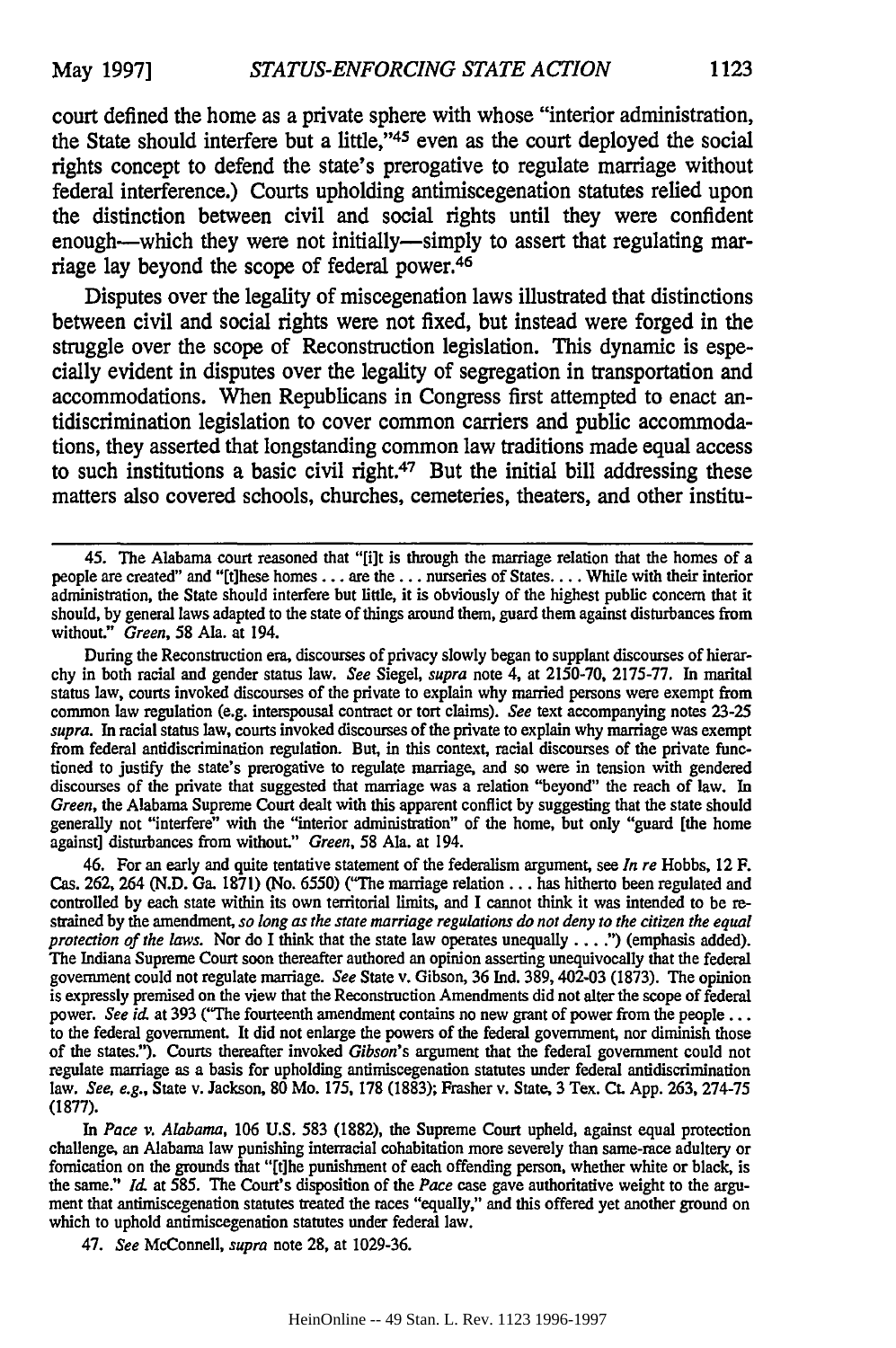tions, 48 and elicited vehement and continuing objections that Congress was attempting to regulate private associations and thereby to legislate social equality. 49 When Congress finally enacted a much narrower version of the statute in the Civil Rights Act of 1875,50 which prohibited race discrimination in public transportation, accommodations, and theaters, the charge that Congress was impermissibly regulating social rights continued to inform the statute's interpretation and application. As historians have demonstrated, courts generally construed the federal statute to forbid race-based exclusions from covered institutions, but to allow segregation so long as blacks were provided substantially equal facilities with whites.<sup>51</sup>

In rationalizing this result, courts invoked social rights discourse. As one court put it, the **1875** Act did not intend "to affect social rights through civil and legal rights."<sup>52</sup> Another court adopting this interpretation of the Act justified it on the grounds that segregation in the covered institutions was necessary to preserve status relations of inequality which originated in slavery:

The colored men were formerly slaves, and the condition of servitude rendered them greatly wanting in education, refinement and social culture. White men often came in contact with colored men, but the association was that of superiors with inferiors. Before the war, white men who associated with colored men on terms of social equality became degraded in the eyes of the community. These social prejudices are too deeply implanted to be eradicated **by** any legislation.53

With this understanding the court offered its interpretation of the **1875** Act: Any law which would impose upon the white race the imperative obligation of mingling with the colored race on terms of social equality would be repulsive to natural feeling and long established prejudices, and would be justly odious. There is no principle of law, human or divine, that requires all men to be thrown into social hotchpot in order that their equality of civil rights may **be** secured and enforced. The civil rights bill neither imposes nor was intended to impose any such social obligation. It only proposes to provide for the enforcement of legal rights guaranteed to all citizens by the laws of the land, and leaves social rights and privileges to be regulated, as they have ever been, by the customs and usages of society.<sup>54</sup>

In this interpretive framework, equality of access to public transportation was a civil right, but *integrated* access raised questions of *social* rights, and was unacceptable because it threatened status relations forged in the institution of slavery.

54. *Id.*

<sup>48.</sup> *See id.* at 1049-50 (citing CONG. GLOBE, 41st Cong., 2d Sess. 3434 (1870)).

*<sup>49.</sup> See Avins, supra* note 32, at 645-55; McConnell, *supra* note 28, at 1014-23.

<sup>50. 18</sup> Stat. 335 (1875).

*<sup>51.</sup> See* Stephen J. Riegel, *The Persistent Career of Jim Crow: Lower Federal Courts and the* "Separate but Equal" Doctrine, 1865-1896, 28 Am. J. LEGAL HIST. 17, 21-27, 32 (1984). For an especially rich account of the evolution of legal doctrines sanctioning segregation in public accommodations, see Singer, *supra* note 28. *See also id.* at 1384-85 (discussing interpretation of the 1875 Act).

*<sup>52.</sup> See* Riegel, *supra* note 51, at 34 (quoting District Court Judge Amos Morrill of Texas); *see also id.* at 32-35 (discussing social rights discourse in interpretation of the 1875 Act).

<sup>53.</sup> Charge to the Jury-The Civil Rights Act, 30 F. Cas. 999, 1001 (C.C.W.D.N.C. 1875) (No. 18,258).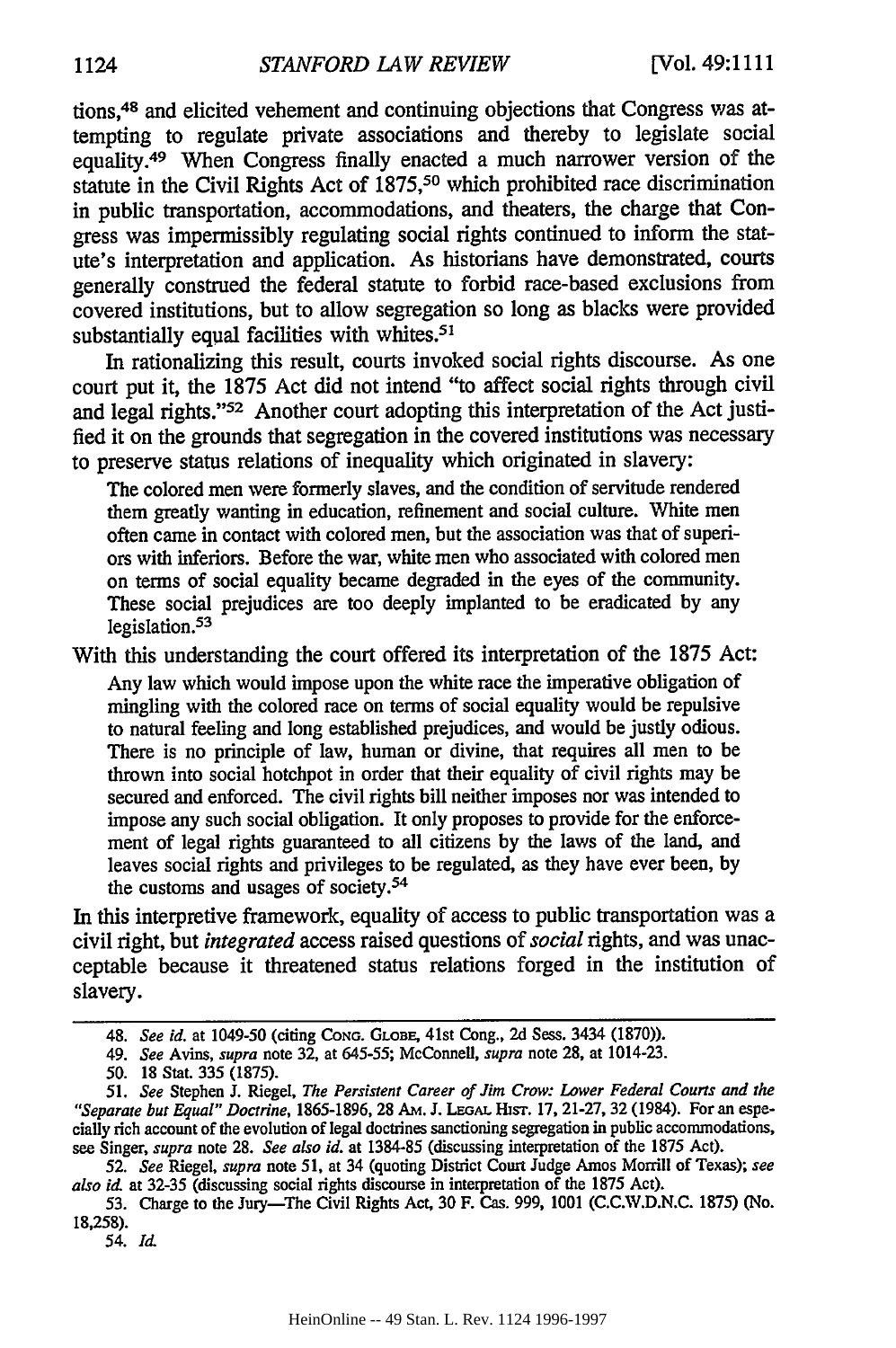The Supreme Court employed the language of social rights to interpret the Constitution, but, as it did so, it suppressed reference to many of the social understandings informing the discourse. For example, when the Court struck down the Civil Rights Act of **1875** in *The Civil Rights Cases,55* it declared that Congress lacked power under the Thirteenth Amendment to enact the **1875** statute because—unlike the 1866 Civil Rights Act—the 1875 Act regulated "social rights" that had "nothing to do with slavery."<sup>56</sup>

Detached from its reference to slavery, social rights discourse played an even more prominent role in the *Plessy* decision, where it was invoked **by** the Court to explain why laws mandating racial segregation of public transportation were permissible under the Fourteenth Amendment:

The object of the amendment was undoubtedly to enforce the absolute equality of the two races before the law, but in the nature of things it could not have been intended to abolish distinctions based upon color, or to enforce social, as distinguished from political equality, or a commingling of the two races upon terms unsatisfactory to either.<sup>57</sup>

The Court pointed to its decision in *Strauder v. West Virginia58* holding that states could not exclude blacks from jury service in order to emphasize "[t]he distinction between laws interfering with the political equality of the negro and those requiring the separation of the two races in schools, theaters and railway

[In **1866]** Congress did not assume, under the authority given by the Thirteenth Amendment, to adjust *what may be called the social rights of men and races in the community;* but only to declare and vindicate those fundamental rights which appertain to the essence of citizenship, and the enjoyment or deprivation of which constitutes the essential distinction between freedom and slavery.

*Id.* at 22 (emphasis added). Continuing this line of analysis, the Court asked, "Can the act of a mere individual, the owner of the inn, the public conveyance or place of amusement, refusing the accommodation, be justly regarded as imposing any badge of slavery or servitude upon the applicant?" *Id.* at 24. The Court then observed that

such an act of refusal has nothing to do with slavery or involuntary servitude .... It would be running the slavery argument into the ground to make it apply to every act of discrimination which a person may see fit to make as to the guests he will entertain, or as to the people he will take into his coach or cab or car, or admit to his concert or theatre, or deal with in other matters of intercourse or business.

*Id.* at 24-25. Justice Harlan vigorously objected to the Court's characterization of the 1875 Act, conceding "that government has nothing to do with social, as distinguished from technically legal, rights of individuals:' but contending that the "rights which Congress, by the act of 1875, endeavored to secure and protect are legal, not social rights." *Id.* at 59 (Harlan, J. dissenting).

It is also possible to read the discourse of social rights as informing the principal holding in the case, that the 1875 Act exceeded Congress's powers under the Fourteenth Amendment. *See id.* at **11** (Fourteenth Amendment "does not authorize Congress to create a code of municipal law for the regulation of private rights; but to provide modes of redress against the operation of State laws, and the action of State officers."). The understandings reflected in the distinction between civil and social rights shaped doctrines of federalism and state action developed during the Reconstruction era, but exploration of such matters exceeds the scope of this essay. **Cf.** Siegel, *supra* note 4, at 2176 n.222, 2202-03 (discussing nineteenth-century cases that invoke racial and gender concepts of the private to define the respective roles of federal and state government).

57. Plessy v. Ferguson, 163 U.S. 537, 544 (1896).

58. 100 U.S. 303 (1879).

<sup>55. 109</sup> U.S. 3 (1883).

<sup>56.</sup> In holding that Congress lacked power to enact the 1875 Act under the Thirteenth Amendment, the Court distinguished the rights protected **by** the 1875 Act from those protected **by** the 1866 Civil Right Act: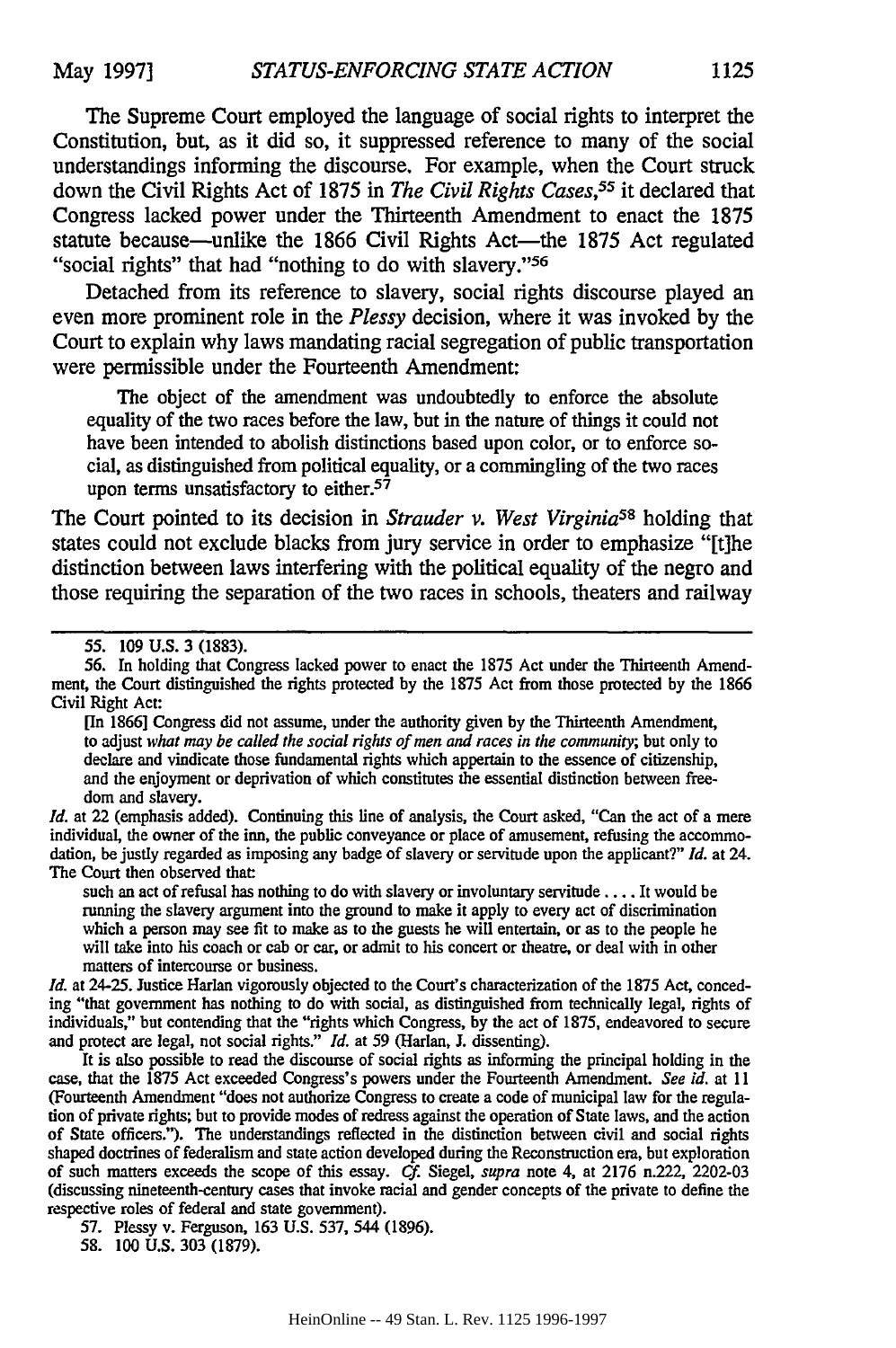carriages." 59 In *Plessy,* the Court again denied "that the enforced separation of the two races stamps the colored race with a badge of inferiority" $60$ —even as the very language of its opinion discussed the "commingling of the two races" as an objectionable form of *"social equality."* To resolve this contradiction, the opinion attempted to characterize questions of equality as questions of liberty, and to describe status discriminations as expressions of taste and sensibility. Rejecting the plaintiff's argument that segregation connoted inferiority, the Court responded that:

[t]he argument... assumes that social prejudices may be overcome by legislation, and that equal rights cannot be secured to the negro except by an enforced commingling of the two races. We cannot accept this proposition. *If the two races are to meet upon terms of social equality, it must be the result of natural affinities, a mutual appreciation of each other's merits and a voluntary consent of individuals....* If the civil and political rights of both races be equal one cannot be inferior to the other civilly or politically. If one race be inferior to the other socially, the Constitution of the United States cannot put them upon the same plane.<sup>61</sup>

Thus, in *Plessy,* the Court contended that segregation did not connote inferiority, but conceded that if it did, it was inferiority of a sort that was beyond the power of law to rectify.

Justice Harlan's famous dissent in *Plessy* repeatedly chided the majority for denying what he called the "real meaning" of segregation: that "colored citizens are so inferior and degraded that they cannot be allowed to sit in public coaches occupied by white citizens."<sup>62</sup> But Justice Harlan did not assert that "colored citizens" were the social equals of white citizens, or that the law should make them so; indeed, passages of his dissent—including the famous color-blindness argument—continue to emphasize distinctions between legal and "social" equality. 63 Justice Harlan broke with the majority because he, like

*62. Plessy,* 163 U.S. at *560; see also id.* at 557 (answering the argument that the segregation statute treats white and black citizens equally by invoking what "[e]very one knows" about the social meaning of racial separation, and concluding that "[n]o one would be so wanting in candor as to assert the contrary").

63. Justice Harlan wrote:

The white race deems itself to be the dominant race in this country. And so it is, in prestige, in achievements, in education, in wealth and in power. So, I doubt not, it will continue to be for all time, if it remains true to its great heritage and holds fast to the principles of constitutional liberty. But in view of the Constitution, in the eye of the law, there is in this country no superior, dominant, ruling class of citizens. There is no caste here. Our Constitution is color-blind, and neither knows nor tolerates classes among citizens. In respect of civil rights, all citizens are equal before the law.

*Id.* at 559; *see also id.* at 561 ("social equality no more exists between two races when traveling in a passenger coach or a public highway than when members of the same races sit by each other in a street car or in the jury box, or stand or sit with each other in a political assembly"); *cf.* The Civil Rights

<sup>59.</sup> *Plessy,* 163 U.S. at 545.

<sup>60.</sup> *Id* at 551.

<sup>61.</sup> *Id.* at 551-52 (emphasis added). In discussing matters of social equality in the language of sensibility, the Court was drawing on a rich tradition. *See, e.g., CONG.* **GLOBE,** 39th Cong., 1st Sess. 3434, 3437 (1866) (remarks of Sen. Waitman T. Willey) ("Social relations cannot be regulated by law. They are beyond its power. They are not the legitimate subject of legal regulation. Social equality is a matter of taste, of feeling, of every man's unfettered sense of propriety."), *quoted in* Avins, *supra* note **32,** at 643.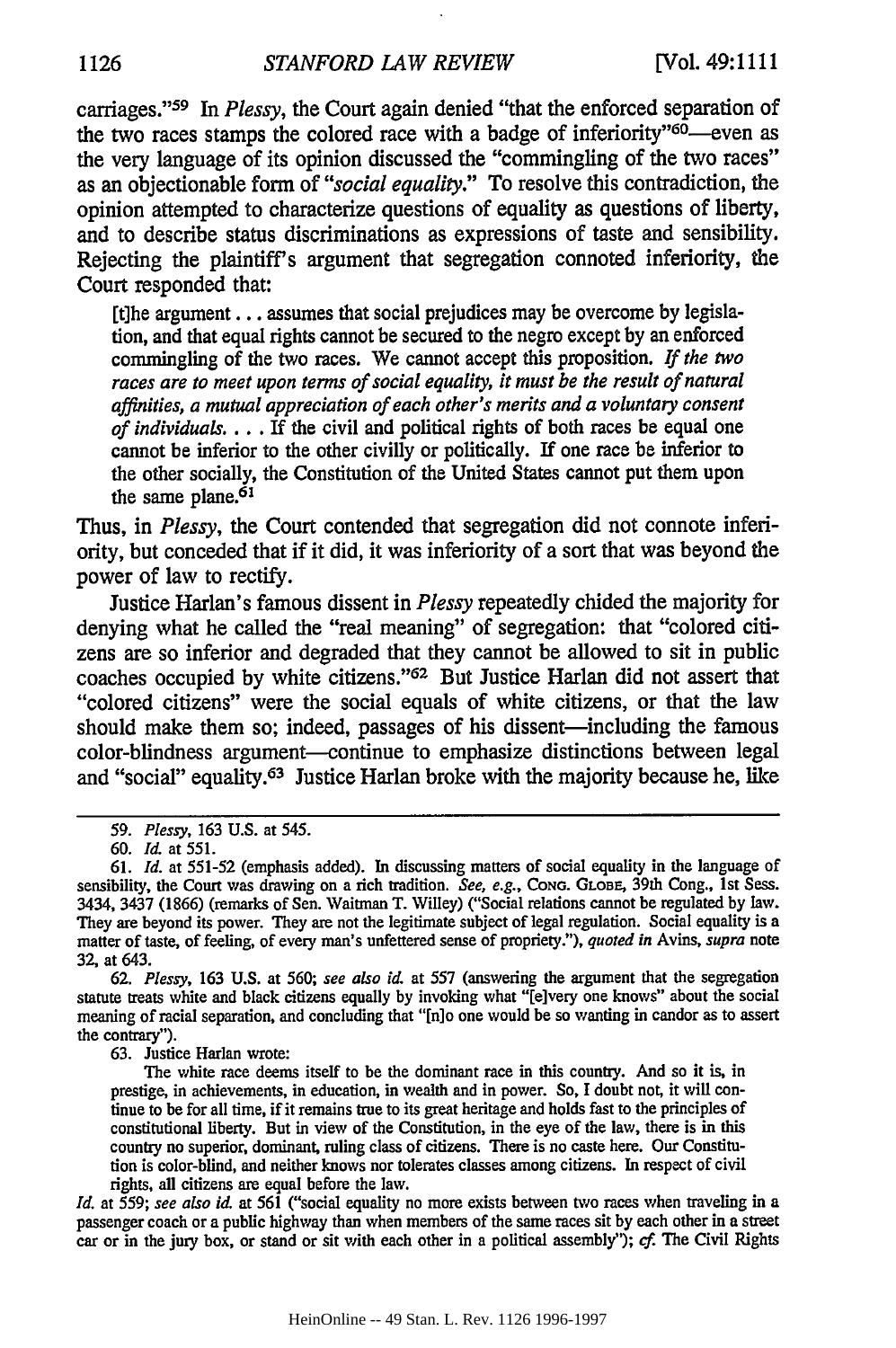the Congress that enacted the 1875 Civil Rights Act, viewed equal access to public transportation as a *civil right* which, accordingly, could not be the subject of racially discriminatory regulation: "In respect of civil rights, all citizens are equal before the law."64 However, **by** the time Justice Harlan wrote his dissent in *Plessy* (two decades after passage of the 1875 Act), the discourse of social rights had largely displaced the language of civil rights in public accommodations law, facilitating the justification of segregation in terms that the architects of Reconstruction would have wholly repudiated.<sup>65</sup>

Although the concept of social rights was quite elastic, over time legitimating state sponsored segregation of an increasing variety of transactions, it was not infinitely elastic. In *Buchanan v. Warley,66* the Court considered a challenge to a Kentucky city ordinance forbidding blacks to occupy houses in blocks where the greater number of houses were occupied by white persons. Defending the ordinance, the city invoked *Plessy* for the proposition that "[legislation segregating the white and colored races has universally been recognized by the courts as a constitutional exercise of the police power."67 But the Court distinguished *Plessy* and other precedents upholding segregation with the observation that:

[t]he case presented does not deal with an attempt to prohibit the amalgamation of the races. The right which the ordinance annulled was the civil right of a white man to dispose of his property if he saw fit to do so to a person of color and of a colored person to make such disposition to a white person.<sup>68</sup>

The Court struck down the ordinance on the grounds that it violated the Fourteenth Amendment and the civil rights statutes of 1866 and 1870. "These enactments did not deal with the social rights of men, but with those fundamental rights in property which [belong equally] to citizens of every race and color."<sup>69</sup> (It is consistent with the logic of *Buchanan* that several years later, the Court upheld the use of race-based restrictive covenants in real property transactions as a form of private discrimination not involving state action.<sup>70</sup>)

Thus, considered in retrospect, the distinction between civil and political rights on the one hand, and social rights on the other, helps explain juridical differences in the rule structure of racial status regulation enacted in the decades following the Civil War. In matters deemed to concern civil and political rights, states over time came to regulate race relations by means of statutes that

- 68. **Id.** at 81.
- **69. Id.** at 79.

Cases, **109 U.S. 3, 59 (1883)** (Harlan, **J.,** dissenting) **("I** agree that government has nothing to do with social, as distinguished from technically legal rights of individuals. No government ever brought, or ever can bring, its people into social intercourse against their wishes.").

*<sup>64.</sup> Plessy,* **163 U.S.** at 559.

<sup>65.</sup> *Cf.* McConnell, *supra* note **28,** at 1120-26 ("Each of the arguments accepted by the *Plessy* majority had been urged in debate by the Act's opponents, but had been refuted by the proponents and ultimately rejected.").

**<sup>66.</sup>** 245 **U.S.** 60 (1917).

<sup>67.</sup> Id. at 65.

**<sup>70.</sup>** See Corrigan v. Buckley, **271 U.S. 323, 330-31 (1926).**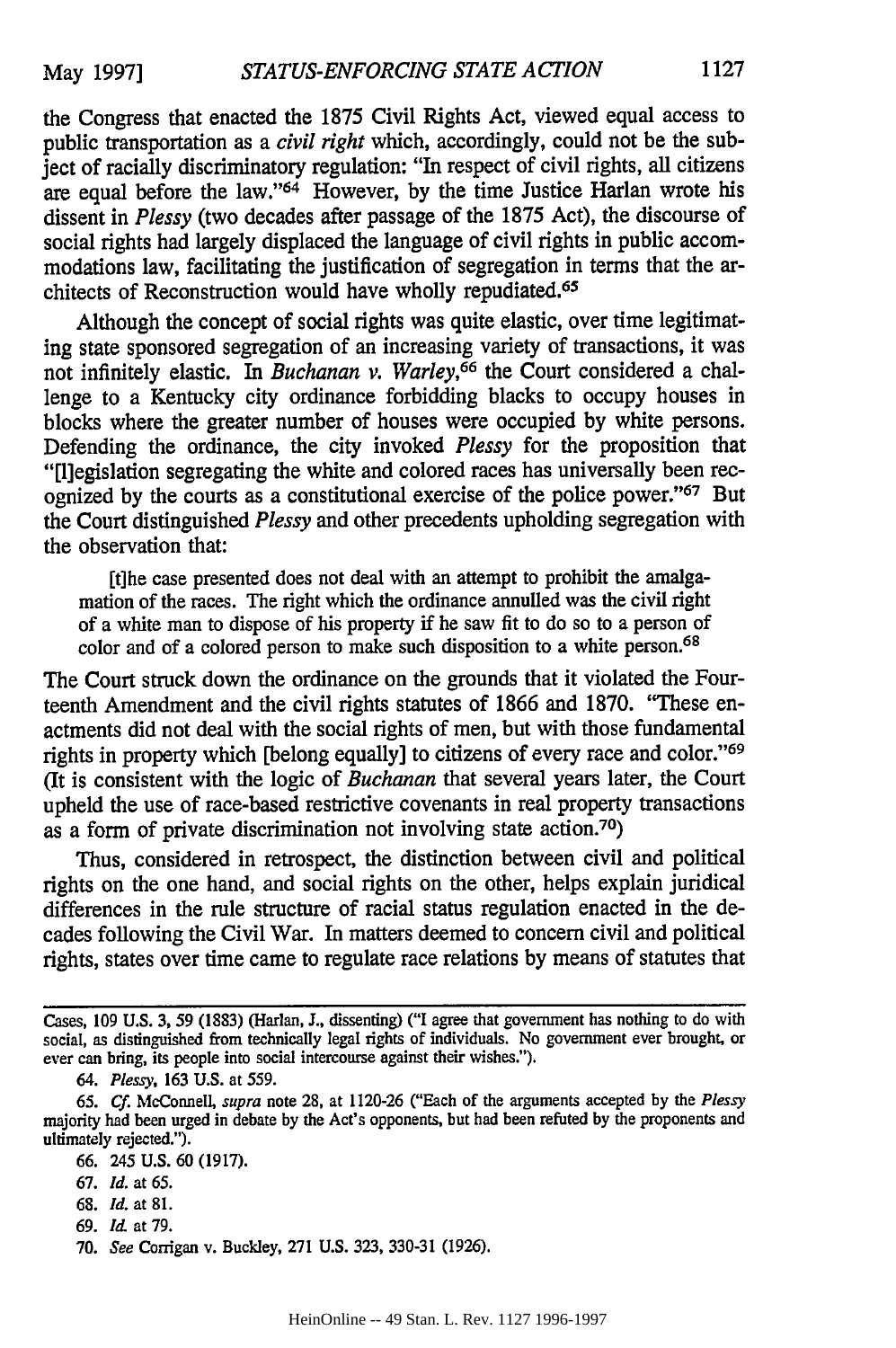employed no express racial distinctions on their face.<sup>71</sup> Thus, states seeking to disenfranchise African-Americans successively experimented with the grandfather clause, residency and literacy requirements, and "privatization" through the white primary, as well as the familiar tactics of racist intimidation and discriminatory administration of facially neutral registration statutes. 72 It was in the sphere of so-called social rights (a sphere which ultimately was to include marriage, education, public transportation, and accommodation) that states openly employed race-based distinctions to enforce racial segregation.

The regime of segregation authorized **by** the social rights concept lasted well into the twentieth century, until the Court began its dismantlement in *Brown.73* In this era, the discourse of social rights supplied a basis for opposing *Brown.* For example, Herbert Wechsler drew upon this tradition to advance his prominent critique of the *Brown* decision:

But if the freedom of association is denied **by** segregation, integration forces an association upon those for whom it is unpleasant or repugnant.... Given a situation where the state must practically choose between denying the association to those individuals who wish it or imposing it on those who would avoid it, is there a basis in neutral principles for holding that the Constitution demands that the claims for association should prevail?74

In this period, similar arguments were advanced against civil rights legislation that would require businesses to deal with the public on a nondiscriminatory basis.75 So strong was the tradition of protecting white "associational" liberties

71. On voting, see, for example, **ALA.** CoDE § 290 (1907) (facially neutral voter qualification statute with residency and other requirements); *id. §* 312 (facially neutral literacy requirements for voter registration); *id.* §§ 512, 513, 521 (facially neutral "white primary" laws); Miss. CODE ANN. ch. 68, §§ 8-12, 31 (1892) (facially neutral poll tax and voter registration laws that direct public officials to provide information about name, age, and race of voter); *id.* at ch. 69, §§ 1, 9 (facially neutral "white primary" laws). On criminal law, see, for example, 1867 MIss. LAws ch. CLXX, § 4 (mandating same court proceedings for persons charged with crimes and repealing race-based disparities in punishment). On jury service, see *Strauder v. West Virginia,* 100 U.S. 303, 310 (1879) (holding that the Fourteenth Amendment prohibits laws that exclude African-Americans from serving on juries). On employment. see, for example, *Bailey v. Alabama,* 219 U.S. 219, 231, 245 (1911) (holding that a facially neutral statute making it a crime to refuse to perform a labor contract does not violate the Fourteenth Amendment, but enforces a form of compulsory peonage that violates the Thirteenth Amendment).

72. *See, e.g.,* Smith v. Allwright, 321 U.S. 649, 660 (1944) (striking down white primary on grounds that "state delegation to a party of the power to fix the qualifications of primary elections is delegation of a state function that may make the party's action the action of the State"); Grovey v. Townsend, 295 U.S. 45, 52 (1935) (upholding Democratic Party's primary election restricted to white voters on the grounds that political parties in the state of Texas "are not the creatures of the state"); Guinn v. United States, 238 U.S. 347, 364-65 (1915) (striking down grandfather clause).

73. Brown v. Board of Educ., 347 U.S. 483 (1954).

74. Herbert Wechsler, *Toward Neutral Principles of Constitutional Law,* 73 HAgv. L. **REv.** 1, 34 (1959). On the background and reception of the Wechsler article, see Gary Peller, *Neutral Principles in the 1950's,* 21 **U.** MICH. J.L. RFoma 561 (1988).

75. *See* Robert Bork, *Civil Rights-A Challenge,* NEw REPutrac, Aug. 31, 1963, at 21 (objecting to a proposed interstate accommodations act on the grounds that it would compel "a substantial body of the citizenry" to "deal with and serve persons with whom they do not wish to associate"; characterizing race discrimination as "ugliness," but also characterizing the justification for legislation enforcing antidiscrimination norms in business transactions as "a principle of unsurpassed ugliness"); *cf.* Alfred Avins, *Freedom of Choice in Personal Service Occupations: Thirteenth Amendment Limitations on Antidiscrimination Legislation,* 49 CoRNELL L.Q. 228 (1964) (arguing that state legislation requiring nondiscrimination in public accommodations and various personal service occupations violates the Thirteenth Amendment by forcing one person to serve another).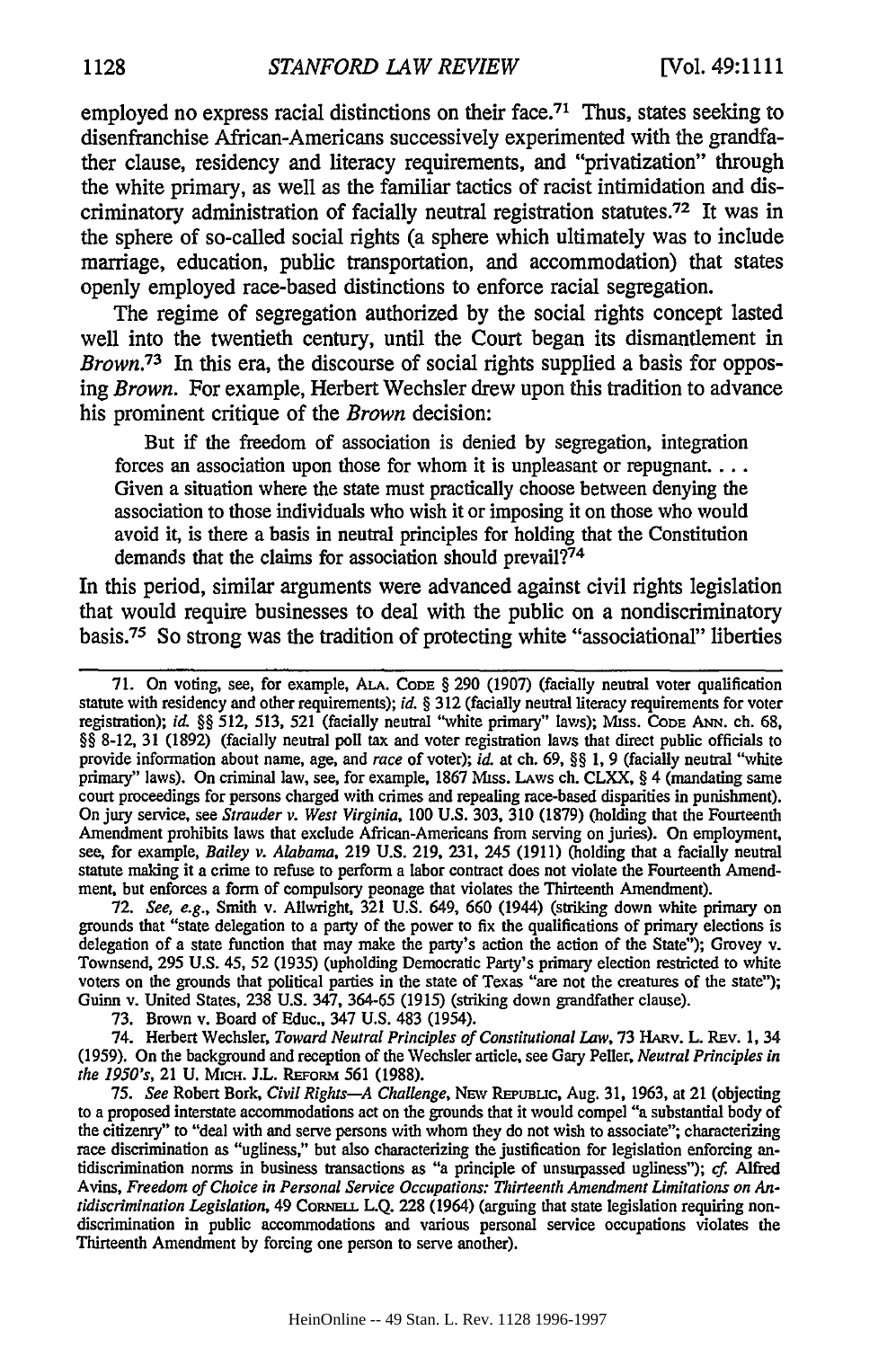that it was not until 1967, thirteen years after *Brown* was decided, that the Court was willing to declare that antimiscegenation statutes violated the equal protection clause.76 Only after the Court's decision in *Loving77* struck down Virginia's antimiscegenation statute as an expression of "White Supremacy" could it be confidently asserted that the Court had adopted a categorical presumption against race-based regulation.<sup>78</sup>

## I. STATUS-ENFORCING **STATE** ACrION TODAY: WHY EQUAL PROTECrION No LONGER PROTECrS

Viewed retrospectively, the civil-political-social rights distinction may strike us as profoundly misguided, or worse. Yet for generations of white Americans this conceptual framework offered an entirely reasonable way of understanding the Fourteenth Amendment's guarantee of "equal protection of the laws." For these Americans, *Plessy* was not "wrong the day it was decided";79 to the contrary, the decision conformed with "common sense" intuitions about the meaning of equality in a constitutional democracy. The Fourteenth and Fifteenth Amendments guaranteed African-Americans equality in civil and political rights; equality in "social rights" was not to be enforced by law. Thus, constitutional scholars as eminent as Herbert Wechsler worried that the Court's decision in *Brown* lacked a basis in neutral principles because it protected the associational preferences of African-Americans at the expense of whites who might find association with African-Americans "unpleasant or repugnant."<sup>80</sup> In raising such objections, Wechsler and others who defended the constitutional liberties of white Americans to choose their associations were speaking in "good faith," invoking principles that had governed the meaning of equal protection for generations.

The civil-political-social rights distinction thus offered a framework within which white Americans could disestablish slavery, guarantee the emancipated slaves equality at law, and yet continue to justify policies and practices that perpetuated the racial stratification of American society. Once we appreciate how conflicts over the disestablishment of slavery produced the constitutional framework authorizing segregation, we are in a better position to think about the ways in which the Court interprets the Equal Protection Clause today.

Just as the interpretation of equal protection offered in *Plessy* emerged from the Court's efforts to disestablish slavery, the interpretation of equal protection we inherit today emerged from the Court's efforts to disestablish segregation.

**<sup>76.</sup>** The Court avoided consideration of miscegenation statutes in two cases during the mid-1950s, *Jackson* v. *State,* 72 So. 2d 114 (Ala.), *cert. denied,* 348 U.S. 888 (1954) and *Naim v. Naim,* 350 U.S. 891 (1955) (per curiam) (declining to review the Virginia miscegenation statute). *See* Michael Klarnan, *An Interpretive History of Modern Equal Protection,* 90 **MIcH.** L. REv. 213, 242-43 (1991) (discussing the Supreme Court's reluctance to review problems of miscegenation posed by *Jackson and Naim* for fear of "stir[ring] up another hornets' nest in the immediate wake of *Brown").*

<sup>77.</sup> Loving v. Virginia, 388 U.S. **1** (1967).

<sup>78.</sup> *See* id. at **11; cf** Klarman, *supra* note 76, at 226-45 (arguing that the Court did not clearly adopt a "racial classification rule" until *Loving).*

<sup>79.</sup> *See* text accompanying note *I supra.*

<sup>80.</sup> *See* text accompanying note 74 *supra.*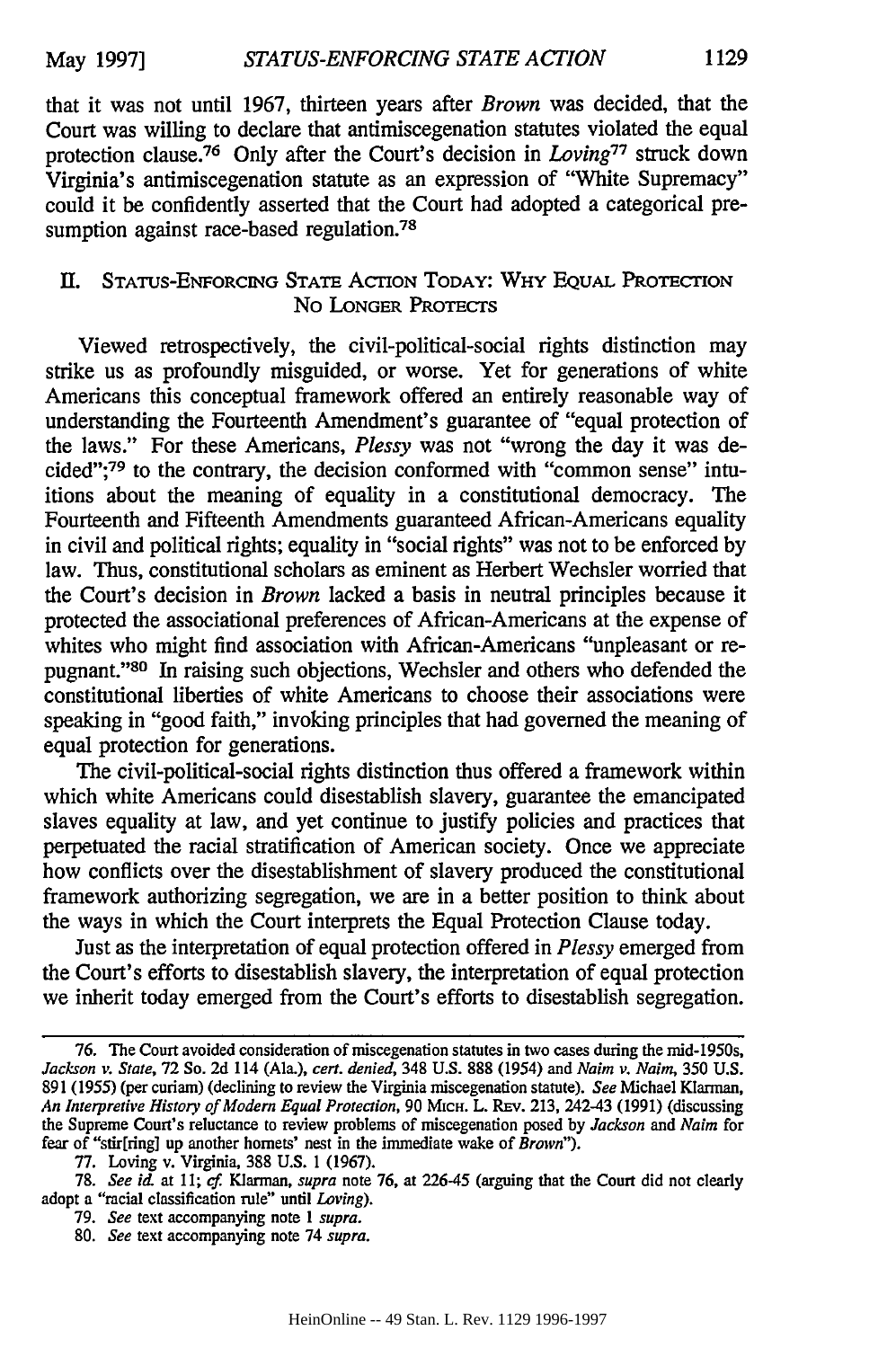Has the body of equal protection law that disestablished segregation prohibited all forms of state action that perpetuate the racial stratification of American society? Quite plainly, it has not. Equal protection doctrine currently constrains explicitly race-based forms of state action; but, as the Court has repeatedly held, the state may enforce "facially neutral" policies and practices with a disparate impact on minorities or women so long as such policies or practices are not enacted for discriminatory purposes.81

In the nineteenth century, the Court was confident that it had abolished slavery and granted African-Americans equal protection of the laws. In this period, doctrines concerning social rights authorized certain forms of state action that perpetuated racial stratification as consistent with constitutional guarantees of equal protection. Today, the Court is confident that it has abolished segregation and granted African-Americans equal protection of the laws. Now, doctrines concerning discriminatory purpose authorize certain forms of state action that perpetuate racial stratification as consistent with constitutional guarantees of equal protection. If we assume that status-enforcing state action has no transhistorical form, but instead evolves in rule structure and rhetoric as it is contested, we might conclude that the reigning interpretation of equal protection has once again caused a shift in the forms of state action that perpetuate the racial stratification of American society.

From this perspective we might reason that, just as the conflicts culminating in the disestablishment of slavery produced a shift in the rule structure and justificatory rhetoric of racial status law, the conflicts culminating in the disestablishment of segregation have produced yet another shift in the rule structure and justificatory rhetoric of racial status law. Now status-enforcing state action is facially neutral in form (as it was in the nineteenth century, in matters deemed to concern "civil" or "political" rights), and it is justified as serving ends that do not amount to "discriminatory purposes," as the Court has constitutionally defined the term. This is one view of the matter we might adopt, if we assume that status-enforcing state action is mutable in form.

Resisting such a view, we might insist, as the Court does, that the Constitution permits the state to act in ways that perpetuate, or even aggravate, the racial stratification of American society; it is only race-based state action or state action animated by racially discriminatory purposes that violates tenets of equal protection, nothing more. In this view, we stand at the end of history, finally and conclusively repudiating the legacy of *Dred Scott82 and Plessy.* Even for those readers who embrace the prevailing interpretation of equal protection as the "true" and "right" meaning of equal protection, the history recounted in Part I of this essay should counsel a certain degree of caution, illustrating, as it does, that core convictions about the meaning of equal protection can and do evolve over time. I therefore invite such readers to assume an imaginary standpoint in the middle of the twenty-first century, and take a retrospective view of the evolution of our current constitutional framework.

**<sup>81.</sup>** *See* text accompanying notes **98-117** *infra.* 82. Dred Scott v. Sandford, 60 U.S. (19 How.) 393 (1857).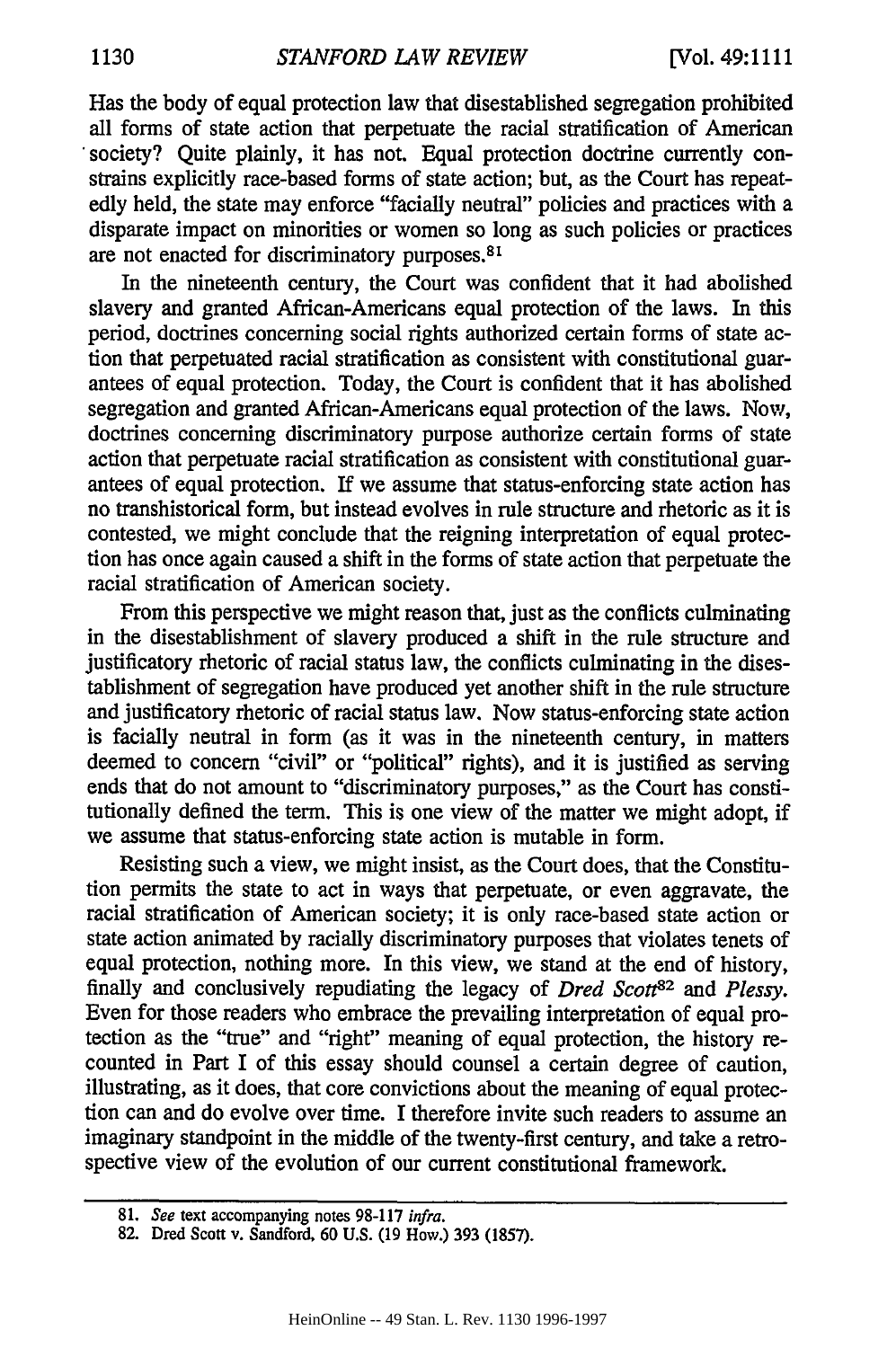In this Part of the essay, I briefly rehearse the emergence of modem doctrines of equal protection with a view to illustrating how the Court's current interpretation of the Fourteenth Amendment continues to authorize forms of state action that contribute to the racial and gender stratification of American society. This analysis will show that, with the demise of the social rights concept and the forms of apartheid it authorized, debate over the meaning of equal protection came to focus on facially neutral state action having a disparate impact on constitutionally protected classes. At this juncture, doctrines of discriminatory purpose began to play an important role in determining the kinds of state action prohibited by the Equal Protection Clause.<sup>83</sup>

In the brief account of discriminatory purpose doctrine that follows, I analyze its emergence and elaboration with a view to raising the following question: Might doctrines of discriminatory purpose be performing much the same work for late twentieth century America that the civil-political-social rights distinction performed for late nineteenth-century America?

# *A. The Emergence of Discriminatory Purpose Doctrine*

The Court's decision to apply strict scrutiny to race-based state action in the 1950s and 1960s was momentous, given the wide variety of circumstances in which the Court had previously sanctioned explicit discrimination under the Equal Protection Clause. Once *Brown and Loving* demonstrated that the Court had definitively repudiated the old distinction between civil and social rights, there was no longer a tenable basis for defending the constitutionality of overtly race-based regulation. State regulation of matters once held to concern social rights thus assumed the facially neutral form that had generally characterized regulation of matters deemed to concern civil and political rights since the Reconstruction era.

Collapse of the distinction between civil and social rights shifted the terrain of conflict. In the years after *Brown,* controversy in the school segregation cases evolved from questions concerning the constitutionality of openly racebased admissions policies to questions concerning the constitutionality of admissions policies employing facially neutral criteria that, plaintiffs claimed, operated in a biased manner or were applied in a discriminatory fashion.<sup>84</sup> As plaintiffs began to bring equal protection challenges against school districts in northern jurisdictions that had never statutorily mandated segregated admissions, courts began to distinguish between de jure and de facto segregation. In this framework, racial disparities in school populations violated the Equal Protection Clause only if plaintiffs could prove that state actors intended to segre-

**<sup>83.</sup>** Of course, to analyze ways in which conflicts over the permissible forms of racial regulation have shaped the contours of modem equal protection doctrine, we might also examine doctrines defining "state action" itself, or many other subfields of equal protection law. I analyze the emergence of discriminatory purpose doctrine in order to illustrate the dynamic in one very significant area of equal protection jurisprudence.

<sup>84.</sup> See, e.g., Green v. County Sch. Bd., 391 U.S. 430 (1968) (addressing constitutionality of "freedom of choice" school attendance plans).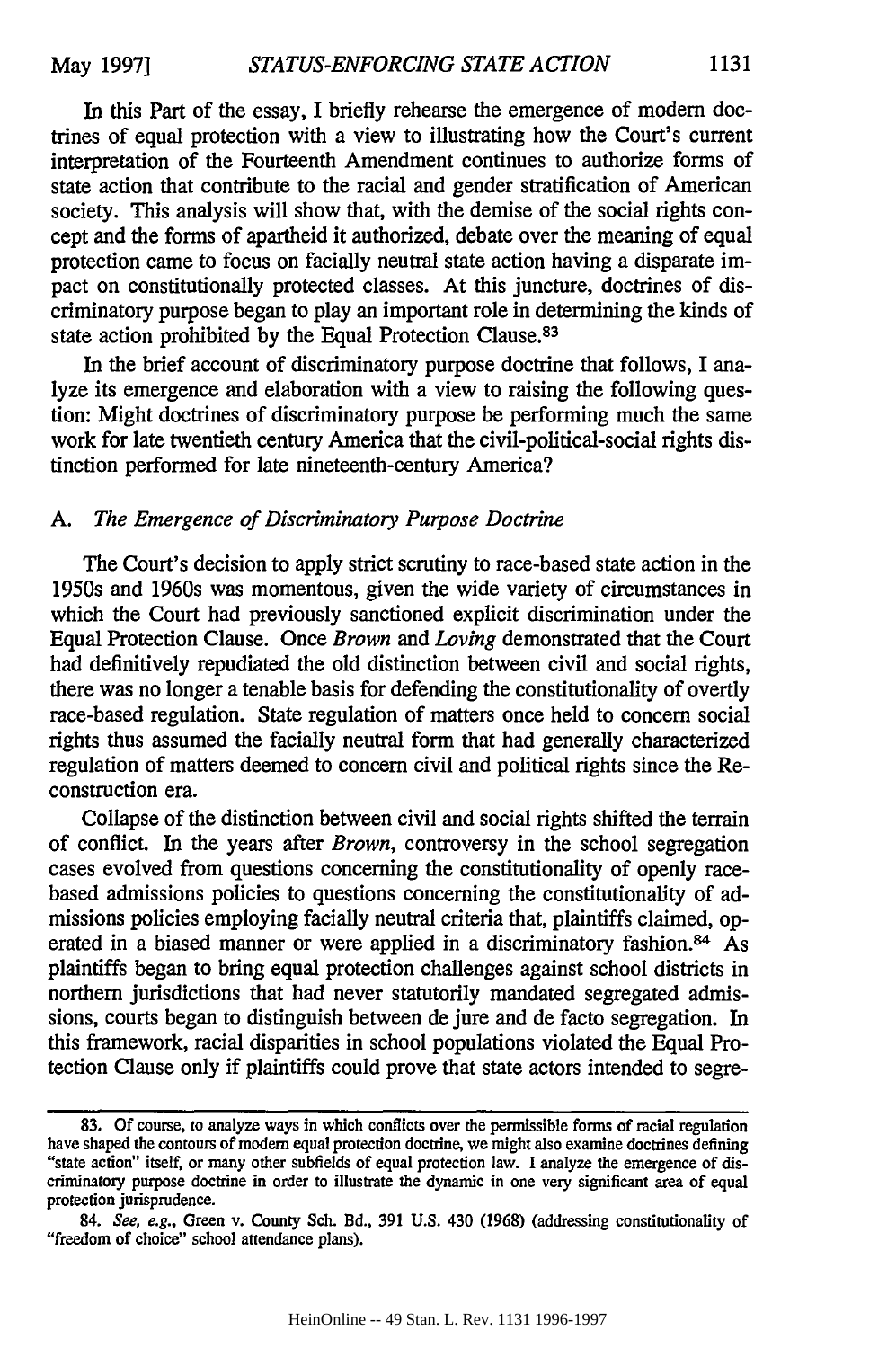gate the schools.85 The development elicited a sharp, regionally based protest from Justice Powell:

Unwilling and footdragging as the process was in most places, substantial progress toward achieving integration has been made in Southern States. No comparable progress has been made in many nonsouthern cities with large minority populations primarily because of the *de facto/de jure* distinction nurtured by the courts and accepted complacently by many of the same voices which denounced the evils of segregated schools in the South. But if our national concern is for those who attend such schools, rather than for perpetuating a legalism rooted in history rather than present reality, we must recognize that the evil of operating separate schools is no less in Denver than in Atlanta.<sup>86</sup>

Despite objections that the de facto/de jure distinction was a "legalism," the Court embraced the concept of discriminatory purpose as the touchstone for determining the constitutionality of facially neutral state action alleged to discriminate on the basis of race.

It was in no sense natural, inevitable, or necessary for the Court to interpret the Equal Protection Clause this way. In the years after *Brown,* prominent legal process scholars such as Alexander Bickel and Herbert Wechsler suggested that it was inappropriate for judges to inquire into the motives of legislators in determining whether statutes comported with constitutional requirements.<sup>87</sup> And the Court itself asserted as much in several of its opinions in the late 1960s and early 1970s. Although in 1960 the Court in *Gomillion v. Lightfoot*<sup>88</sup> stated that "[a]cts generally lawful may become unlawful when done to accomplish an unlawful end,"89 by 1968, the Court cast aspersion on the propriety of reviewing legislative motivation in a First Amendment opinion that announced: "The decisions of this court from the beginning lend no support whatever to the assumption that the judiciary may restrain the exercise of lawful power on the assumption that a wrongful purpose or motive has caused the power to be exerted."<sup>90</sup> The Court again emphasized this view in *Palmer v. Thompson*,<sup>91</sup> a race discrimination case decided in 1971, which held that a city's decision to close segregated public swimming pools rather than integrate them could not be impugned on the basis of legislative motivation alone. 92 In *Palmer,* the Court announced that "no case in this Court has held that a legislative act may violate equal protection solely because of the motivations of the men who voted for it,"93 and proceeded to rehearse again the reasons why it deemed this form of

93. *Id.* at 224.

<sup>85.</sup> *See* Keyes v. School Dist. No. **1,** 413 U.S. 189, 205-13 (1973).

<sup>86.</sup> *Id.* at 218-19 (Powell, **J.,** concurring in part, dissenting in part).

<sup>87.</sup> *See* ALEXANDER BicKanL, THE LEAST DANoEROUS BRANCH 208-21 (1962); Wechsler, *supra* note 74, at 33 (observing that the Court's decision in *Brown* likely "involve[d] an inquiry into the motives of the legislature, which is generally foreclosed to the courts").

<sup>88. 364</sup> U.S. 339 (1960).

<sup>89.</sup> Id. at 347 (quoting Western Tel. Co. v. Foster, 247 U.S. 105, 114 (1918) (citation omitted).

<sup>90.</sup> United States v. O'Brien, 391 U.S. 367, 383 (1968) (quoting McCray v. United States, 195 U.S. 27, 56 (1904)).

<sup>91. 403</sup> U.S. 217 (1971).

<sup>92.</sup> *See id* at 224-26.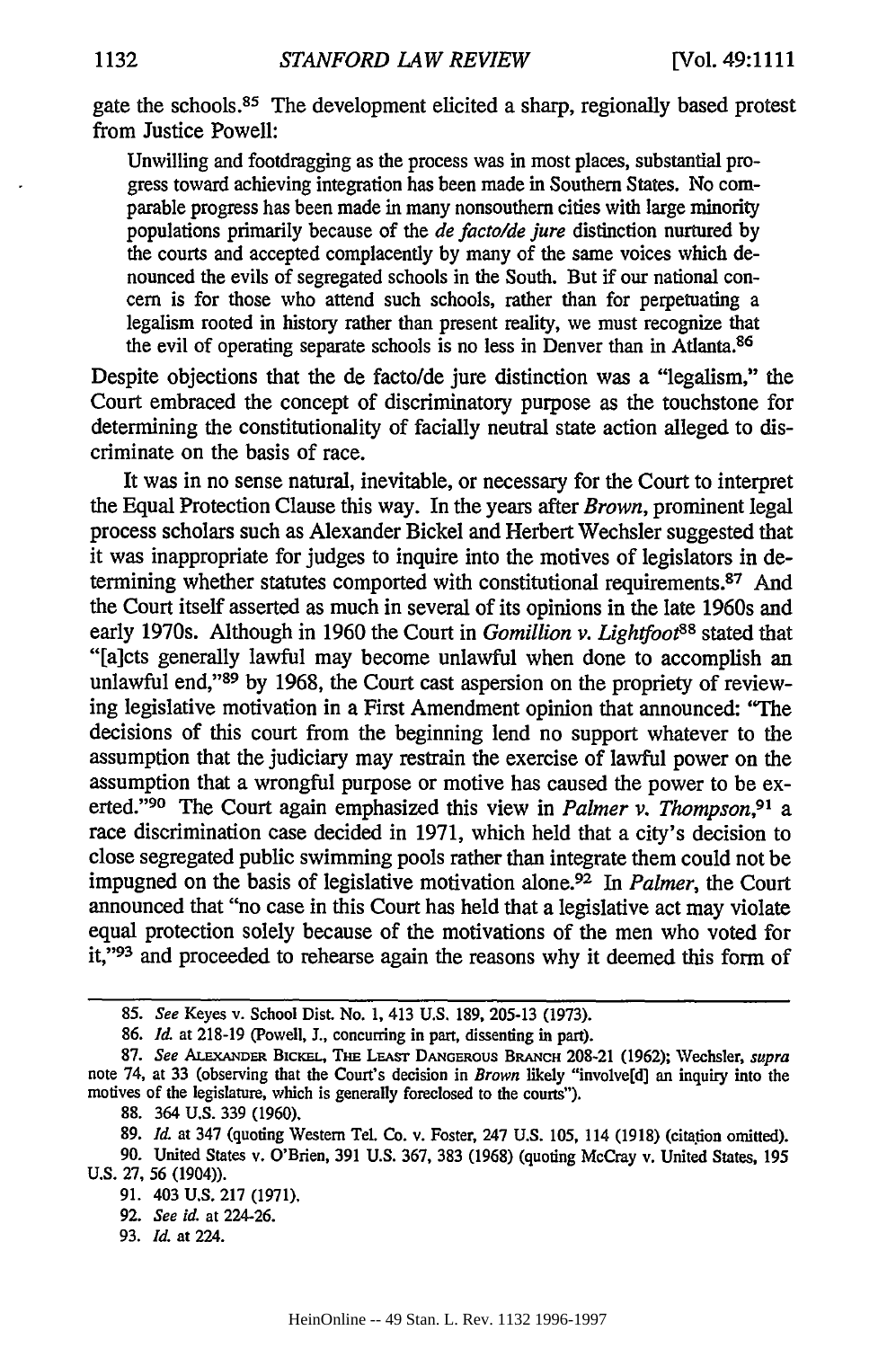review inappropriate. That same year, in *Griggs v. Duke Power Co.,94* the Court held that, under Title VII of the Civil Rights Act of 1964, plaintiffs could prove claims of employment discrimination on a showing of disparate impact evidence alone.<sup>95</sup>

A period of uncertainty about constitutional standards ensued. In this period, second-generation legal process scholars, who were critical of the Court's decision in *Palmer,* began to defend motive review as important in determining the forms of legislative action to which courts should properly defer,<sup>96</sup> while other constitutional commentators began openly to worry about the practical consequences of allowing plaintiffs to challenge facially neutral laws with racially disparate impacts. $97$  A number of federal courts were deciding equal protection challenges to facially neutral state action on the basis of evidence of racial impact alone, and the Court moved sharply to curb this practice. Reversing one such case in 1976, the Court in *Washington v. Davis*<sup>98</sup> announced that there was an important distinction between equal protection and Title VII standards, and drew upon the school segregation cases to assert the general principle that plaintiffs challenging facially neutral state action would have to demonstrate that the state acted with discriminatory purpose in order to make out an equal protection violation.99 *Davis* repudiated the Court's prior statements that impugned motive analysis as "dicta," and expressly criticized the many appellate court opinions that had found equal protection violations on the basis of impact evidence alone.<sup>100</sup> Thus, in *Davis*, a case involving a challenge to an employment exam that excluded four times as many African-Americans

**97.** *See* Washington v. Davis, 426 **U.S. 229,** 248 n.14 **(1976)** (discussing three such articles); *see also Brest, Antidiscrimination Principle, supra* note **96,** at **11; Brest,** *Legislative Motive, supra* note **96,** at **110.** *But qf* Owen M. Fiss, *Groups and the Equal Protection Clause, 5* PHrL. **&** Put. **AiF. 107,** 141- 46, **157-58, 165-68 (1976)** (arguing that the Equal Protection Clause prohibits state laws and practices that aggravate or perpetuate the subordinate position of a specially disadvantaged group).

**98.** 426 **U.S. 229 (1976).**

**99.** *See* **id** at 246-48 (announcing a distinction between Title **VII** and equal protection standards). Drawing upon the school cases, the Court explained:

The school desegregation cases have also adhered to the basic equal protection principle that the invidious quality of a law claimed to be racially discriminatory must ultimately be traced to a racially discriminatory purpose. That there are both predominantly black and predominantly white schools in a community is not alone violative of the Equal Protection Clause. The essential element of *de jure* segregation is "a current condition of segregation resulting from intentional state action."

**Id.** at 240 (quoting Keyes v. School Dist. No. **1,** 413 **U.S. 189, 205 (1973)).** *100. See id.* at 244, 245 **&** n.12.

<sup>94. 401</sup> U.S. 424 (1971).

<sup>95.</sup> *See* id at 432.

*<sup>96.</sup> See* Paul Brest, Palmer v. Thompson: *An Approach to the Problem of Unconstitutional Legislative Motive,* 1971 Sup. **CT.** REv. 95, 115-18 [hereinafter Brest, *Legislative Motive]* (observing that "[i]n our governmental system... only the political decisionmaker-and not the judiciary-has general authority to assess the utility and fairness of a decision") (footnote omitted); *see also* John Hart Ely, *Legislative and Administrative Motivation in Constitutional Law,* 79 YALE **L.J.** 1205 (1970). For later elaborations of this work, see **JoHN HART ELY, DEMoCRACY AND DisTRuSr: A THEORY oF JUDIcIAL** REVIEW 136-45 (1980) (arguing that the motivation of government acts is often appropriately considered in constitutional analysis); Paul Brest, *Foreword. In Defense of the Antidiscrimination Principle,* **90** HARV. L. **REV. 1,** 12-14 **(1976)** [hereinafter **Brest,** *Antidiscrimination Principle]* (developing motivation analysis through an account of an antidiscrimination principle that forbids race-dependent decisionmaking).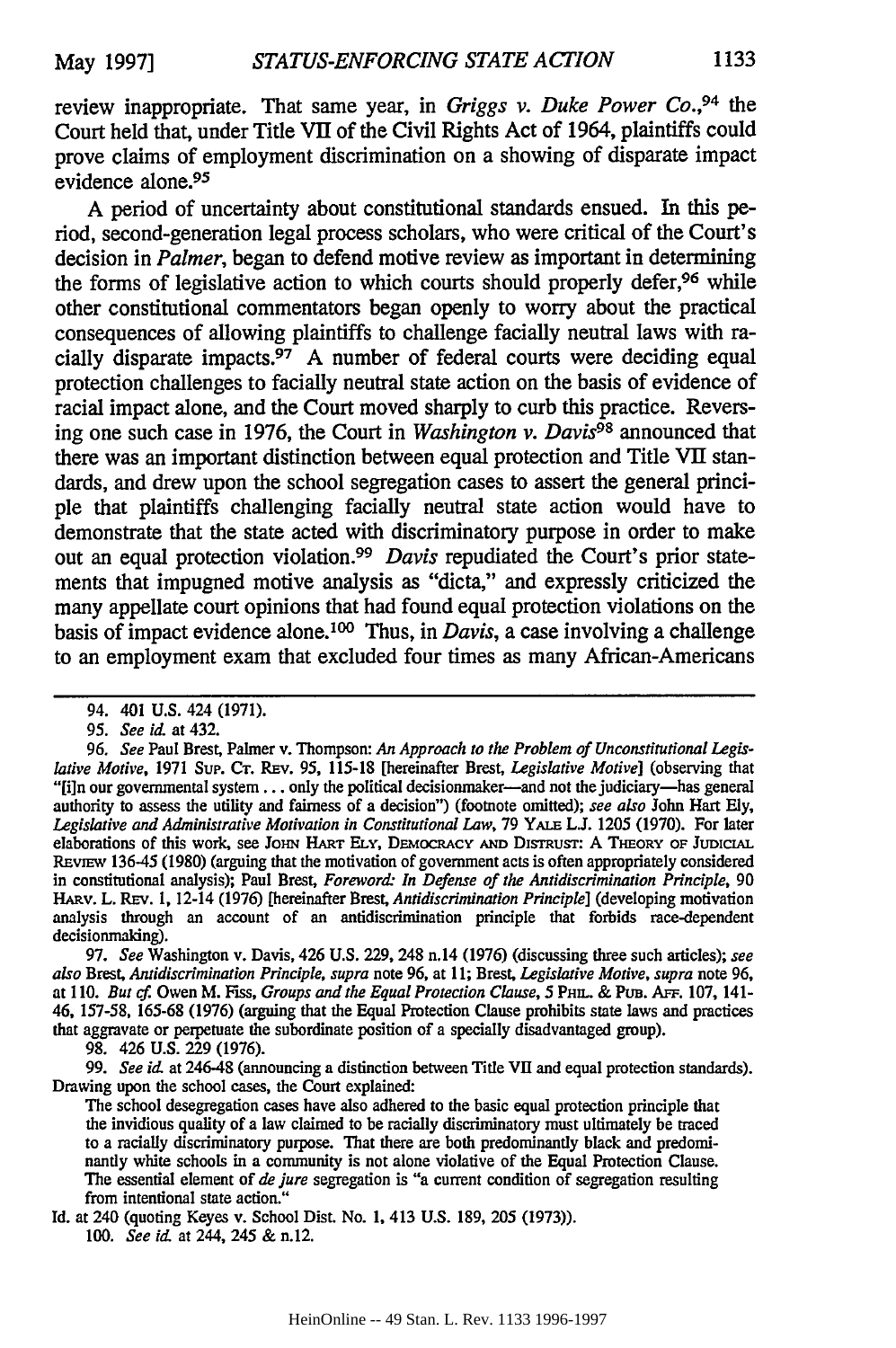as whites applying for a position on the District of Columbia police force,<sup>101</sup> and a year later in *Village of Arlington Heights v. Metropolitan Housing Development Corp.,'02* a case involving a challenge to a zoning ordinance prohibiting the construction of low and moderate income housing, the Court made clear that proving discriminatory purpose was now not only permitted, but *required* in *all* cases challenging facially neutral state action having a disparate impact on protected classes.

Yet, even as the Court announced its new-found commitment to motive review, it continued to emphasize that plaintiffs might draw upon evidence of racial impact to prove a claim of discriminatory purpose.<sup>103</sup> It was not until its 1979 decision in *Personnel Administrator v. Feeney,10 4* a sex discrimination case in which the Court defined discriminatory purpose under the Equal Protection Clause, that the Court made clear that it had raised quite a formidable barrier to plaintiffs challenging facially neutral state action.

*The Feeney* case involved a challenge to a veteran's preference statute that functioned to exclude most women from the upper levels of civil service employment in the State of Massachusetts.<sup>105</sup> The plaintiff argued that the Massachusetts legislature could easily have foreseen that the statute it adopted would have just this effect, given that federal law barred most women from military service during this period.<sup>106</sup> But the Court held that the foreseeable impact of a statute was by itself not sufficient to make out a case of discriminatory purpose under the Equal Protection Clause.<sup>107</sup> The Court reasoned that: "'[d]iscriminatory purpose' **...** implies more than intent as volition or intent as awareness of consequences. It implies that the decisionmaker... selected or reaffirmed a particular course of action at least in part 'because of,' not merely 'in spite of its adverse effects upon an identifiable group."<sup>108</sup> In so holding, the Court rejected the possibility that plaintiffs might prove that legislators had acted with unconscious bias of the sort Paul Brest had termed "selective sympathy and indifference" in an influential article advocating motive review.<sup>109</sup> And in rejecting forms of conscious intent it termed "volition" or "awareness of consequences," the Court deemed tort standards of foreseeability an inadequate basis for holding state actors accountable for their actions under the Equal Pro-

- 105. *See id.* at 259.
- 106. *See id.* at 278.
- 107. *See id.* at 279-80.
- 108. *Id.* at 279 (citations omitted).
- 109. *See* Brest, *Antidiscrimination Principle, supra* note **96,** at 7-8.

<sup>101.</sup> *See id.* at 237.

<sup>102. 429</sup> U.S. 252 (1977).

<sup>103.</sup> *See Arlington Heights,* 429 U.S. at 265-66; *Davis,* 426 U.S. at 242. *Casteneda v. Partida,* 430 U.S. 482 (1977), a grand jury exclusion case decided in this period, applied the purpose requirement in an especially lenient way. Drawing on a long line of precedent in the area, the Court ruled that a plaintiff could make out a prima facie case of discriminatory purpose by showing that minorities were substantially underrepresented in the grand jury and that the procedures employed to select the jury were susceptible to abuse; with such a showing, the burden would shift to the government to rebut the inference of discrimination. See id. at 492-95.

<sup>104. 442</sup> U.S. 256 (1979).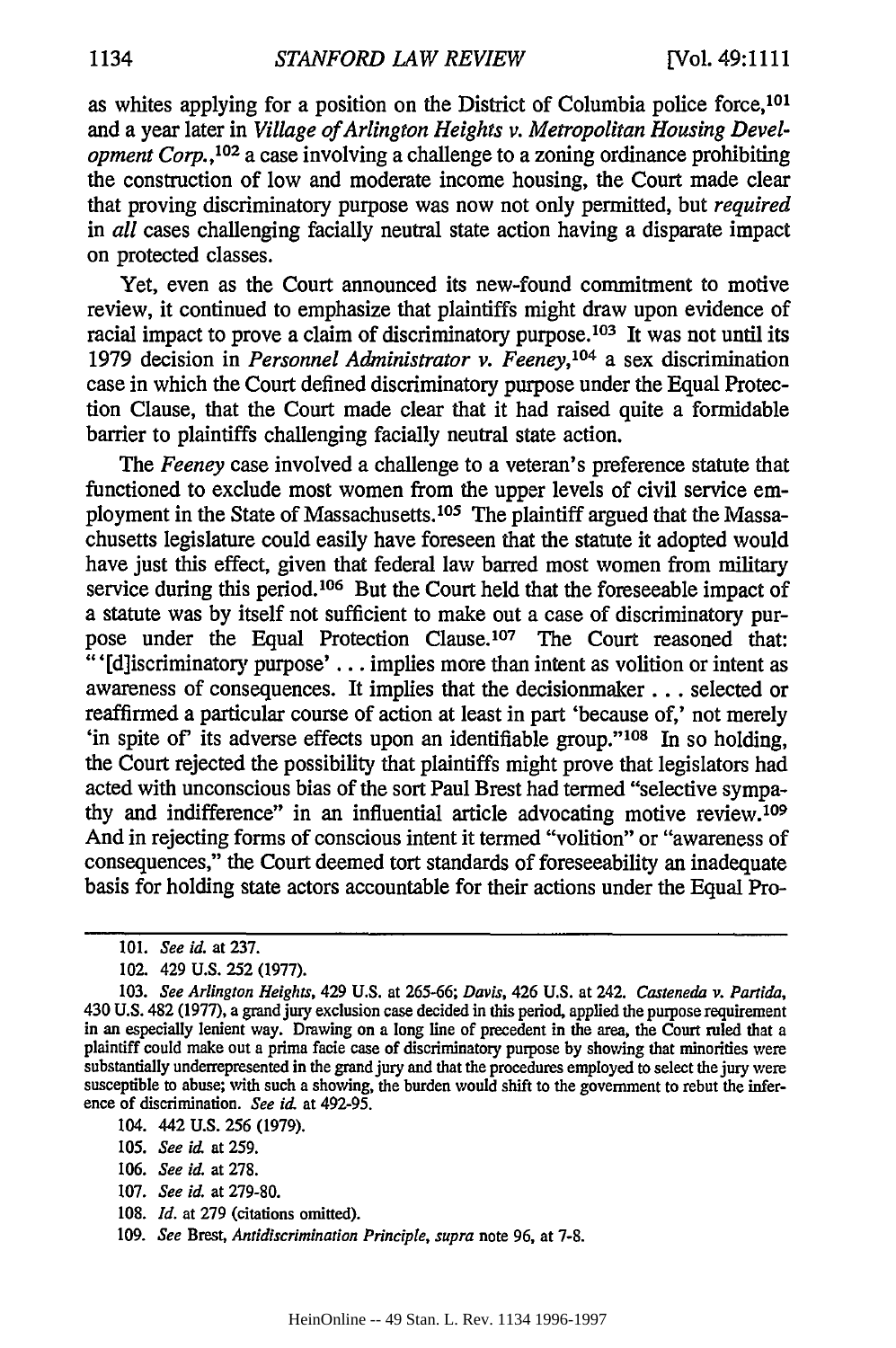tection Clause. 110 Instead, in *Feeney,* the Court asked plaintiffs to prove that legislators adopting a policy that would foreseeably injure women or minorities had acted with the express purpose of injuring women or minorities-in short, a legislative state of mind akin to malice.

In *Rogers v. Lodge*,<sup>111</sup> a 1982 case involving an equal protection challenge to an at-large electoral system, the Court addressed the plaintiffs' burden in proving discriminatory purpose without ever adverting to its decision in *Fee*ney.<sup>112</sup> But in 1987, when the Court rejected an equal protection challenge to the death penalty (based on a statistical study demonstrating racial bias in capital sentencing decisions), its decision in *McCleskey v. Kemp <sup>13</sup>*relied in significant part on *Feeney's* definition of discriminatory purpose:<sup>114</sup> "For this claim to prevail, McCleskey would have to prove that the Georgia Legislature enacted or maintained the death penalty statute *because of* an anticipated racially discriminatory effect."<sup>115</sup> Observing that McCleskey's claim threatened discretionary decisionmaking central to the criminal justice system, the Court concluded by observing that, because of these systemic implications, "McCleskey's arguments are best presented to the legislative bodies."<sup>116</sup> It was this conclusion that the Court's application of the *Feeney* purpose requirement was intended to effectuate.<sup>117</sup>

#### *B. The Purpose Requirement in Historical Context. Some Questions*

*In Feeney,* the Court defined discriminatory purpose in terms that are extraordinarily difficult to prove in the constitutional culture its modem equal protection opinions have created-a culture that now embraces "equal opportunity" and "nondiscrimination" as a form of civic religion.<sup>118</sup> Because doctrines of heightened scrutiny now require legislators enacting race- or sex-based programs to articulate legitimate, nondiscriminatory reasons for their policy choices,<sup>119</sup> legislators do not make a practice of justifying legislation on the grounds that it will adversely affect groups that have historically been subject to discrimination. To the contrary, doctrines of heightened scrutiny have cre-

- 113. 481 U.S. 279 (1987).
- 114. *Id.* at 298.

116. *Id.* at 319.

118. For sociological surveys documenting the changing attitudes of Americans toward matters of equality in the post-World War II period, see note 3 *supra.*

119. *See, e.g.,* Craig v. Boren, 429 U.S. 190, 204 (1976) (requiring heightened scrutiny of sexbased state action); Loving v. Virginia, 388 U.S. 1, 11-12 (1967) (requiring strict scrutiny of race-based state action).

<sup>110.</sup> *Cf. Feeney,* 442 **U.S.** at **279** n.25 (suggesting that "the inevitability or foreseeability of consequences of a neutral rule" might, but need not, have bearing upon the existence of a discriminatory intent).

<sup>111. 458</sup> U.S. 613 (1982).

<sup>112.</sup> *Id.* at 623-28.

<sup>115.</sup> *Id*

**<sup>117.</sup>** *Cf id.* at 312-13 ("At most, the Baldus study indicates a discrepancy that appears to correlate with race. Apparent disparities in sentencing are an inevitable part of our criminal justice system. **...** Where the discretion that is fundamental to our criminal process is involved, we decline to assume that what is unexplained is invidious.").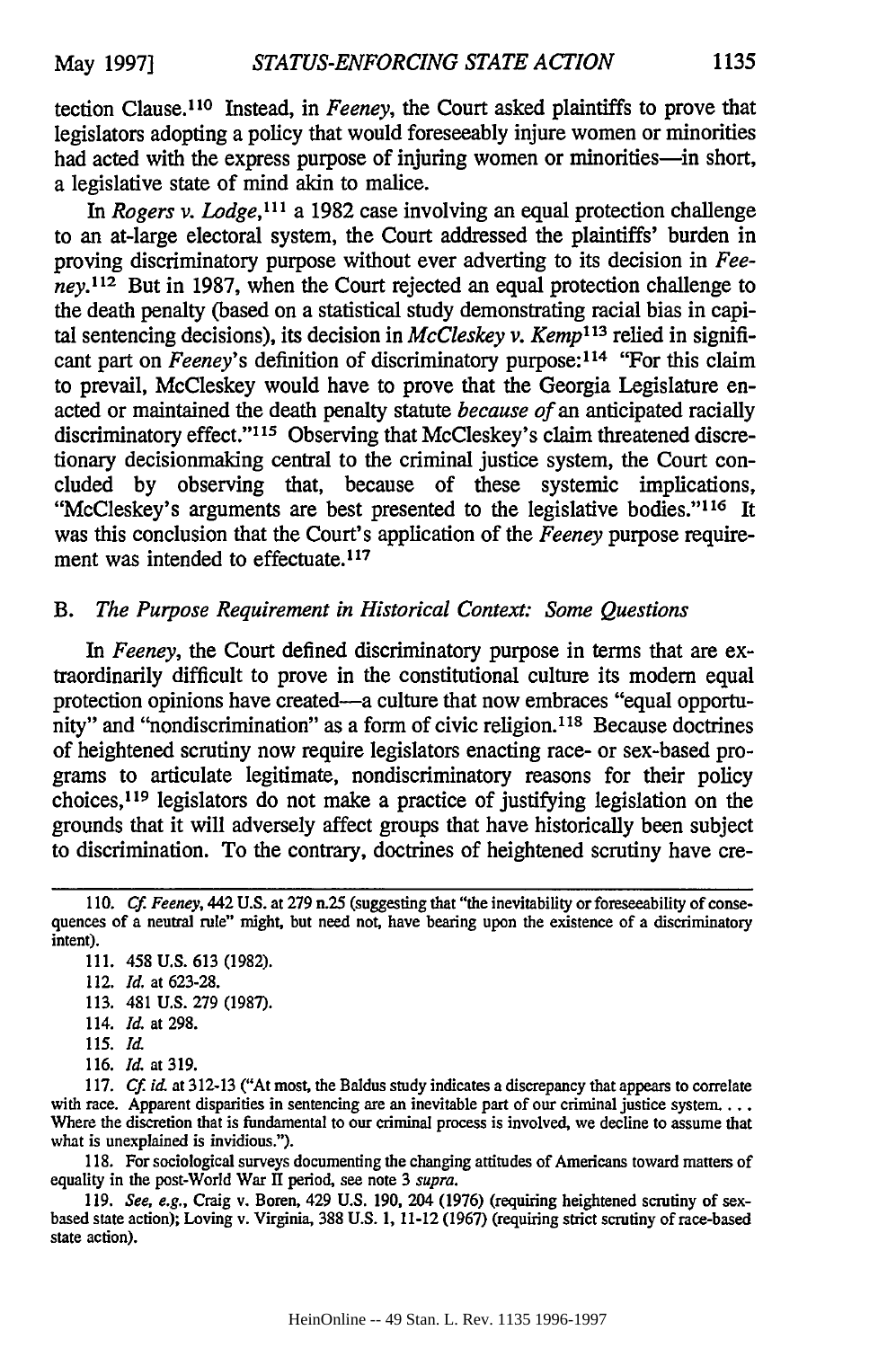ated incentives for legislators to explain their policy choices in terms that cannot be so impugned.

The Court has thus adopted a working definition of discriminatory purpose that raises a substantial barrier to suits challenging facially neutral state action. The Court itself has acknowledged as much, observing that "[p]roving the motivation behind official action is often a problematic undertaking,"<sup>120</sup> and more bluntly still, "[t]he distinction between being aware of racial considerations and being motivated by them may be difficult to make. $12<sup>121</sup>$  Because it is so hard to prove discriminatory purpose under the Equal Protection Clause, most institutions, practices, and values will be constitutionally characterized as race- or sex-neutral. Thus, in *Feeney,* the Court characterized a veterans' preference statute that gave most covered civil service jobs to men as sex-neutral "in the constitutional sense," $122$  and more recently characterized the practice of drawing voting district lines to reflect "compactness, contiguity, respect for political subdivisions or communities defined by actual shared interests" as an expression of "traditional race-neutral districting principles."<sup>123</sup>

For these reasons, the discriminatory purpose requirement now insulates many, if not most, forms of facially neutral state action from equal protection challenge. (Indeed, a recent study hypothesizes that "[t]he intent standard's demands might discourage plaintiffs from bringing intent-based claims," offering statistics suggesting that on average, just one or two intent claims are filed per federal district per year.<sup>124</sup>) What concerns justify the *Feeney* framework?

In defining discriminatory purpose, the Court did not consult sociological or psychological studies of racial bias. Had it done so, it would have encountered surveys and polls documenting that the majority of white Americans repudiate "dominative" racism of the sort contemplated by *Feeney's* definition of discriminatory purpose.<sup>125</sup> At the same time, the empirical literature on racial bias demonstrates that there is a significant difference between the principles that white Americans espouse in such polls and their actual attitudes in matters of race. These studies demonstrate that many white Americans now view overt racism as socially unacceptable and mute expression of their racially biased opinions in public settings—even settings as relatively anonymous as an opinion poll or survey.<sup>126</sup> And an even larger body of literature demonstrates that white Americans who embrace principles of racial equality manifest *unconscious* forms of racial bias in diverse spheres of social life.127 In sum, the

125. *See* note 3 *supra.*

<sup>120.</sup> Hunter v. Underwood, 471 U.S. 222, 228 (1985).

<sup>121.</sup> Miller v. Johnson, 115 S. Ct. 2475, 2488 (1995) (remarking on *Feeney's* specific intent requirement).

<sup>122.</sup> Personnel Adm'r v. Feeney, 442 U.S. 256, 277 n.23 (1979).

*<sup>123.</sup> Miller,* 115 S. Ct. at 2488.

<sup>124.</sup> Theodore Eisenberg & Sheri Lynn Johnson, *The Effects of Intent: Do We Know How Legal Standards Work?*, 76 CORNELL L. REV. 1151, 1166-67 (1991).

<sup>126.</sup> *See, e.g.,* Oppenheimer, *supra* note 3, at 904-911.

<sup>127.</sup> *See, e.g.,* Faye Crosby, Stephanie Bromley & Leonard Saxe, *Recent Unobtrusive Studies of Black and White Discrimination and Prejudice: A Literature Review,* 87 PSYCH. **BULL.** 546 **(1980);** Samuel L. Gaertner & John F. Dovidio, *The Aversive Form of Racism*, in PreJUDICE, DISCRIMNATION, **AND** RACISM 61 (John F. Dovidio & Samuel L. Gaertner eds., 1986). For a legal analysis of some of this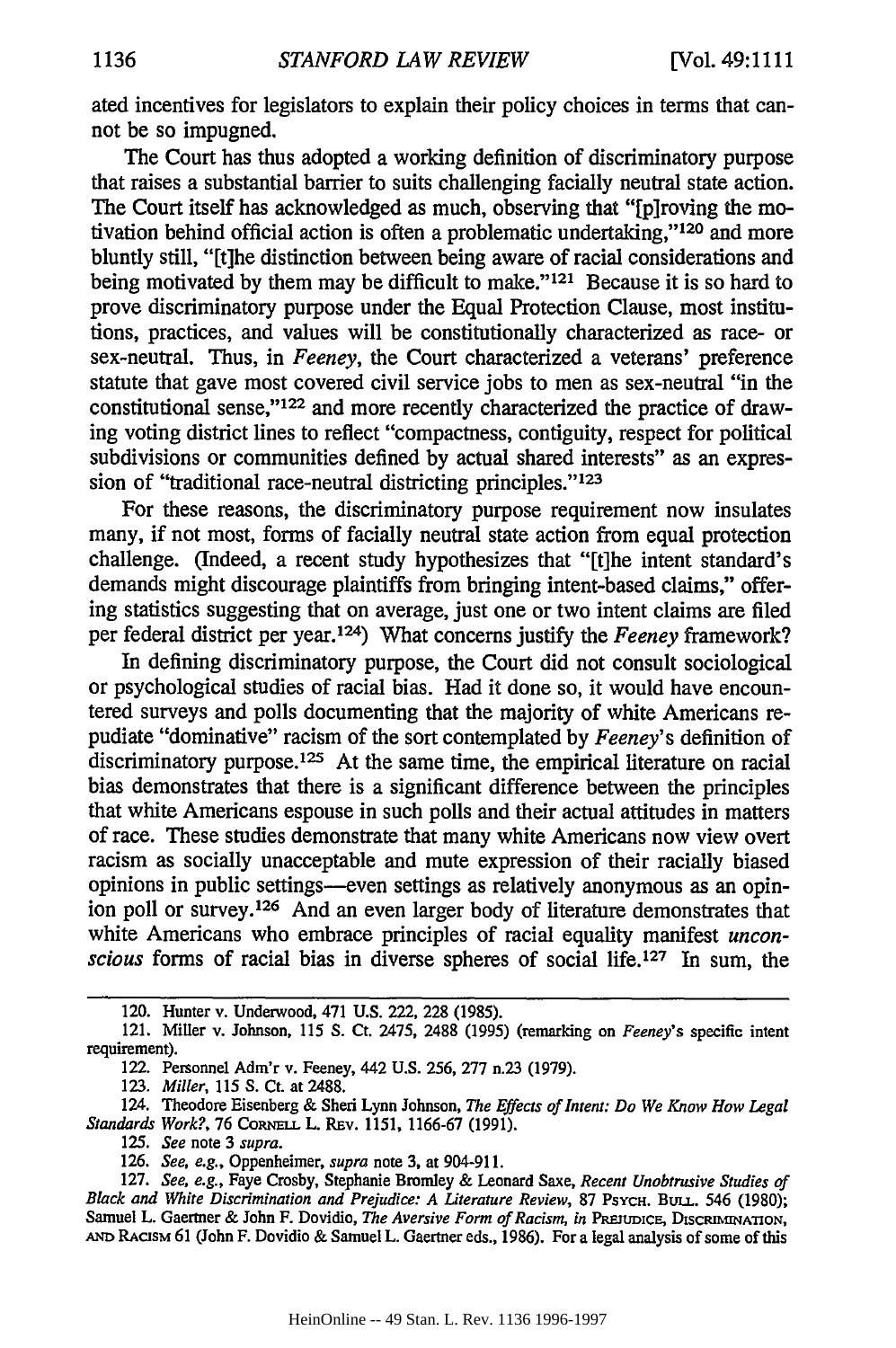sociological and psychological literature demonstrates that **(1)** racial bias remains the norm among white Americans; but that (2) they are strongly inhibited in expressing the racial attitudes they consciously hold, and often are wholly unaware of the extent to which their conscious judgments are unconsciously race based. Thus, the form of discriminatory purpose the Court asked plaintiffs to prove in *Feeney* ("that the decisionmaker... selected or reaffirmed a particular course of action at least in part 'because of,' not merely 'in spite of,' its adverse effects upon an identifiable group"128) **is** one that the sociological and psychological studies of racial bias suggest plaintiffs will rarely be able to prove. In short, the empirical literature on racial bias suggests that, under the *Feeney* framework, most race-dependent governmental decisionmaking will elude equal protection scrutiny.<sup>129</sup>

The equal protection cases discussing discriminatory purpose never advert to this large body of empirical literature on the sociology and psychology of bias, because, it would appear, discriminatory purpose doctrine is responsive to a fundamentally different set of concerns. The Court's decisions in *Davis, Feeney, and McCleskey* reason about the requirement of discriminatory purpose in terms focused on the relations of courts and the coordinate branches of government whose work is subject to judicial review.<sup>130</sup> Several commentators argue that the discriminatory purpose requirement finds its deep roots in the legal

**130.** *See* Washington v. Davis, 426 **U.S. 229,** 247-48 **(1976)** (Title VII disparate impact analysis "involves more probing judicial review of, and less deference to, the seemingly reasonable acts of administrators and executives than is appropriate under the Constitution where special racial impact, without discriminatory purpose, is claimed."); *Feeney,* 442 **U.S.** at **272 ("The** calculus of effects, the manner in which a particular law reverberates in society, is a legislative and not a judicial responsibility."); McCleskey v. Kemp, 481 **U.S. 279, 319 (1987)** ("McCleskey's arguments are best presented to the legislative bodies. It is not the responsibility--or indeed even the right-of this Court to determine the appropriate punishment for particular crimes."); *see also* Brest, *Legislative Motive, supra* note **96,** at **116-17 ("In** our governmental system... only the political decisionmaker-and not the judiciary-has general authority to assess the utility and fairness of a decision.") (footnote omitted), *cited in* Village of Arlington Heights v. Metropolitan Hous. Dev. Corp., 429 **U.S. 252, 266** n.12 **(1977).** Justice Rehnquist discussed in some detail the institutional concerns embodied in the discriminatory purpose requirement in *Columbus Bd. of Educ. v. Penick,* 443 U.S. 449 (1979), a case decided just after *Feeney. See id.* at 510 (Rehnquist, J., dissenting) (requiring proof of discrimination as defined in *Feeney* "is important: both to limit federal courts to their constitutional missions and to afford school boards the latitude to make good faith, colorblind decisions . . . without extensive [judicial] inquiries").

literature, see Barbara **J.** Flagg, *"Was Blin4 But Now I See": White Race Consciousness and the Requirement of Discriminatory Intent,* 91 MicH. L. REv. 953, 983-85 (1993); Oppenheimer, *supra* note 3, at 911-14. *See generally* Charles R. Lawrence *III, The* Id, *the Ego, and Equal Protection: Reckoning With Unconscious Racism,* 39 **STAN.** L. REv. 317 (1987) (arguing that government practices motivated by unconscious racial bias should violate equal protection).

<sup>128.</sup> Personnel Adm'r v. Feeney, 442 U.S. 256, 279 (1979).

<sup>129.</sup> For similar reasons, many forms of gender bias will elude detection under the *Feeney* framework, as well. As the vast literature on gender stereotyping suggests, unconscious stereotypes about women play an important role in causing discrimination. *See, e.g.,* Madeline E. Heilman, *Sex Bias in Work Settings: The Lack of Fit Model, 5* REs. ORG. BaHAV. 269, 270-86 (1983) (analyzing studies that link sex stereotyping and workplace discrimination); Linda Hamilton Krieger, *The Content of Our Categories: A Cognitive Bias Approach to Discrimination and Equal Employment Opportunity,* 47 **STAN.** L. REv. 1161 (1995) (criticizing antidiscrimination law for failing to recognize unintentional forms of categorization and intergroup bias); Price Waterhouse v. Ann B. Hopkins, *Amicus Brieffor the American Psychological Association,* 46 AM. PSYCHOL. 1061, 1062 (1991) ("research indicates that stereotyping is part of the normal process of categorization that under pertinent conditions can lead to inaccurate generalizations about individuals often transformed into discriminatory behavior").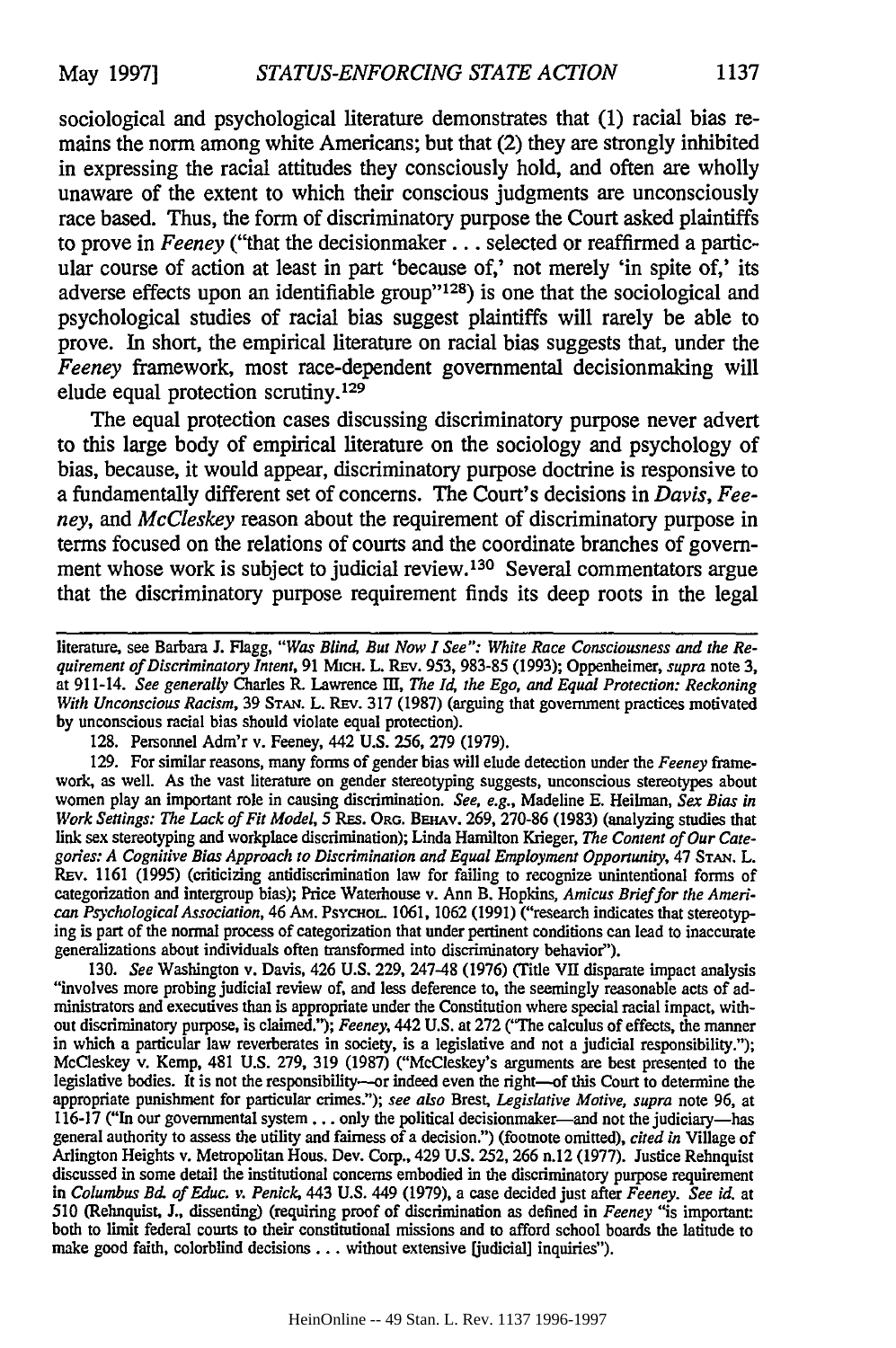process tradition.131 But one need not follow this line of argument to appreciate that discriminatory purpose, as discussed in the Court's equal protection cases, is a juridicial concept that does not reflect prevailing understandings of the ways in which racial or gender bias operates, but instead functions to protect the prerogatives of coordinate branches of government whose work is subject to equal protection review. When the Supreme Court first announced the requirement that plaintiffs challenging facially neutral state action would have to prove discriminatory purpose, it refused to adopt an alternate "disparate impact" standard, drawn from its employment discrimination cases, that would have dispensed with such a showing on the grounds that the Title VII inquiry *"involves a more probing judicial review* of, *and less deference to, the seemingly reasonable acts of administrators and executives than is appropriate under the Constitution where special racial impact, without discriminatory purpose, is claimed."132* Indeed, in *Davis,* the Court openly worried that relinquishing the purpose requirement would leave too many forms of regulation vulnerable to equal protection challenge.<sup>133</sup> It then supplied a definition of discriminatory purpose in *Feeney* that plaintiffs could rarely muster the evidence to prove.134

Thus, Supreme Court cases invite judges to apply the discriminatory purpose requirement with an eye to issues concerning the deference that courts owe coordinate branches of government. With such concerns in mind, judges can adhere to the requirement of discriminatory purpose announced in *Davis,* and, when they deem the circumstances appropriate, allow plaintiffs to prevail on a lesser showing of purpose than *Feeney* contemplates. The Court itself illustrated this technique in its disposition of an equal protection challenge to an at-large electoral scheme in *Rogers v. Lodge*,<sup>135</sup> the voting rights case it decided midway between *Feeney and McCleskey,* which never adverted to *Feeney's* onerous definition of discriminatory purpose. Indeed, Daniel Ortiz argues that "[i]nstead of regulating the inputs to decisionmaking, intent serves **.. .**as a way of judging substantive outcomes," with Supreme Court cases "allocating burdens of proof between the individual and the state.., differently in different contexts."<sup>136</sup> In matters involving "voting, jury selection, and sometimes education," Ortiz concludes, Supreme Court cases allocate evidentiary burdens in ways that "make judicial intervention more likely."'137 The

- 135. 458 U.S. 613 (1982).
- **136.** Ortiz, *supra* note 131, at 1107.

**137.** *Id.* For an even more elaborate legal process analysis of the Court's application of the discriminatory purpose requirement, see Foster, *supra* note 131.

<sup>131.</sup> *See* Barbara *I.* Flagg, *Enduring Principle: On Race, Process, and Constitutional Law, 82* **CAL.** L. REv. 935, 954-59 (1994); Daniel Ortiz, *The Myth of Intent in Equal Protection,* 41 **STAN.** L. REv. **1105, 1105-06 (1989);** Sheila Foster, Intent and Incoherence (unpublished manuscript, on file with the author).

<sup>132.</sup> *See Davis,* 426 **U.S.** at 247 (emphasis added).

**<sup>133.</sup>** *See* **id.** at 248 **&** n.14 **("A** rule that a statute designed to serve neutral ends is nevertheless invalid, absent compelling justification, **if** in practice it benefits or burdens one race more that another would be far reaching and would raise serious questions about, and perhaps invalidate, a whole range of tax, welfare, public service, regulatory, and licensing statutes that may be more burdensome to the poor and to the average black than to the more affluent white.").

<sup>134.</sup> *See* text accompanying notes 118-129 *supra.*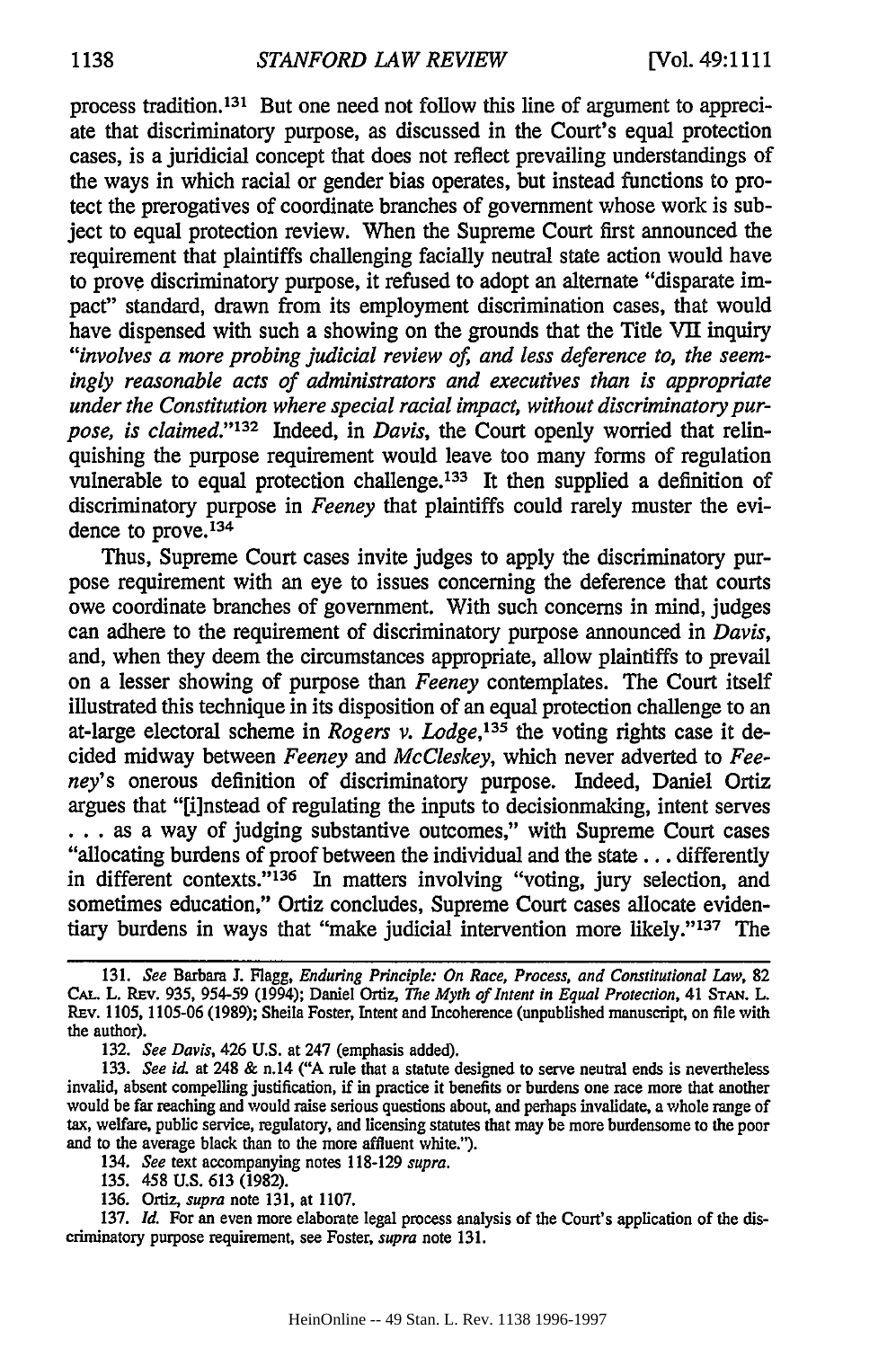Supreme Court has never explicitly endorsed such a "fundamental rights" approach to applying the discriminatory purpose requirement; yet, to the extent that its decisions can be so described,138 the doctrine of discriminatory purpose perpetuates, in a new juridicial framework, distinctions between "political" and "social" rights of the sort that once undergirded the Court's decision in *Plessy.139* A much larger study is required to determine whether lower courts are applying the purpose requirement in ways that respect such distinctions. But even if no coherent pattern governs application of the purpose requirement in the lower courts today, Ortiz is surely right that the body of Supreme Court discriminatory purpose cases decided before and after *Feeney* leaves judges with substantial discretion in determining which forms of facially neutral state action should survive equal protection challenge.

In short, courts now use *Feeney's* definition of discriminatory purpose to justify a decision to uphold facially neutral state action that has a disparate impact on protected classes. For example, in *United States v. Clary140* the Eighth Circuit considered an equal protection challenge to federal sentencing guidelines that punish the possession and distribution of fifty grams of crack cocaine with the same ten-year sentence that is applied to the possession and distribution of *five thousand* grams of powder cocaine-a ratio of 100 to one.141 The sentencing guidelines' discrepant treatment of crack and powder cocaine had a predictably disproportionate racial impact. As the appellate court reported, the district court found that:

98.2 percent of defendants convicted of crack cocaine charges in the Eastern District of Missouri between the years 1988 and 1992 were African American. Nationally, 92.6 percent of those convicted of crack cocaine charges were African American, as opposed to 4.7 percent who were white. With respect to powder cocaine, the percentages were largely reversed. <sup>142</sup>

The Eighth Circuit nevertheless upheld the sentencing guidelines in an opinion that explicitly invoked *Feeney's* definition of discriminatory purpose five times

140. 34 F.3d 709 (8th Cir. 1994).

141. *See id.* at 710; *see also* U.S. SENTENCING GUIDELINES MANUAL § 2D1.1(C)(12)-(13) (1995); 21 U.S.C. § 841 (a)-(b) (1994).

142. *Clary,* 34 F.3d at 711 (citations omitted). For other, somewhat different, figures on the racial distribution of convictions that occurred nationwide during the 1993 calendar year, see U.S. **SENTENCING COMM'N, SPECIAL REPORT TO THE CONGRESS: COCAINE AND FEDERAL SENTENCING POLICY 156, 161,** 162-63 (1995).

<sup>138.</sup> A number of opinions Ortiz analyzes antedate Feeney (for example, the jury case, Castaneda v. Partida, 430 U.S. 482 (1977) and the school desegregation case, Keyes v. School Dist. No. 1, 413 U.S. 189 (1973)), and so hardly can be said to deviate from its more exacting requirements. For his analysis of these cases, see Ortiz, *supra* note 131, at 1120, 1131.

<sup>139.</sup> Plessy v. Ferguson, 163 U.S. 545 (1879). Discriminatory purpose doctrine may tacitly em body a hierarchy of rights with roots in the nineteenth century, but our understanding of "fundamental" rights has itself evolved in the intervening period. In the nineteenth century, Americans viewed civil rights as fundamental and political rights as a privilege that some, but not all, citizens possessed; constitutional reform in the Reconstruction era played an important role in eroding this distinction. Our cur- rent understanding of "political" rights is shaped **by** twentieth-century legal-process traditions that deem political rather than civil rights fundamental. I am indebted to Jack Balkin for raising questions about the ways in which contemporary understandings diverge from the civil-political-social rights framework of the nineteenth century.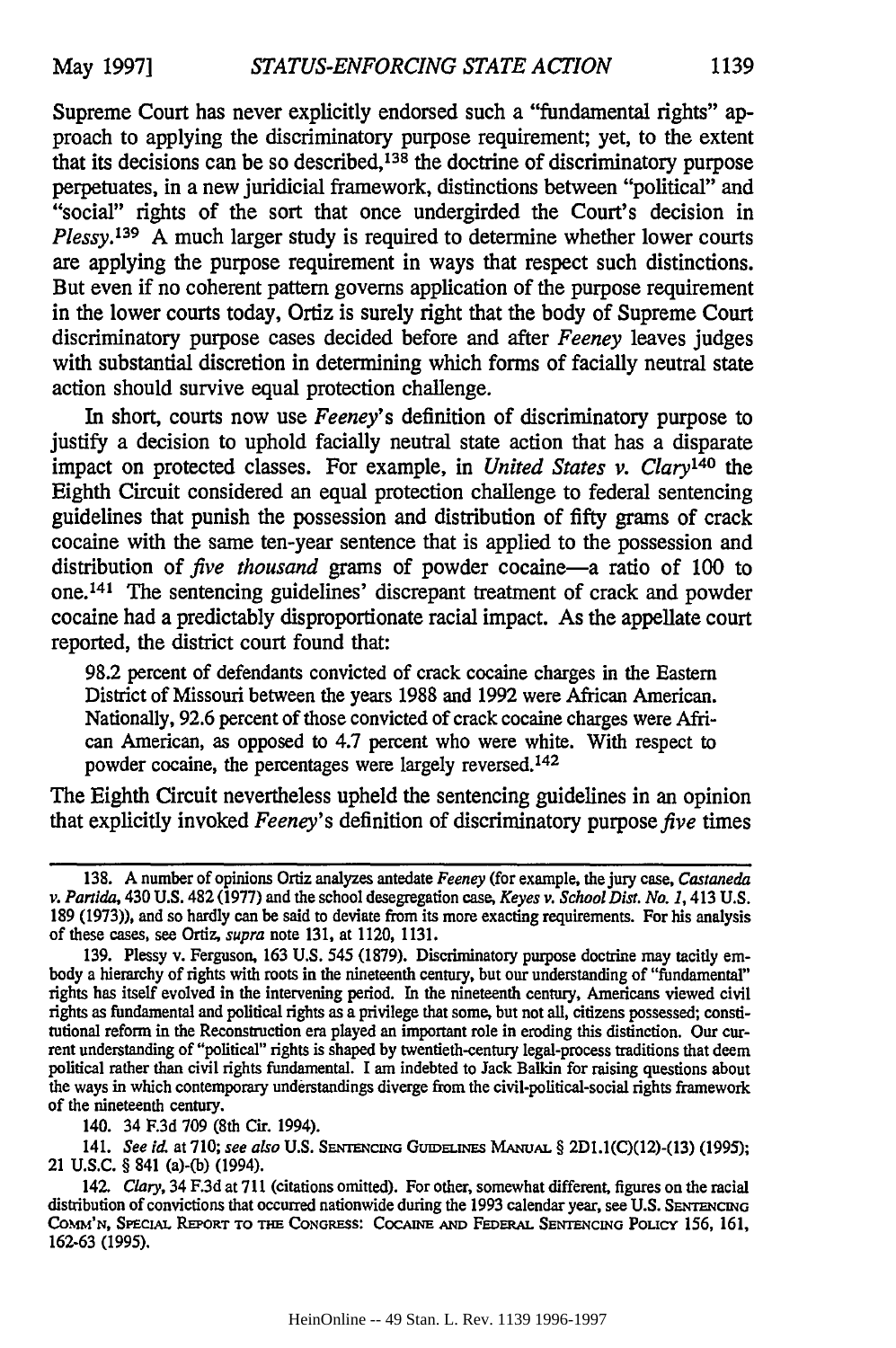in the space of two pages. 143 Its analysis was predictable. The Eighth Circuit panel argued that Congress did not adopt the sentencing differential "because of" its impact on African-Americans; rather, Congress had reasons for determining that crack cocaine posed a greater societal threat than powder cocaine, and this judgment in turn supplied justification for adopting the 100 to one sentencing ratio *despite* its foreseeable adverse impact on African-Americans. 144 The Eighth Circuit's opinion in *Clary* is especially striking because it overturned a lengthy lower court decision that explored the history of racial bias in the criminal justice system and the sociology of the recent war on drugs, striking down the sentencing guidelines on the grounds that they manifested unconscious racial bias.<sup>145</sup> To my knowledge the district court opinion reversed in *Clary* is the only federal opinion striking down the crack provisions of the sentencing guidelines. And like the Eighth Circuit decision in *Clary,* most federal circuits uphold the guidelines in opinions that explicitly rely on *Feeney's* definition of discriminatory purpose.<sup>146</sup>

My point here is not to debate the equities of the sentencing guidelines,  $147$ but to raise a more general question about the way in which the doctrine of discriminatory purpose currently operates in the American legal system. Is *Feeney's* definition of discriminatory purpose a sufficient framework in which to evaluate whether Congress, in adopting or declining to amend<sup>148</sup> the sentencing guidelines, provided African-Americans equal protection of the laws? *Feeney* stands as a gateway to challenges concerning residential zoning, education, and the operation of the criminal justice system. 149 Likewise, all circuits to consider the question have held that *Feeney* supplies the framework for determining whether "spousal" violence policies provide women equal protection

*146. See* United States v. Teague, 93 F.3d 81, 85 (2d Cir. 1996), *cert. denied,* 117 S. Ct. 708 (1997); United States v. Carter, 91 F.3d 1196, 1198 (8th Cir. 1996); United States v. Dumas, 64 F.3d 1427, 1429 (9th Cir. 1995), *cert. denied,* 116 S. Ct. 1341 (1996); United States v. Johnson, 40 F.3d 436, 439 (D.C. Cir. 1994), *cert. denied,* 115 S. Ct. 1412 (1995); United States v. Byse, 28 F.3d 1165, 1169 (11th Cir. 1994), *cert. denied,* 115 S. Ct. 767 (1995); United States v. Thurmond, 7 F.3d 947, 952 (10th Cir. 1993); United States v. Chandler, 996 F.2d 917, 918 (7th Cir. 1993); United States v. Galloway, 951 F.2d 64, 65 (5th Cir. 1992); *see also* United States v. Singleterry, 29 F.3d 733, 741 (1st Cir. 1994) (upholding guidelines and citing *Feeney* as requiring that plaintiffs must prove discriminatory purpose); United States v. Bynum, 3 F.3d 769, 774 (4th Cir. 1993) (same).

147. In **1995,** the Sentencing Commission concluded that, while crack might pose a "somewhat greater harm to society" than powder cocaine, there was insufficient evidence currently available to support the judgment that crack cocaine poses a substantially greater threat than powder cocaine, and therefore recommended elimination of the 100 to one sentencing ratio. *See* **U.S.** SENTENCING CoMt'N, *supra* note 142. at 196-98. Congress has not implemented the report's recommendations. *See* Mary Pat Flaherty & Joan Biskupic, *Missteps Leave Sentence Panel Short of Goals,* WASH. POsT, Oct. 10, 1996, at **Al.**

148. *Cf.* United States v. Then, 56 F.3d 464, 468 (2d Cir. 1995) (Calabresi, J., concurring) (suggesting the constitutional status of the sentencing differential might be affected if Congress were "made aware of both the dramatically disparate impact among minority groups of enhanced crack penalties and of the limited evidence supporting such enhanced penalties" and then failed to equalize the penalties).

149. *See, e.g.,* McCleskey v. Kemp, 481 U.S. 279, 298 (1987) (invoking the *Feeney* standard of discriminatory purpose in rejecting an equal protection challenge to the death penalty).

<sup>143.</sup> *See Clary,* 34 F.3d at 712-13.

*<sup>144.</sup> See id.* at 712-14.

<sup>145.</sup> *See* United States v. Clary, 846 F. Supp. 768,774-82 (E.D. Mo.), *rev'd,* 34 F.3d 709 (8th Cir. 1994); *see also* Jason A. Gillmer, Note, United States v. Clary: *Equal Protection and the Crack Statute,* 45 AM. U. L. REv. 497 (1995) (analyzing in detail the arguments supporting the district court opinion).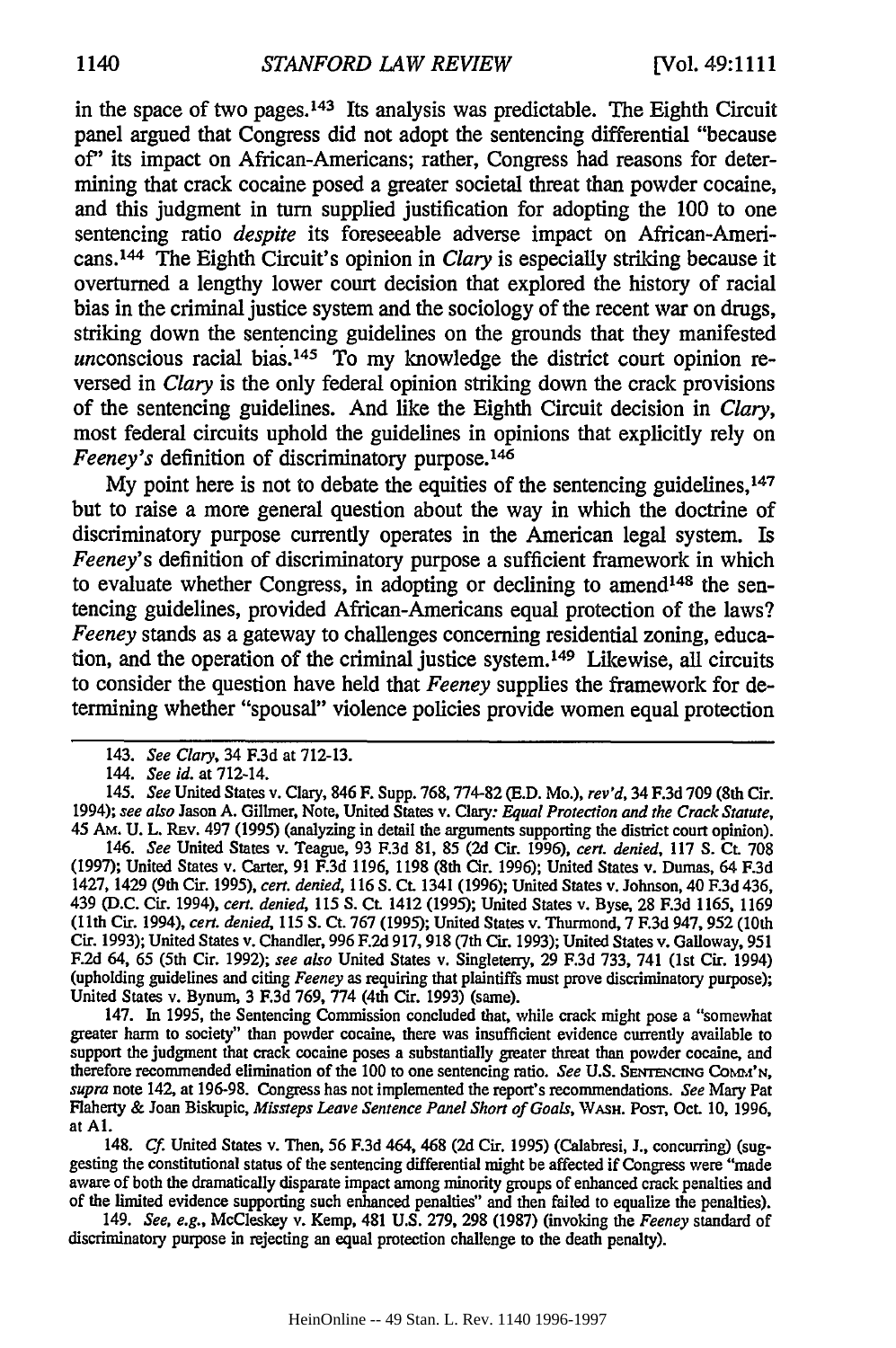of the laws; 150 thus, facially neutral domestic violence policies do not violate equal protection unless plaintiffs can show they were adopted at least in part *because of their impact* on women.<sup>151</sup> State action concerning sexual assault, child care, and child support is subject to the same standard of review. In all these domains, the state acts in ways that profoundly shape the life circumstances of minorities and women, but the Court has construed the Equal Protection Clause in terms that shield these forms of state action from challenge. Indeed, the Court has interpreted the Equal Protection Clause in terms that seem to invite legislators to act without regard to the foreseeable racial or gendered impact of their actions.

If the *Davis/Feeney* framework does not find support in psychological or sociological understandings of race and gender bias, perhaps it should be defended on the ground the Court has claimed for it: as warranted by concerns about judicial deference to coordinate branches of government. Of course, this rationale raises a question that implicates concerns of free speech as well as equal protection: whether (or how) constitutional provisions protecting individual liberties should be construed with deference to majoritarian processes. But, I will forego discussion of this larger question in the interests of making a more focused observation about case law mandating different degrees of judicial deference *within* the Court's equal protection jurisprudence.

In the very same era that the Court adopted the highly deferential *Davis! Feeney* framework, it began steadily to increase its scrutiny of affirmative action policies-recently subjecting such policies to strict scrutiny.152 Considered together, these two bodies of law create an interesting study in contrasts. When plaintiffs challenge facially neutral policies that have a disparate impact on minorities or women, the Court adopts a highly deferential stance towards a legislature's judgments. But when white plaintiffs challenge affirmative action policies that increase the institutional representation of minority groups, the Court has, with increasing insistence, warned that it will review and restrict the ambit of legislative action. Today, when legislatures employ race-based criteria primarily for the purpose of remedying past discrimination, the Court applies strict scrutiny to such programs, intervening in the legislative process to protect the interests of whites in ways that it will not when plaintiffs challenge legislation having a disparate impact on minorities or women.

Of course, the Court would justify its discrepant response to these two forms of discrimination claims by insisting that it only applies doctrines of heightened scrutiny to facially explicit race- or sex-based state action. But, we might very well ask why this is so. When first adopted, doctrines of heightened scrutiny invalidated many traditional forms of race- and gender-status legisla-

<sup>150.</sup> For the relevant appellate case law, see Siegel, *supra* note 4, at 2191 n.270, 2192 n.271.

<sup>151.</sup> *See id.* at 2191-92.

<sup>152.</sup> The Court decided *Regents of the University of California v. Bakke,* 438 U.S. 265 (1976), only two years after *Washington v. Davis,* 426 **U.S.** 229 (1976). There was, however, no majority opinion applying strict scrutiny to affirmative action programs until the late 1980s. *See* Adarand Constructors, Inc. v. Pena, 115 S. Ct. 2097, 2113 (1995) (applying strict scrutiny to federal affirmative action program); City of Richmond v. J.A. Croson Co., 488 U.S. 469, 493 (1989) (applying strict scrutiny to municipal affirmative action program).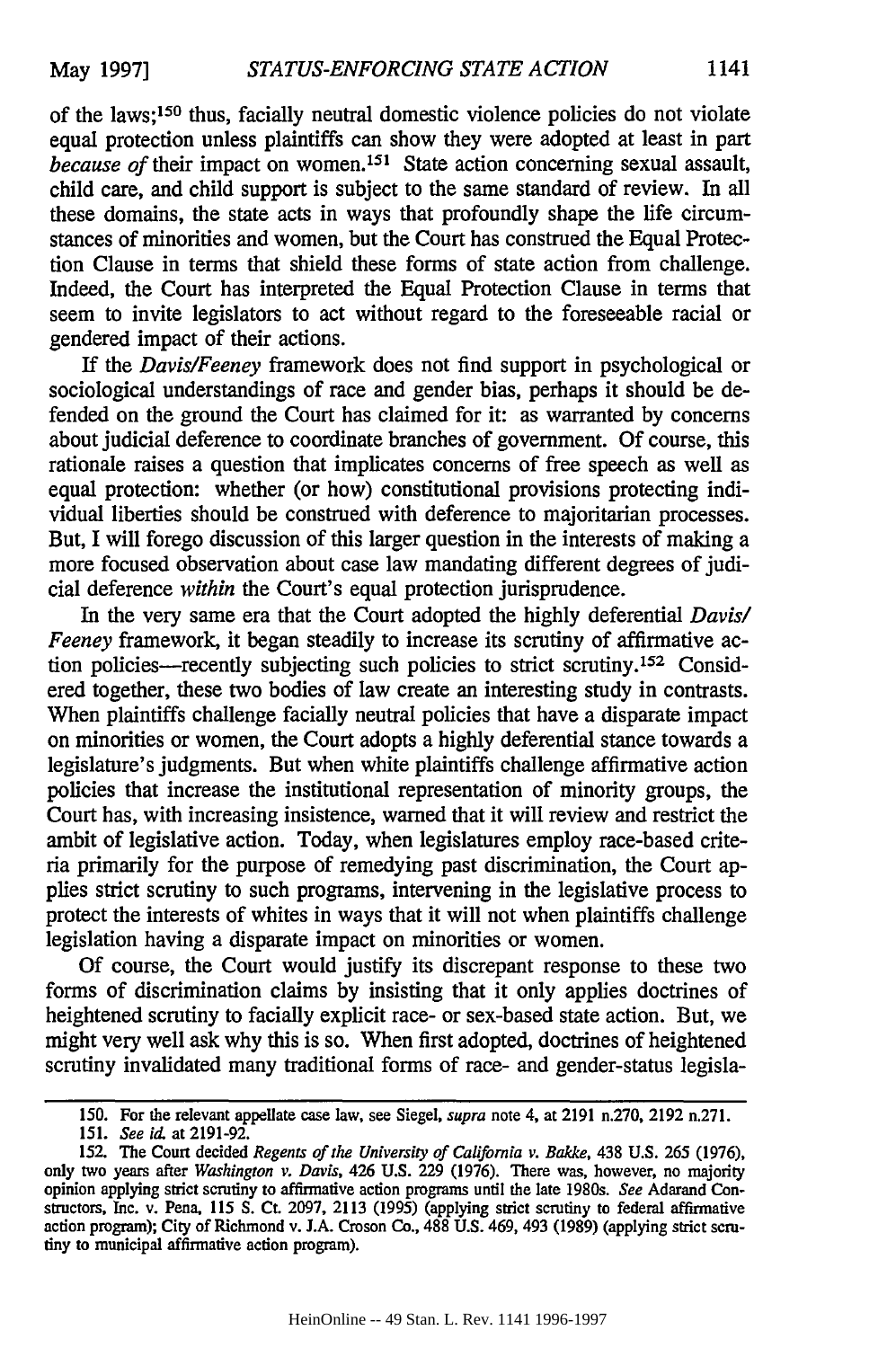tion, but regulatory bodies responded by abandoning the use of race- and most forms of gender-specific criteria. 153 The Court never revised doctrines of heightened scrutiny so that judicial review could detect latent bias in the forms of facially neutral state action that resulted. Thus, today, especially in the area of race, doctrines of heightened scrutiny are functioning primarily as a check on affirmative action programs. By their terms, doctrines of heightened scrutiny do not apply to facial neutral laws like the sentencing guidelines, decisions concerning education and zoning, or policies concerning spousal assault and child support, whose incidence falls primarily on minorities or women. The Court assumes these policies were enacted in good faith—even as it applies "skeptical scrutiny" to policies that attempt to rectify centuries of discrimination against minorities and women.

The Court invokes history to justify applying strict scrutiny to race-conscious remedies, emphasizing, on more than one occasion, that "[t]he history of racial classifications in this country suggests that blind judicial deference to legislative or executive pronouncements of necessity has no place in equal protection analysis." $154$  But the historical narrative the Court invokes to justify its current use of strict scrutiny doctrine is highly abstracted, depicting centuries of racial status regulation as a "history of *racial classifications."* When the Court presents the history of racial status regulation as a "history of racial classifications," it can equate racial classifications used to promote *integration* with racial classifications used to promote *segregation,* and equate regulation seeking to *alleviate* racial stratification with regulation seeking to *perpetuate* racial stratification. At the same time, **by** abstracting the history of racial status regulation into a narrative of "racial classifications," the Court obscures the multiple and mutable forms of racial status regulation that have subordinated African-Americans since the Founding—including the facially neutral forms of state action that, since Reconstruction, have regulated racial status in matters of employment, political participation, and criminal justice. From this highly abstracted standpoint—one that is inattentive to the social meaning of racial status regulation or the various and evolving forms it has assumed over the course of American history-it "makes sense" to apply "skeptical scrutiny" to race-conscious remedies, while reviewing facially neutral regulation deferentially, on the premise that it is enacted in good faith.

Of course, contemporary equal protection law looks quite different from the analytical standpoint of this essay-which does not equate discrimination with "classification," but begins instead from the premise that status-enforcing state action is mutable in form, evolving in rule structure and justificatory rhetoric as it is contested. When considered from this vantage point, the Court's "fidelity" to doctrines of heightened scrutiny can most charitably be characterized as inflexibility-a failure to adapt its practices of review to changing regulatory

<sup>153.</sup> *See, e.g.,* Siegel, *supra* note 4, at 2189-91 (illustrating how, during the 1970s, Supreme Court cases mandating heightened scrutiny of sex-based state action prompted the elimination of sex-specific rules from family law, with analysis focusing on the case of domestic violence policies in particular).

<sup>154.</sup> *See* Miller v. Johnson, 115 **S.** Ct. 2475, 2491 (1995) (quoting City of Richmond v. **J.A.** Croson Co., 488 U.S. 469, 501 (1989)).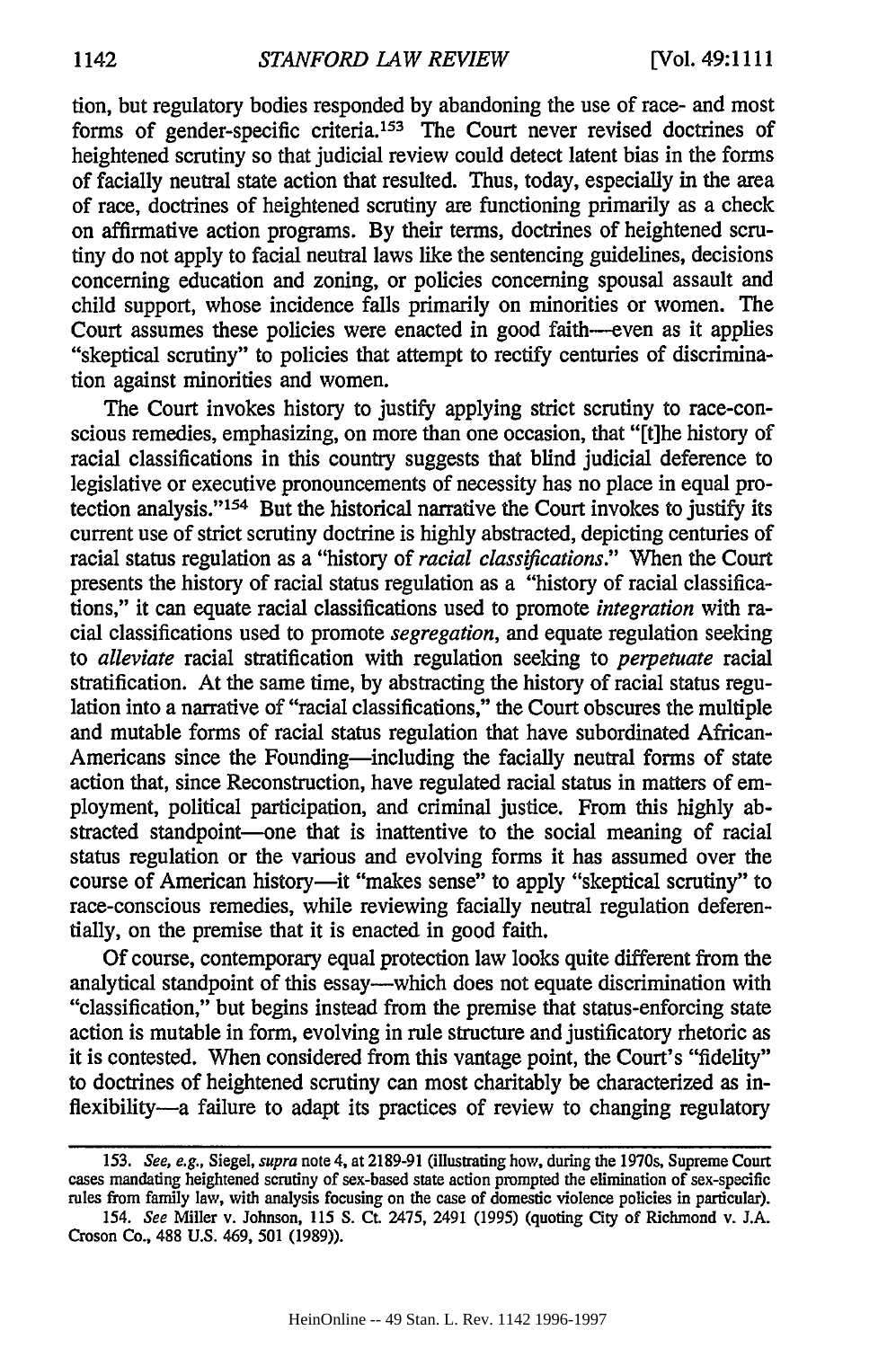circumstances. The Court adopted doctrines of heightened scrutiny to strike down certain forms of race and gender status regulation dating from the nineteenth century. As we know, doctrines of heightened scrutiny disestablished much of this legislation and prompted state actors to abandon the use of groupbased classifications and traditional status-based rationales in most regulatory contexts, while reserving regulatory use of group-based classifications for remedial purposes (a response in keeping with the normative concerns initially prompting heightened scrutiny). But once equal protection doctrine had produced these changes, the Court did not modify doctrines of heightened scrutiny so that courts could detect race or gender bias in the legal culture that heightened scrutiny produced: a legal culture in which state actors regulate by facially neutral means, and for reasons which they assert to be, and generally understand to be, legitimate and nondiscriminatory.<sup>155</sup> Instead, the Court adopted a doctrine of discriminatory purpose for reviewing facially neutral regulation that is explicitly premised on the assumption that courts should *defer* to the work of coordinate branches of government, and which sanctions facially neutral regulation so long as it is justified in terms that do not sound in discredited forms of status-based reasoning. The Court then began to use doctrines of heightened scrutiny to review and restrict race-based remedial regulation-insisting that affirmative action policies could not rectify "societal discrimination" or promote proportional representation or otherwise engage in what some have called "social engineering."<sup>156</sup> (Note how justifications for constitutional restrictions on affirmative action resemble the nineteenth-century claim that civil rights measures should not legislate "social equality.") Thus, today doctrines of heightened scrutiny function primarily to constrain legislatures from adopting policies designed to reduce race and gender stratification, while doctrines of discriminatory purpose offer only weak constraints on the forms of facially neutral state action that continue to perpetuate the racial and gender stratification of American society.

Just as importantly, this body of equal protection doctrine supplies a language and a perceptual framework that shapes popular debates about race and gender equality. The governing equal protection framework identifies raceand gender-conscious remedies as pernicious "discrimination," while deflecting attention from the many ways that the state continues to regulate the social

<sup>155.</sup> *See* note 129 *supra* (discussing scholarship on unconscious gender bias); text accompanying notes 118-129 *supra* (analyzing how the civil rights revolution prompted changes in the forms of white racial consciousness); *see also* Flagg, *supra* note 127 (discussing "transparency" of white racial consciousness in the civil rights era); Lawrence, *supra* note 127 (discussing persisting forms of unconscious racism that the doctrine of discriminatory purpose does not detect); Siegel, *supra* note 4, at 2180-81 (describing how the dynamic of preservation-through-transformation can operate even as legal reformers are acting in the "good faith" understanding that they have repudiated inegalitarian elements of a prior status regime).

*<sup>156.</sup> See, e.g., Croson,* 488 U.S. at 496-99, **507-08;** *see also* Hopwood v. Texas, 78 F.3d 932, 951 (5th Cir.), *cert. denied,* 116 **S.** Ct. 2580 (1996) (invoking relevant language in the *Croson* opinion, and concluding that "boundless 'remedies' raise a constitutional concern... that the program was the result of racial social engineering rather than a desire to implement a remedy"); Morris B. Abram, *Affirmative Action: Fair Shakers and Social Engineers,* 99 HARv. L. REv. 1312, 1313 (1986) (objecting to new generation of "social engineers" in leadership of civil rights movement, who believe that "the government's role [is] to bring about proportional representation").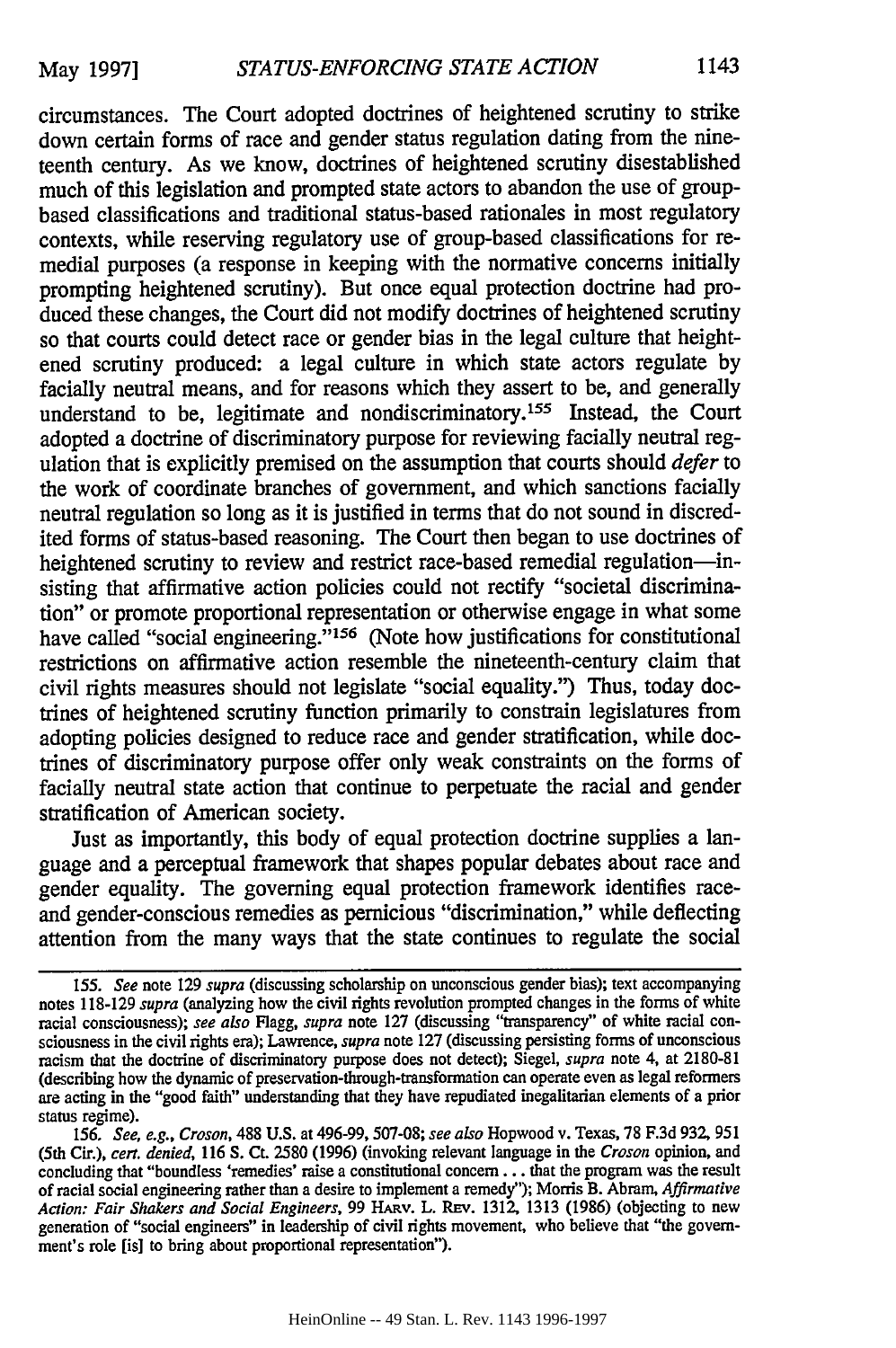status of minorities and women, thereby constructing discrimination against minorities and women as a practice of the (distant) past. The social position of minorities and women thus appears to be a legacy of past discrimination-or the product of culture, choice, and ability-while the state's continuing role in shaping the life prospects of minorities and women disappears from -view. In important respects, criticism of the Court's decision to apply strict scrutiny to affirmative action policies exacerbates this dynamic. So long as affirmative action dominates debates about the meaning of equal protection, conversation about "discrimination" continues to focus on practices of race- and genderbased classification, obscuring the myriad forms of state action that contribute to the social stratification affirmative action addresses. There is **by** now a large body of literature criticizing discriminatory purpose doctrine, advancing proposals to modify, or abolish, the governing doctrinal framework. 157 It is this kind of analysis that needs to inform debates over the application of "heightened scrutiny" if "heightened scrutiny" is to have any sort of meaningful effect on the forms of status-enforcing state action that disestablishment of traditional forms of race and gender status law has produced.

It is not difficult for us to imagine alternatives to the current constitutional framework. Since the early 1970s, the disparate impact doctrines of Title **VII** have illustrated what a different equal protection framework might look likeone in which courts scrutinized the impact of governmental practices, rather

**157.** Commentators have argued that the Court has embraced a narrow definition of discriminatory purpose, at odds with understandings of bias prevalent in law, sociology, and psychology. *See, e.g.,* Flagg, *supra* note 127, at 980-91 (drawing on empirical studies of unconscious racial bias to criticize discriminatory purpose doctrine); Lawrence, *supra* note 127 (arguing that the constitutional inquiry must attempt to ascertain unconscious bias in order to eliminate racial prejudice from governmental decisionmaking); David A. Strauss, *Discriminatory Intent and the Taming of* Brown, 56 U. Cm. L. REv. 935 (1989) (surveying different conceptions of discrimination in the constitutional case law and arguing that the discriminatory intent standard should require a showing of impartiality in government decisionmaking); *see also* Gayle Binion, *"Intent" and Equal Protection: A Reconsideration,* 1983 Sup. **CT.** REv. 397, 444-45 (surveying early critics of intent doctrine who proposed alternative formulations of the standard). Commentators have also challenged the foundational assumptions of the reigning doctrinal paradigm, arguing that equal protection doctrine should concern itself with the impact of governmental practices, rather than the mental state of governmental decisionmakers. See, e.g., LAURENCE H. TRIBE, AMERICAN CONSTITUTIONAL LAW § 16-21, at 1514-21 (2d ed. 1988) (arguing that facially neutral state action should be analyzed in accordance with an antisubjugation principle); Binion, *supra,* at 447-56 (advocating heightened scrutiny of state practices with disproportionately disadvantageous impacts); Theodore Eisenberg, *Disproportionate Impact and Illicit Motive: Theories of Constitutional Adjudication,* 52 N.Y.U. L. REv. 36 (1977) (discussing appropriate roles for impact and motive analysis); Eisenberg & Johnson, *supra* note 124, at 1161-62 (discussing a variety of disparate impact standards that commentators have argued should be applied under the Equal Protection Clause); Fiss, *supra* note 97 (arguing that the Equal Protection Clause should be construed as prohibiting laws and practices that aggravate or perpetuate the subordinate position of a specially disadvantaged group); Flagg, *supra* note 127, at 991-1005 (advocating a disparate impact rule); Alan David Freeman, *Legitimating Racial Discrimination Through Antidiscrimination Law: A Critical Review of Supreme Court Doctrine,* 62 **MtNN.** L. REv. 1049 (1978) (criticizing antidiscrimination law on the grounds that it is elaborated from the standpoint of the perpetrator rather than the victim); Randall L. Kennedy, McClesky v. Kemp: *Race,* Capital Punishment, and the Supreme Court, 101 HARV. L. REV. 1388, 1419-21, 1424-29 (1988) (criticizing discriminatory purpose doctrine and arguing that racial minorities have a right to be free of racially subordinating practices, even when harms are inflicted "without any intentional design whatsoever").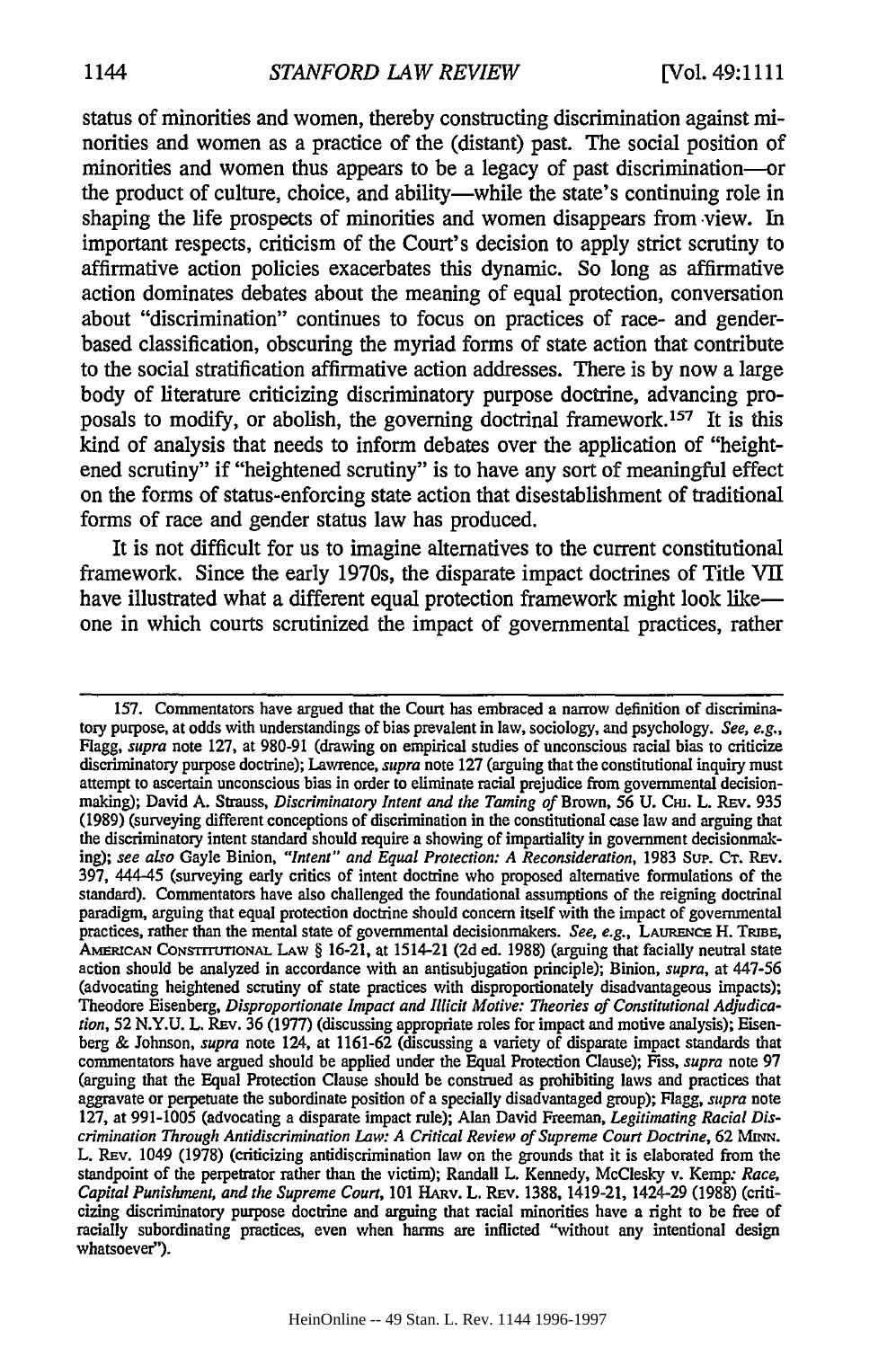than the mental state of governmental decisionmakers. 158 Suppose that the Court had decided *Davis* differently, and that, in some or all regulatory contexts, doctrines of heightened scrutiny now constrained the government from adopting facially neutral policies that significantly contributed to the race and gender stratification of American society; in those contexts where disparate impact analysis applied, the government would have to justify its policies, and show that it lacked feasible, less discriminatory means for achieving its objectives. 159 Suppose, further, that courts reviewing the justifications for such facially neutral policies were as concerned with the government's duty to govern impartially as they are now concerned with judges' obligations of deference. Such an equal protection framework would not bar all policies that perpetuated race or gender stratification; but it would alter the nature of public conversation about such policies. In such a world, state actors would be required to acknowledge and justify their role in perpetuating forms of race and gender stratification. In a world where governmental actors were regularly called upon to justify the racial and gender consequences of their policy choices, the government's role in perpetuating race and gender inequality would be far more visible than it now is. In such a world, equal protection litigation might move the nation closer to disestablishing historic patterns of race and gender stratification than current constitutional doctrines now do.

Thus, if our legal culture supplies reasons for adopting the prevailing interpretation of equal protection, it also supplies resources for imagining an alternative interpretation of equal protection. In much the same way, the legal culture of nineteenth-century America supplied reasons for adopting *Plessy's* interpretation of equal protection, as well as the resources for imagining the interpretation of equal protection that Justice Harlan proposed.160 In matters of constitutional interpretation, no less than in other spheres of life, the nation makes choices for which it can be held morally accountable. We now regularly condemn the interpretive choices the nation made during the Reconstruction era, but how are we to evaluate our own?

Today, government rarely classifies by race or gender, but it conducts a "war on drugs," regulates education and residential zoning, responds to "sexual assault" and "domestic violence," and makes policy concerning "child care," "family leave," "child support," and the "welfare" of "single-headed house-

<sup>158.</sup> *See* Griggs v. Duke Power Co., 401 **U.S.** 424 (1971) (recognizing disparate impact claim under Title VII); *see also* Washington v. Davis, 426 U.S. 229 (1976) (reversing lower court decision applying disparate impact analysis to an equal protection claim and holding that plaintiffs challenging facially neutral state action under the Equal Protection Clause must prove that the state acted with discriminatory purpose); text accompanying notes 97-98 *supra* (discussing period before *Davis* decision in which lower courts were applying disparate impact analysis to equal protection claims).

<sup>159.</sup> *Cf.* TRIBE, supra note 157, § 16-21, at 1514-21 (arguing that facially neutral state action should be analyzed in accordance with an antisubjugation principle; "strict judicial scrutiny would be reserved for those government acts that given their history, context, source, and effect, seem most likely not only to perpetuate subordination but also to reflect a tradition of hostility toward an historically subjugated group, or a pattern of blindness or indifference to the interests of that group").

<sup>160.</sup> *See* text accompanying notes 62-65 *supra* (discussing Justice Harlan's dissent in *Plessy, and* illustrating how it drew upon the understanding of civil rights shared by congressional authors of 1875 Civil Rights Act).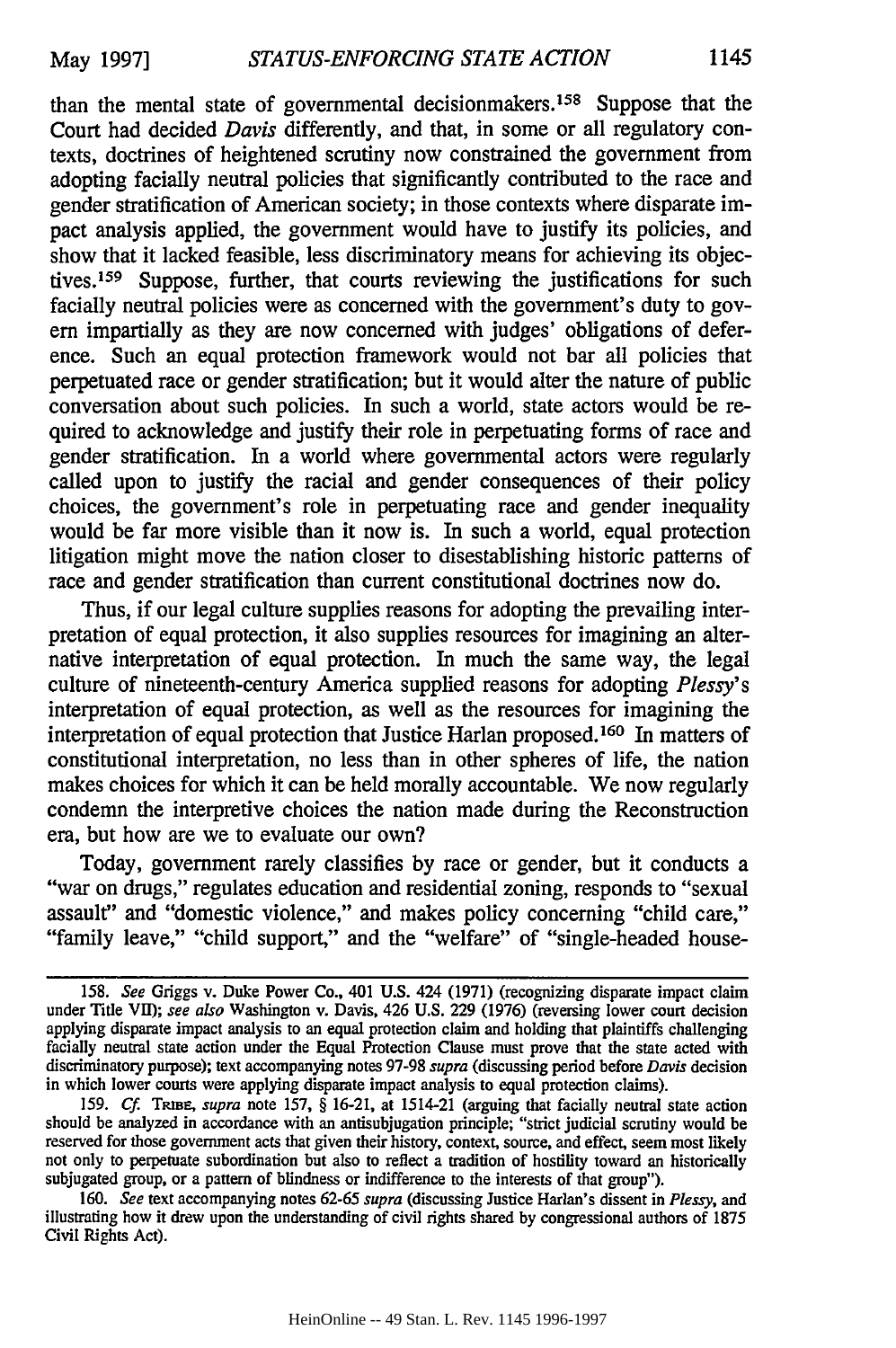holds" in ways that often perpetuate, or aggravate, historic patterns of race and gender inequality. We might construe equal protection guarantees to require heightened scrutiny of the justifications for the design and administration of some or all of these facially neutral policies, yet we do not. As we condemn the ways in which past generations of Americans interpreted the meaning of equal protection, we might also consider how future generations of Americans will judge our own.

#### **CONCLUSION**

History can serve many purposes in law. Perhaps most often, it functions to preserve the authority of the past. But, as Cass Sunstein has observed, equal protection doctrine assumes a distinctive stance toward the past. Rather than turning to the past as a source of authorizing "history and traditions," equal protection doctrine often repudiates traditional practices.<sup>161</sup> In this area of constitutional law, the nation articulates its identity aspirationally, reasoning about the meaning of federal citizenship in terms that seek to transcend convictions and conventions of the past.

But the repudiation of past practices plays a complex role within equal protection law. This essay revisits the disestablishment of gender and racial status law during the nineteenth century in order to demonstrate that repudiating past practices has both preservative and transformative effects; it facilitates continuity as well as rupture. The act of repudiating past practices can exculpate present practices, if we characterize the wrongs of the past narrowly enough to differentiate them from current regulatory forms.

We can see this dynamic at work in the nineteenth century. The body of constitutional law that disestablished slavery had to define the practice it was repudiating, and, as it did so, it simultaneously legitimated new forms of state action that perpetuated the racial stratification of American society.<sup>162</sup> We can observe this dynamic at work in the nineteenth century in significant part because we no longer reason in the juridical categories that the Court employed to legitimate segregation. Indeed, we are able to condemn segregation in ways that even its nineteenth-century critics could not, because distinctions among civil, political, and social rights no longer have imaginative force for us.

How then are we to think about the operations of equal protection law today? As I have shown, the body of equal protection law that disestablished segregation simultaneously authorized new forms of status-enforcing state action. But are these new forms of state action "as bad as" the laws that explicitly authorized segregation? I assume that for many readers the answer to this

<sup>161.</sup> *See* Cass R. Sunstein, *Sexual Orientation and the Constitution: A Note on the Relationship Between Due Process and Equal Protection, 55 U. Cm. L. REV. 1161 (1988):* 

<sup>[</sup>O]n any view, the Equal Protection Clause is not rooted in common law or status quo baselines, or in Anglo-American conventions. **The** baseline is instead a principle of equality that operates as a criticism of existing practice. The clause does not safeguard traditions; it protects against traditions, however long-standing and deeply rooted.

*Id.* at 1174; see also id. at 1163 ("[T]he Equal Protection Clause looks forward, serving to invalidate practices that were widespread at the time of its ratification and that were expected to endure.").

<sup>162.</sup> *See* text accompanying notes 28-78 *supra.*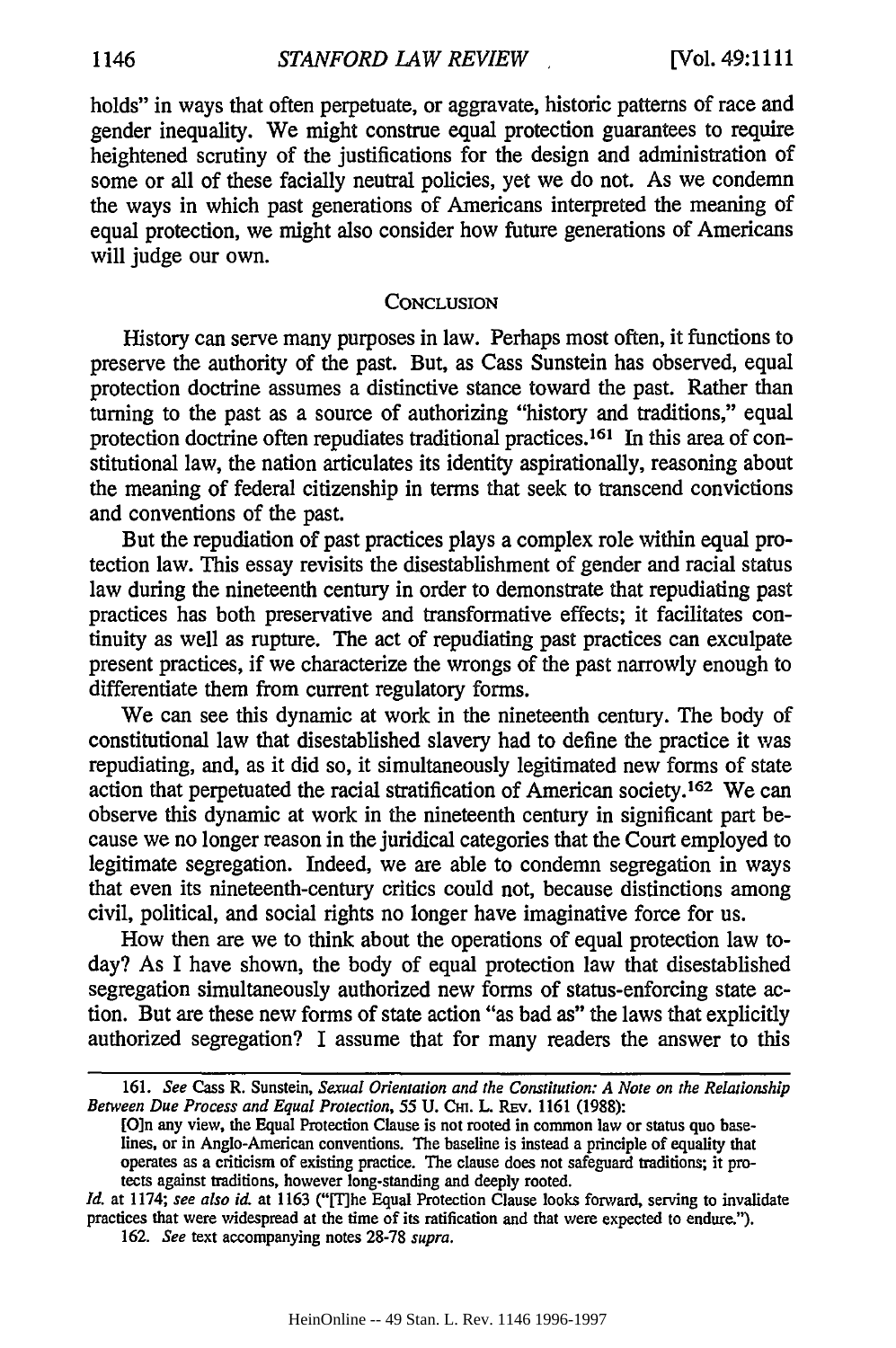question is a clear "no." An argument can easily be made that de jure segregation inflicted more harm than the forms of de facto segregation which state action supports today.163 But we may draw this conclusion at least in part because we credit an historically contingent and contested interpretation of the Equal Protection Clause. Even critics of discriminatory purpose doctrine are subject to its persuasive force, and so may view facially neutral state action that perpetuates racial stratification as reasonable-or at least, more reasonablethan de jure segregation now seems. We now look to the reasoning of state actors to determine the legitimacy of their actions, even if their actions preserve forms of social stratification that the nation claims, in principle, to denounce.

Our confidence in making this comparative judgment also grows out of our repudiation of old forms of race and gender status regulation. We have now forged something close to a national consensus that these old forms of status regulation were wrong: bad acts animated by "prejudice" that the nation must strive to transcend. But it is precisely this retrospective judgment that helps support the conviction that current forms of state action cannot be half so bad. After all, current forms of state action differ in rule structure, and are adopted for what we now deem to be "legitimate, nondiscriminatory" reasons. It is only as we look to the racial consequences of the war on drugs or the gender consequences of spousal violence policies that we may experience uncertainty in making the comparative judgment. It is important to dwell in this uncertainty before deciding whether we have broken decisively with the past. For if the analysis of this essay is correct, status-enforcing state action always appears more reasonable in the present than it does in retrospect. We may have repudiated segregation in much the way that nineteenth-century Americans repudiated slavery. And while segregation was clearly an advance over slavery, it did not represent progress of the sort in which we now take pride.

Today, no less than in the past, the nation gives reasons for sanctioning practices that perpetuate the race and gender stratification of American society. Will these reasons remain persuasive, or will they one day appear to be insubstantial rationalizations for practices that helped perpetuate historically entrenched relations of inequality? In the nineteenth century, white Americans were entirely confident of their reasons for drawing distinctions between civil and social rights, but how do we judge those distinctions today? Once we

<sup>163.</sup> *But cf.* **DERRICK** BELL, FACES **AT THE** Bo'rroM OF **THE** WELL: THE PERMANENCE OF RACISM 12 (1992) (arguing that even those achievements of the civil rights movement that "we hail as successful will produce no more than . . . short-lived victories that slide into irrelevance as racial patterns adapt in ways that maintain white dominance"); Kimberl6 Williams Crenshaw, *Race, Reform, and Retrenchment: Transformation and Legitimation in Antidiscrimination Law,* 101 HARv. L. REv. 1331, 1376-79 (1988) (observing that the "[riemoval of... public manifestations of subordination was a significant gain for all Blacks, although some benefited more than others," but concluding that "[riacial hierarchy cannot be cured by the move to facial race-neutrality" because "[w]hite race consciousness, in a new form but still virulent, plays an important, perhaps crucial, role in the new regime"); Cheryl L Harris, *Whiteness as Property,* 106 HArv. L. REv. 1707, 1753 (1993) *("Brown* I's dialectical contradiction was that it dismantled an old form of whiteness as property while simultaneously permitting its reemergence in a more subtle form. White privilege accorded as a legal right was rejected, but de facto white privilege not mandated by law remained unaddressed .... Redressing the substantive inequalities in resources, power, and ultimately, educational opportunity... was left for another day, as yet not arrived.").